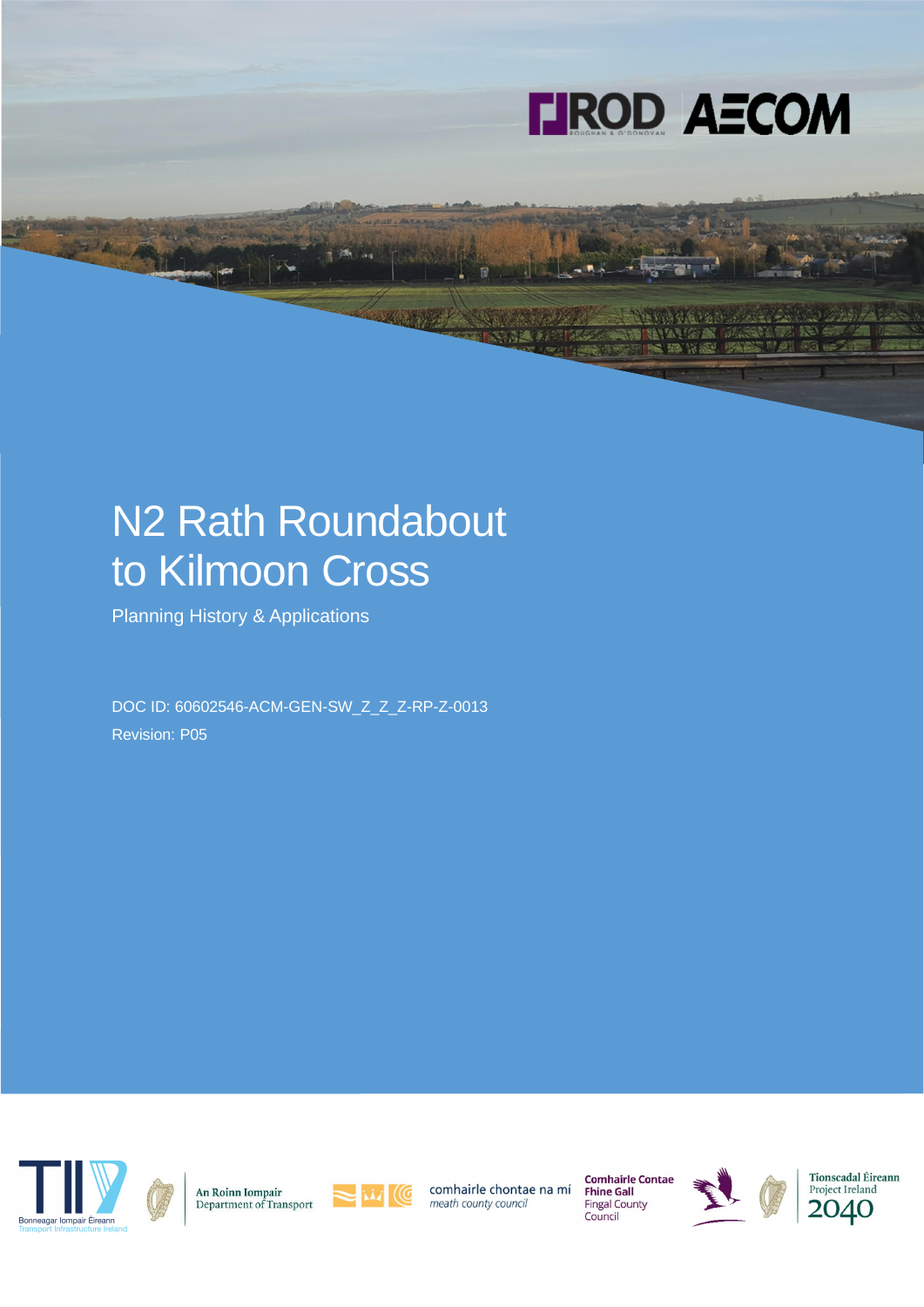### Quality information

#### **Prepared by Checked by Checked by Approved by**

**Darren Fagan Dean Atwell Eoin Greene**

Planner Senior Planner Technical Director

### Schedule of Revisions

| Report<br>Revision<br>Number | Revision<br>Date | Prepared by | $\mathbf{\Sigma}$<br>Checked | Approved by            | Paragraphs amended |
|------------------------------|------------------|-------------|------------------------------|------------------------|--------------------|
| P05                          | 17/12/2021       | DF          | DA                           | $\mathsf{E}\mathsf{G}$ |                    |
|                              |                  |             |                              |                        |                    |
|                              |                  |             |                              |                        |                    |
|                              |                  |             |                              |                        |                    |
|                              |                  |             |                              |                        |                    |
|                              |                  |             |                              |                        |                    |
|                              |                  |             |                              |                        |                    |

#### Distribution List

**# Hard Copies PDF Required Association / Company Name**

Prepared for:

MEATH COUNTY COUNCIL



© 2021 ROD-AECOM Alliance. All Rights Reserved.



comhairle chontae na mí meath county council



This document has been prepared by Roughan & O'Donovan – AECOM Alliance (the "Alliance") for sole use of our client (the "Client") in accordance with generally accepted consultancy principles, the budget for fees and the terms of reference agreed between the Alliance and the Client. Any information provided by third parties and referred to herein has not been checked or verified by the Alliance, unless otherwise expressly stated in the document. No third party may rely upon this document without the prior and express written agreement of the Alliance.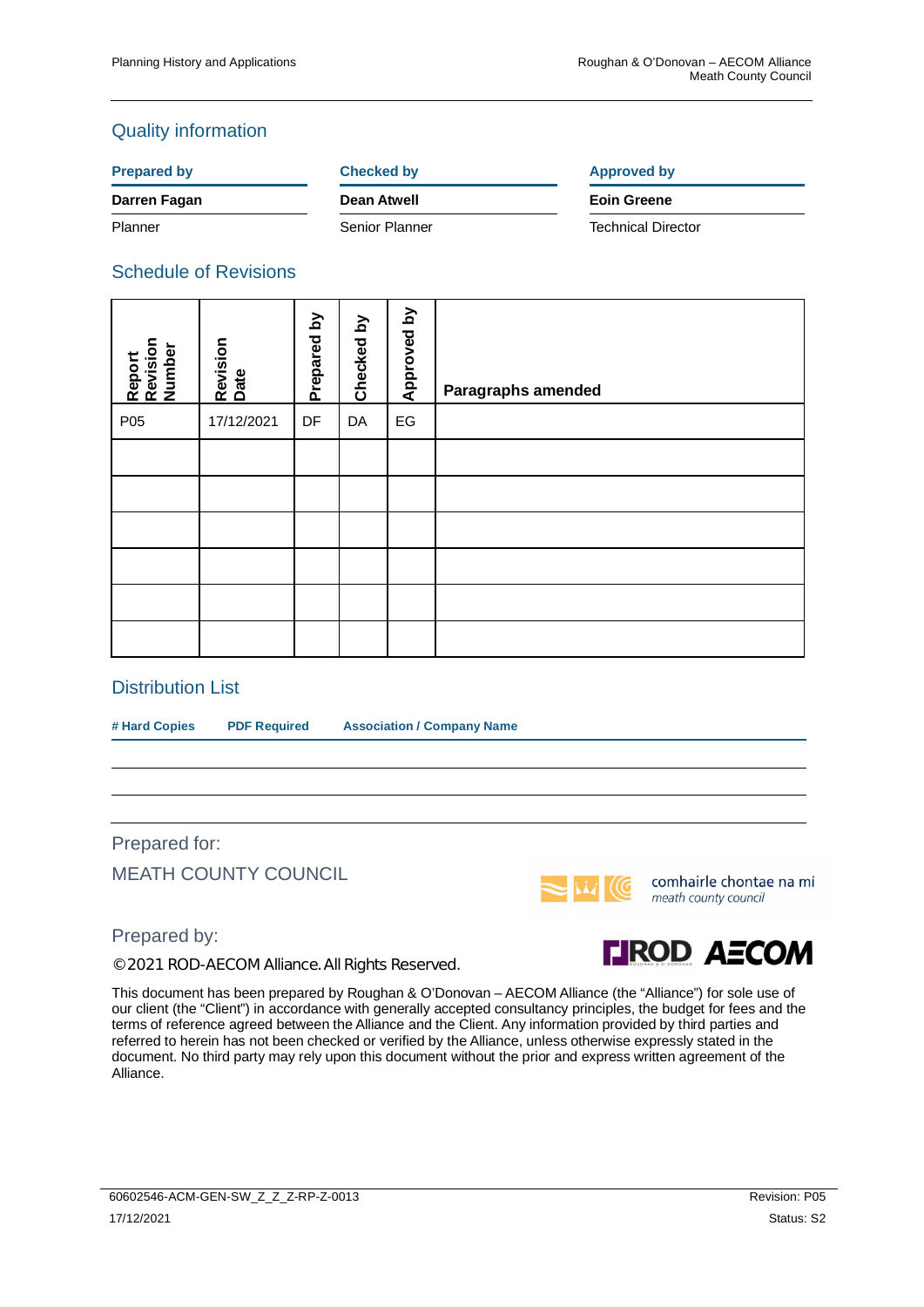## **Planning History and Applications**

A desktop planning history search using publicly available data from www.myplan.ie's National Planning Application Database, Meath County Council (MCC), Fingal County Council (FCC) and An Bord Pleanála's online databases on the 28/09/2021, produced a summary of all finalised and relevant planning applications within the last 10 years of the selected Study Area for the N2 Rath Roundabout to Kilmoon Cross.

An extended planning search was also conducted for relevant Large-Scale Developments in proximity to study area, Part 8 applications proposed by Meath County Council and Fingal County Council and relevant Strategic Housing Development (SHD) applications by An Bord Pleanala. The detailed planning history can be found in the following tables:

- Table 0-1 Planning History of Study Area Meath County Council
- Table 0-2 Planning History of Study Area Fingal County Council
- Table 0-3 Extended Relevant Planning History Tayto Park (Large Scale Development)
- Table 0-4 Relevant Part 8 Applications
- Table 0-5 Local Authority Road Development An Bord Pleanala
- Table 0-6 Relevant SHD Applications An Bord Pleanala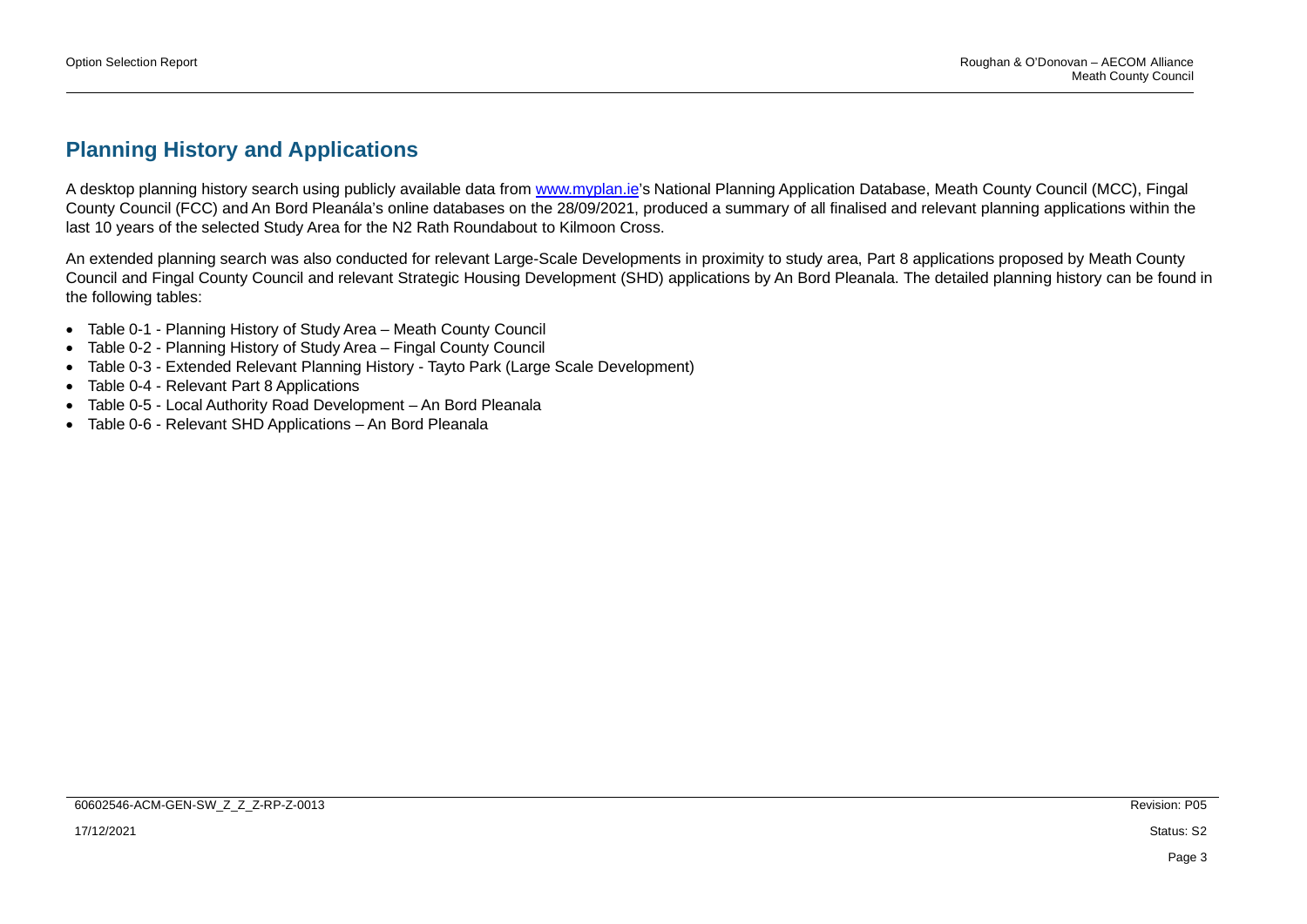| No.        | Planning Ref. Development<br><b>Address</b>                                  | <b>Development Proposal</b>                                                                                                                                                                                                                                                                                                                                                                                                                                                                                                                                                                                                                        | <b>Status</b>                                         | <b>Expiry</b> | Appeal              |
|------------|------------------------------------------------------------------------------|----------------------------------------------------------------------------------------------------------------------------------------------------------------------------------------------------------------------------------------------------------------------------------------------------------------------------------------------------------------------------------------------------------------------------------------------------------------------------------------------------------------------------------------------------------------------------------------------------------------------------------------------------|-------------------------------------------------------|---------------|---------------------|
| 211088     | Painestown,<br>Dunshaughlin,<br>Co Meath                                     | the construction of a single storey detached farm dwelling house with undercroft/basement car parking and plant room,<br>accessed via the existing entrance, gate to be replaced with a new combined farm and house recessed entrance gateway,<br>new access roads, detached garage, proprietary wastewater treatment unit and percolation area, along with all associated<br>services, service connections, landscape and site development works. Significant further information/revised plan<br>submitted on this application                                                                                                                   | <b>Decision Due</b><br>18/10/2021                     | n/a           |                     |
| 211018     | Unit 10<br>Ashbourne<br><b>Business Park.</b><br>Rath, Ashbourne<br>Co Meath | to construct a two storey attached extension (8.25m High) to the existing unit 10 building as granted under reference<br>DA/60506. These works will consist of the construction of a Warehouse, Office Space, Canteen facilities and utilities. The<br>permission will also consist of a new site entrance to the North of the site along with additional car parking, bicycle shelter,<br>revised site boundaries and loading bays to the rear of the proposed extension. Internal modifications to the existing first<br>floor area as granted under reference AA/190534 are also proposed and all ancillary site development works and services | Decision Due<br>04/10/2021                            | n/a           |                     |
| 211118     | Cushenstown,<br>Garristown<br>Townland<br>Roadmain, Co<br>Meath              | the construction of a revised house type from previously approved house type planning reference AA/200014 and all<br>associated site works                                                                                                                                                                                                                                                                                                                                                                                                                                                                                                         | Approved<br>subject to<br>conditions on<br>13/09/2021 | 21/05/2025    |                     |
| 21656      | Primatestown,<br>Ashbourne, Co.<br>Meath                                     | the development will consist of demolition of existing domestic garage & construction of new single storey family flat<br>extension and all associated siteworks. Significant Further information/Revised plans submitted on this application                                                                                                                                                                                                                                                                                                                                                                                                      | Approved<br>subject to<br>conditions on<br>08/09/2021 | n/a           |                     |
| 211701     | Kilbrew,<br>Curragha<br>Ashbourne Co.<br>Meath                               | the provision of a dwelling and garage with wastewater treatment system and associated site works                                                                                                                                                                                                                                                                                                                                                                                                                                                                                                                                                  | <b>New</b><br>Application<br>Received<br>01/09/2021   | n/a           |                     |
| 211601     | Coolfore<br>Ashbourne, Co.<br>Meath                                          | permission to construct a single storey dwelling house, detached garage, new wastewater treatment system and<br>percolation area and all associated site development works                                                                                                                                                                                                                                                                                                                                                                                                                                                                         | <b>New</b><br>Application<br>Received<br>18/08/2021   | n/a           |                     |
| 211188     | 1 Crickstown<br>Manor,<br>Crickstown<br>Curragh,<br>Ashbourne Co.<br>Meath   | the development to be retained consists of a storey and half detached structure to side and rear of the existing dwelling<br>house and planning permission for its completion as a shed, utility and storage building ancillary to the existing dwelling.<br>containing garden storage, workshop, utility, boot room, laundry, gym and home office along with all associated services,<br>service connections, landscape and site development works                                                                                                                                                                                                | Refused by<br>MCC on the<br>12/08/2021                |               | No appeal<br>lodged |
| 211509     | Curraghtown,<br>Garristown, Co.<br>Meath                                     | development consists of the construction of a storey & a half type dwelling house, detached domestic garage, to install a<br>wastewater treatment system & percolation area, to upgrade the existing entrance onto the public road & all associated site<br>works                                                                                                                                                                                                                                                                                                                                                                                  | <b>New</b><br>Application<br>Received                 | n/a           |                     |
|            | 60602546-ACM-GEN-SW_Z_Z_Z-RP-Z-0013                                          |                                                                                                                                                                                                                                                                                                                                                                                                                                                                                                                                                                                                                                                    |                                                       |               | Revision: P05       |
| 17/12/2021 |                                                                              |                                                                                                                                                                                                                                                                                                                                                                                                                                                                                                                                                                                                                                                    |                                                       |               | Status: S2          |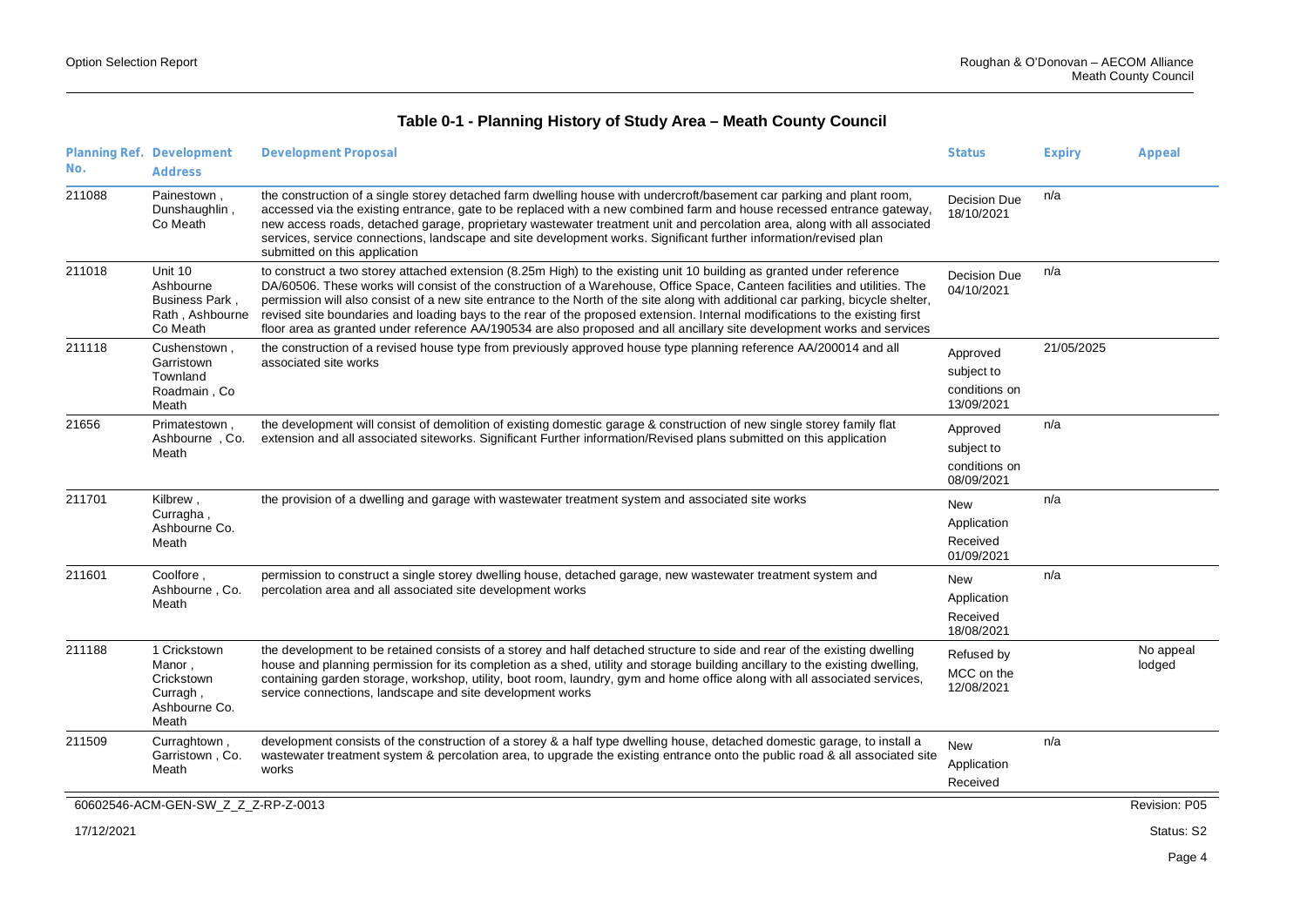| No.      | Planning Ref. Development<br><b>Address</b>                  | <b>Development Proposal</b>                                                                                                                                                                                                                                                                                                                                                                                                                                                                                                                                                                                                                                                                                                                                                                                                                                   | <b>Status</b>                                         | <b>Expiry</b> | Appeal                                     |
|----------|--------------------------------------------------------------|---------------------------------------------------------------------------------------------------------------------------------------------------------------------------------------------------------------------------------------------------------------------------------------------------------------------------------------------------------------------------------------------------------------------------------------------------------------------------------------------------------------------------------------------------------------------------------------------------------------------------------------------------------------------------------------------------------------------------------------------------------------------------------------------------------------------------------------------------------------|-------------------------------------------------------|---------------|--------------------------------------------|
|          |                                                              |                                                                                                                                                                                                                                                                                                                                                                                                                                                                                                                                                                                                                                                                                                                                                                                                                                                               | 05/08/2021                                            |               |                                            |
| 211508   | Curraghtown,<br>Garristown, Co.<br>Meath                     | development consists of the construction of a storey & a half type dwelling house, detached domestic garage, to install a<br>wastewater treatment system & percolation area, to open a new entrance onto the public road & all associated site works                                                                                                                                                                                                                                                                                                                                                                                                                                                                                                                                                                                                          | <b>New</b><br>Application<br>Received<br>05/08/2021   | n/a           |                                            |
| 21788    | Site A,<br><b>Crickstown Manor</b><br>. Curragha Co<br>Meath | the construction of a detached two-storey dwelling house with detached garage, installation of a proprietary wastewater<br>treatment system and percolation area, all associated site works and landscaping                                                                                                                                                                                                                                                                                                                                                                                                                                                                                                                                                                                                                                                   | Approved<br>subject to<br>conditions on<br>05/08/2021 | 04/08/2026    |                                            |
| 211068   | Yellowshar,<br>Kilmoon,<br>Ashbourne Co.<br>Meath            | the retention of an industrial facility including a storage/workshop authorised under grant of permission for Planning<br>Register Reference No. P81/319; 3no. buildings used as storage/workshops; a structure used for covered open storage;<br>ancillary officers; staff rooms (5 no.); external storage areas; car parking facilities and related site development works and<br>for the installation of proprietary waste water treatment plant and soil polishing filter and a new surface water drainage<br>system, including an attenuation tank                                                                                                                                                                                                                                                                                                       | Refused by<br>MCC on the<br>28/07/2021                |               | Appeal<br>lodged<br>Decision<br><b>TBD</b> |
| 21624    | Ashbourne<br>Business Park,<br>Ashbourne, Co.<br>Meath       | amendment to planning permission Register Reference AA/180221, as further amended by Register Reference<br>AA/200011, and Register Reference AA/201776 to (1) Demolish existing farmhouse and associated outbuildings; (2)<br>Remove topsoil and lay a new surface of granular material; (3) The use of the area as a film studio back lot providing for<br>the temporary erection of film sets and for outdoor shooting; (4) The provision of an access point from the site to the overall<br>landholding, and all ancillary site services, including boundary treatments, landscaping, drainage and all site development<br>works; (5) The proposed development does not include any alterations to the permitted development. The site area of the<br>proposed development is 3.86 ha. The total area of the permitted and proposed development is 7.59ha. | Approved<br>subject to<br>conditions on<br>14/07/2021 | 03/09/2023    |                                            |
| AA201538 | Kilbew, Curragha<br>, Ashbourne                              | the construction of two number two storey detached dwelling houses on individual sites each with detached domestic<br>garages and separate proprietary wastewater systems and percolation areas with alterations to existing entrance off public<br>road and all associated site works. Significant further information/revised plans submitted on this application                                                                                                                                                                                                                                                                                                                                                                                                                                                                                           | Approved<br>subject to<br>conditions on<br>30/06/2021 | 29/06/2026    |                                            |
| 21494    | Kilbrew,<br>Curragha<br>Ashbourne Co<br>Meath                | for planning permission to amend condition no. 2 of previous planning application AA/201648 to continue to use the<br>existing on-site dwelling as residential during the construction stage of replacement dwelling granted under that application                                                                                                                                                                                                                                                                                                                                                                                                                                                                                                                                                                                                           | Approved<br>subject to<br>conditions on<br>17/06/2021 | 16/06/2026    |                                            |
| AA201891 | Painestown,<br>Kilmoon,<br>Ashbourne Co.<br>Meath            | the development to be retained consists of (A) The retention of the extension to the side of the existing slatted unit/cattle<br>shed containing covered cattle crush. (B) The retention of the extension to the side of the other existing slatted unit/cattle s                                                                                                                                                                                                                                                                                                                                                                                                                                                                                                                                                                                             | Approved<br>subject to<br>conditions on<br>17/06/2021 | 16/06/2026    |                                            |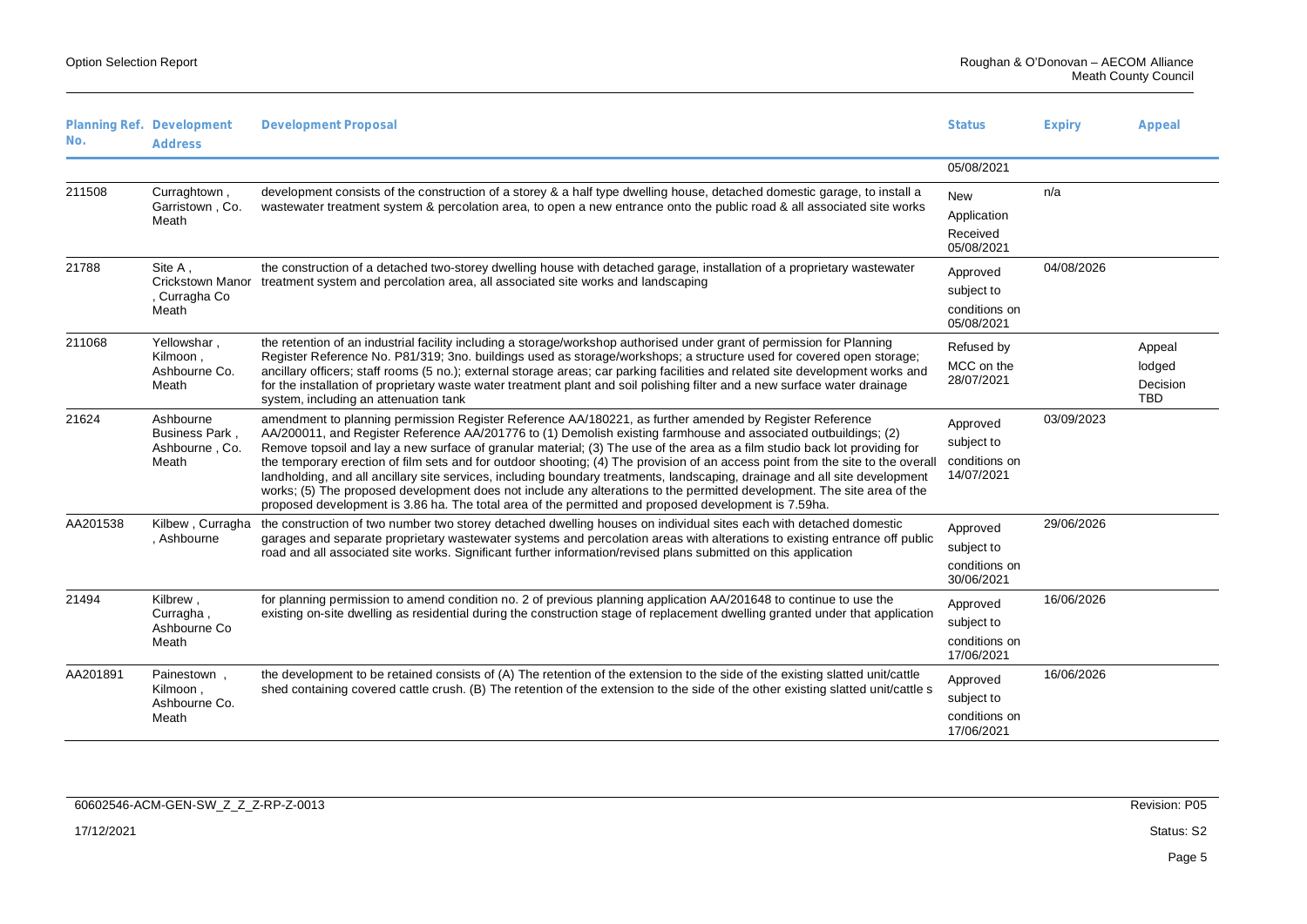| No.      | Planning Ref. Development<br><b>Address</b>                            | <b>Development Proposal</b>                                                                                                                                                                                                                                                                                                                                                                                                                                                                                                                                                                                                                                                                                                                                                                                                                                                                                                                                                                                                                                                                                                                                                                   | <b>Status</b>                                         | <b>Expiry</b> | Appeal              |
|----------|------------------------------------------------------------------------|-----------------------------------------------------------------------------------------------------------------------------------------------------------------------------------------------------------------------------------------------------------------------------------------------------------------------------------------------------------------------------------------------------------------------------------------------------------------------------------------------------------------------------------------------------------------------------------------------------------------------------------------------------------------------------------------------------------------------------------------------------------------------------------------------------------------------------------------------------------------------------------------------------------------------------------------------------------------------------------------------------------------------------------------------------------------------------------------------------------------------------------------------------------------------------------------------|-------------------------------------------------------|---------------|---------------------|
| AA201885 | Painestown,<br>Kilmoon,<br>Ashbourne Co.<br>Meath                      | the development will consists of (A) The construction of a new slatted unit/cattle shed. (B) The construction of a new<br>agricultural/cattle shed, to the north of the existing silage pit. (C) Along with relocation of existing effluent holding tanks.<br>Associated hard standings, services, service connections, landscape and site development works, associated with the<br>above works                                                                                                                                                                                                                                                                                                                                                                                                                                                                                                                                                                                                                                                                                                                                                                                              | Approved<br>subject to<br>conditions on<br>17/06/2021 | 16/06/2026    |                     |
| 21344    | Cushinstown (Ed<br>Rathfeigh),<br>Ashbourne, Co.<br>Meath              | planning permission to construct an extension to the front and side of existing club premises to include a<br>Fitness/Recreational room, Pilates room, Sensory room and to provide toilets including disability toilet in part of existing<br>building and to extend existing parking area together with all works ancillary to the overall development on site                                                                                                                                                                                                                                                                                                                                                                                                                                                                                                                                                                                                                                                                                                                                                                                                                               | Approved<br>subject to<br>conditions on<br>27/05/2021 | 26/05/2026    |                     |
| AA201803 | Cushenstown,<br>Garristown, Co.<br>Meath                               | a new dwelling house, detached garage and a new waste water treatment plant and percolation area including all<br>associated site works and new site entrance. Significant further information/revised plans submitted on this application                                                                                                                                                                                                                                                                                                                                                                                                                                                                                                                                                                                                                                                                                                                                                                                                                                                                                                                                                    | Approved<br>subject to<br>conditions on<br>25/05/2021 | 24/05/2026    |                     |
| 21227    | Unit 21 known as<br>Fun Galaxy,<br>Ashbourne Retail<br>Park, Ashbourne | development at a site of c. 0.22 ha at Unit 21, known as "Fun Galaxy" Ashbourne Retail Park, Ashbourne, Co. Meath,<br>which comprises of an indoor recreational facility, including children's play area, bowling and crazy golf. The site is bound<br>by agricultural fields to the west and south, car parking to the north associated with the Ashbourne Retail Park and by Unit<br>20 to the east. Retention permission is sought for: • Existing mezzanine floor with a gross floor area of c. 504 sqm.<br>Permission is sought for: • Extension of the mezzanine floor area to provide additional indoor recreational facilities of c.<br>310.6 sq.m. including "Quasar" Game Area and an "Escape Room"; . Reconfiguration of internal layout of mezzanine floor<br>to provide for reception area and ancillary services; • Provision of an additional covered escape stairs on the southern<br>elevation of the building • The proposed development also includes all ancillary works necessary to facilitate the<br>development. The proposed development will increase the floor area of the unit by c. 814.6 sqm, increasing the total area<br>from c. 2,200 sqm to c. 3,014.6 sqm. | Approved<br>subject to<br>conditions on<br>13/05/2021 | 12/05/2026    |                     |
| 21237    | Coolfore,<br>Ashbourne, Co.<br>Meath A84 FN24                          | permission for a new ground floor extension to rear, to include family ancillary accommodation, with internal modifications<br>and associated site works                                                                                                                                                                                                                                                                                                                                                                                                                                                                                                                                                                                                                                                                                                                                                                                                                                                                                                                                                                                                                                      | Approved<br>subject to<br>conditions on<br>11/05/2021 | 10/05/2026    |                     |
| 21128    | Yellowshar,<br>Kilmoon,<br>Ashbourne Co<br>Meath                       | the proposed development will consist of the retention of a mobile home on site, to be removed from the site once the<br>adjacent dwelling house approved under Planning Ref. No. DA111026 & AA161416 is complete, together with all<br>associated site works                                                                                                                                                                                                                                                                                                                                                                                                                                                                                                                                                                                                                                                                                                                                                                                                                                                                                                                                 | Approved<br>subject to<br>conditions on<br>26/04/2021 | 20/03/2022    |                     |
| 21233    | Curraghtown,<br>Garristown, Co.<br>Meath                               | the development consists of the construction of a storey & a half type dwelling house, detached domestic garage, to install<br>a wastewater treatment system & percolation area, to upgrade the existing entrance onto the public road & all associated<br>site work                                                                                                                                                                                                                                                                                                                                                                                                                                                                                                                                                                                                                                                                                                                                                                                                                                                                                                                          | Refused by<br>MCC on the<br>31/03/2021                |               | No appeal<br>lodged |
| 21232    | Curraghtown,<br>Garristown, Co.<br>Meath                               | the development consists of the construction of a storey & a half type dwelling house, detached domestic garage, to install<br>a wastewater treatment system & percolation area, to open a new entrance onto the public road & all associated site works                                                                                                                                                                                                                                                                                                                                                                                                                                                                                                                                                                                                                                                                                                                                                                                                                                                                                                                                      | Refused by<br>MCC on the<br>31/03/2021                |               | No appeal<br>lodged |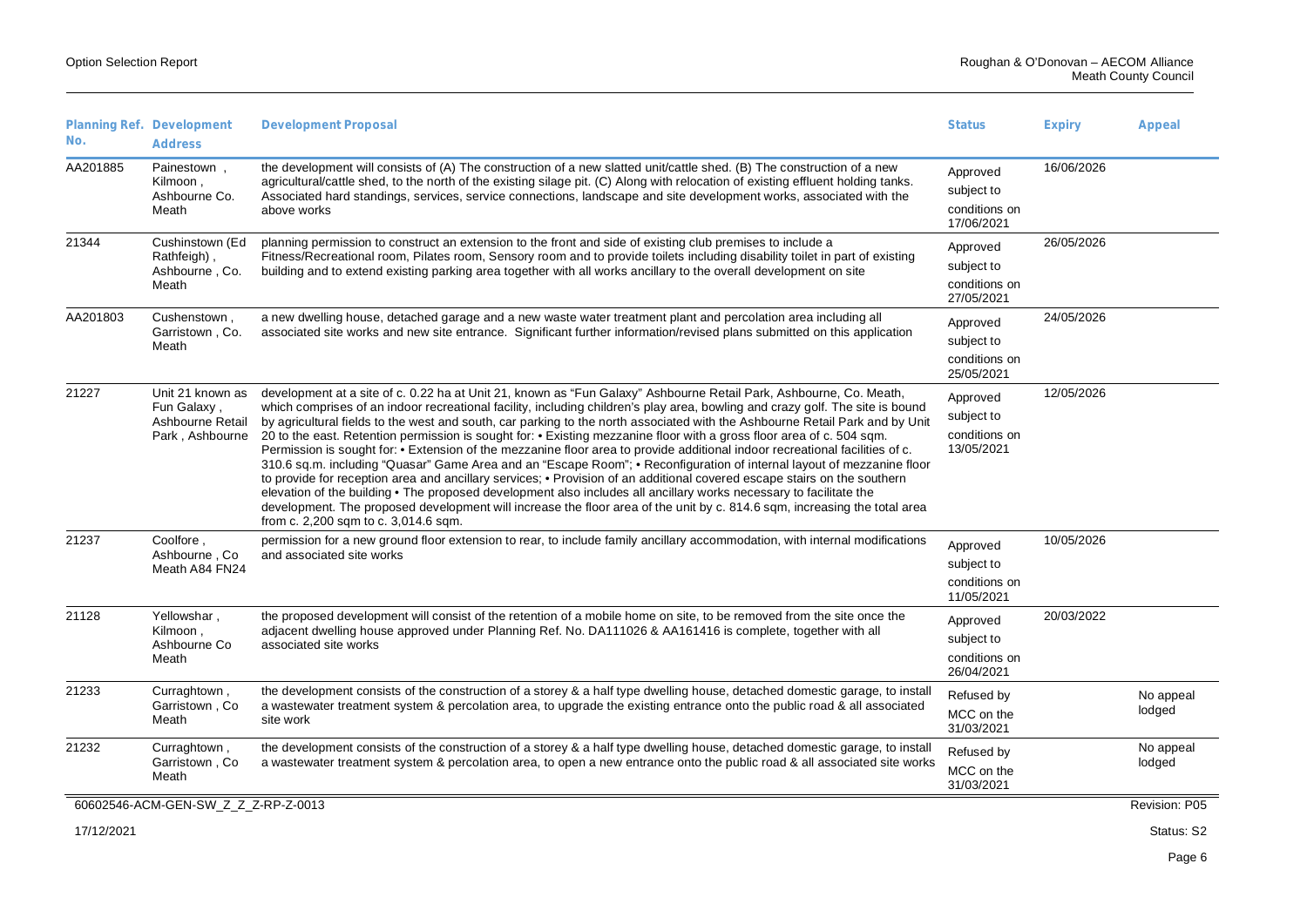|                 | Planning Ref. Development                                                                         | <b>Development Proposal</b>                                                                                                                                                                                                                                                                                                                                                                                                                                                                                                                                                                                                                                                                                                                                                                                                                                                                                                                                                                                                                                                                                                                                                                                                                                                                                                                                                                                                                                                                                                                                                                                                                                                                                             | <b>Status</b>                                         | <b>Expiry</b> | Appeal              |
|-----------------|---------------------------------------------------------------------------------------------------|-------------------------------------------------------------------------------------------------------------------------------------------------------------------------------------------------------------------------------------------------------------------------------------------------------------------------------------------------------------------------------------------------------------------------------------------------------------------------------------------------------------------------------------------------------------------------------------------------------------------------------------------------------------------------------------------------------------------------------------------------------------------------------------------------------------------------------------------------------------------------------------------------------------------------------------------------------------------------------------------------------------------------------------------------------------------------------------------------------------------------------------------------------------------------------------------------------------------------------------------------------------------------------------------------------------------------------------------------------------------------------------------------------------------------------------------------------------------------------------------------------------------------------------------------------------------------------------------------------------------------------------------------------------------------------------------------------------------------|-------------------------------------------------------|---------------|---------------------|
| No.<br>AA201888 | <b>Address</b><br>The Pillo Hotel,<br>Rath, Ashbourne                                             | a removal of an existing revolving door at the south east elevation at ground floor level of the building/main Hotel entrance.<br>Retention of a single-storey glazed entrance lobby with a pressed metal flat roof located at the south elevation/main                                                                                                                                                                                                                                                                                                                                                                                                                                                                                                                                                                                                                                                                                                                                                                                                                                                                                                                                                                                                                                                                                                                                                                                                                                                                                                                                                                                                                                                                 | Approved                                              | 21/03/2026    |                     |
|                 | Co. Meath                                                                                         | entrance of the Hotel inclusive of all associated site and drainage works                                                                                                                                                                                                                                                                                                                                                                                                                                                                                                                                                                                                                                                                                                                                                                                                                                                                                                                                                                                                                                                                                                                                                                                                                                                                                                                                                                                                                                                                                                                                                                                                                                               | subject to<br>conditions on<br>22/03/2021             |               |                     |
| AA201776        | Ashbourne<br>Business Park,<br>Ashbourne, Co.<br>Meath                                            | the development will consist of an amendment to planning permission Register Reference AA/180221, as amended by<br>Register Reference Ref. AA/200011 to: (1) extend the site area to the northwest of the site for which film studios and other<br>development was granted under the aforementioned permissions by 1.33 ha, extend the road network into this area,<br>reconfigure the permitted internal road and car parking layout, and provide for 65 no. additional car parking spaces,<br>increasing car parking from 225 no. spaces to 290 no. spaces, 136 no. bicycle parking spaces and providing 2 no. coach<br>set down locations in the site (2) to provide for a film workshop building (Block D) of 6,958 m2, 13,855m in height with<br>associated offices and support facilities, capable of subdivision with associated accesses, plant rooms and ancillary<br>accommodation, which will also provide for film stages, including green screen stages and commercials shooting: (3) to<br>provide for waste storage facilities to the rear of Block D; (4) for the occasional temporary erection of film sets within the<br>curtilage of the extended site area and outdoor shooting, if necessary (5) and for genreal warehouse/light industrial use: (6)<br>for the provision of all anciallary site services, including boundary treatments, landscaping, site attenuation and drainage,<br>public lighting, footpaths and crossings and all site development works, (7) the proposed development does not include any<br>alterations to the permitted Blocks A, B and C. The site area of the proposed development is 2.4 ha. The total area of the<br>permitted and proposed development is 3.73 ha | Approved<br>subject to<br>conditions on<br>25/02/2021 | 03/09/2023    |                     |
| AA201683        | The Rath,<br>Ashbourne, Co.<br>Meath                                                              | development will consist of a single-storey bedroom and ensuite bathroom extension located between the existing house<br>and garage and all associated siteworks.                                                                                                                                                                                                                                                                                                                                                                                                                                                                                                                                                                                                                                                                                                                                                                                                                                                                                                                                                                                                                                                                                                                                                                                                                                                                                                                                                                                                                                                                                                                                                       | Approved<br>subject to<br>conditions on<br>23/02/2021 | 22/02/2026    |                     |
| AA201739        | Cherry Picker Ltd.<br>. Kilmoon<br><b>Business Park</b><br>Cushinstown,<br>Ashbourne Co.<br>Meath | the retention permission is in relation to (a) The retention of 2 no. Storage/Engineering sheds (b) Retention of machinery<br>parking area at rear of premises (c) Retention of the Illuminated L.E.D advertising sign with changeable display along with<br>the ancillary site works                                                                                                                                                                                                                                                                                                                                                                                                                                                                                                                                                                                                                                                                                                                                                                                                                                                                                                                                                                                                                                                                                                                                                                                                                                                                                                                                                                                                                                   | Refused by<br>MCC on the<br>20/01/2021                |               | No appeal<br>lodged |
| AA201677        | Kilbrew,<br>Curragha,<br>Ashbourne Co.<br>Meath                                                   | the provision of a dwelling and garage with wastewater treatment system and associated site works                                                                                                                                                                                                                                                                                                                                                                                                                                                                                                                                                                                                                                                                                                                                                                                                                                                                                                                                                                                                                                                                                                                                                                                                                                                                                                                                                                                                                                                                                                                                                                                                                       | Refused by<br>MCC on the<br>11/01/2021                |               | No appeal<br>lodged |
| AA201442        | Ashbourne Retail<br>Park, Ashbourne<br>, Co Meath                                                 | The proposed development comprises of the following, provision of 1 no. restaurant with takeaway services and drive-<br>through (c.248sq.m and unroofed service yard (c.44sq.m) including cold room of (c. 13.4 sq.m)), provision of 1 no. cafe<br>with takeaway services and drive-through (c.127 sq.m) and unroofed service yard (c.21.4 sq.m), provision of outdoor<br>seating associated with both the restaurant and cafe buildings, amendments to the surface car park resulting in a reduction<br>of 50 no. of car parking spaces from 957 no. spaces to 907 no. spaces and revised layout of the car parking area to provide 21/01/2021<br>for new access and egress points to the proposed cafe and restaurant, provision of new internal road layout to<br>accommodate the proposed cafe and restaurant, relocation of existing wastewater pumping station and proposed new<br>culvert drainage system. The development also includes hard and soft landscaping, pedestrian crossing points and                                                                                                                                                                                                                                                                                                                                                                                                                                                                                                                                                                                                                                                                                                               | Approved<br>subject to<br>conditions on               | 20/01/2026    |                     |
|                 | 60602546-ACM-GEN-SW_Z_Z_Z-RP-Z-0013                                                               |                                                                                                                                                                                                                                                                                                                                                                                                                                                                                                                                                                                                                                                                                                                                                                                                                                                                                                                                                                                                                                                                                                                                                                                                                                                                                                                                                                                                                                                                                                                                                                                                                                                                                                                         |                                                       |               | Revision: P05       |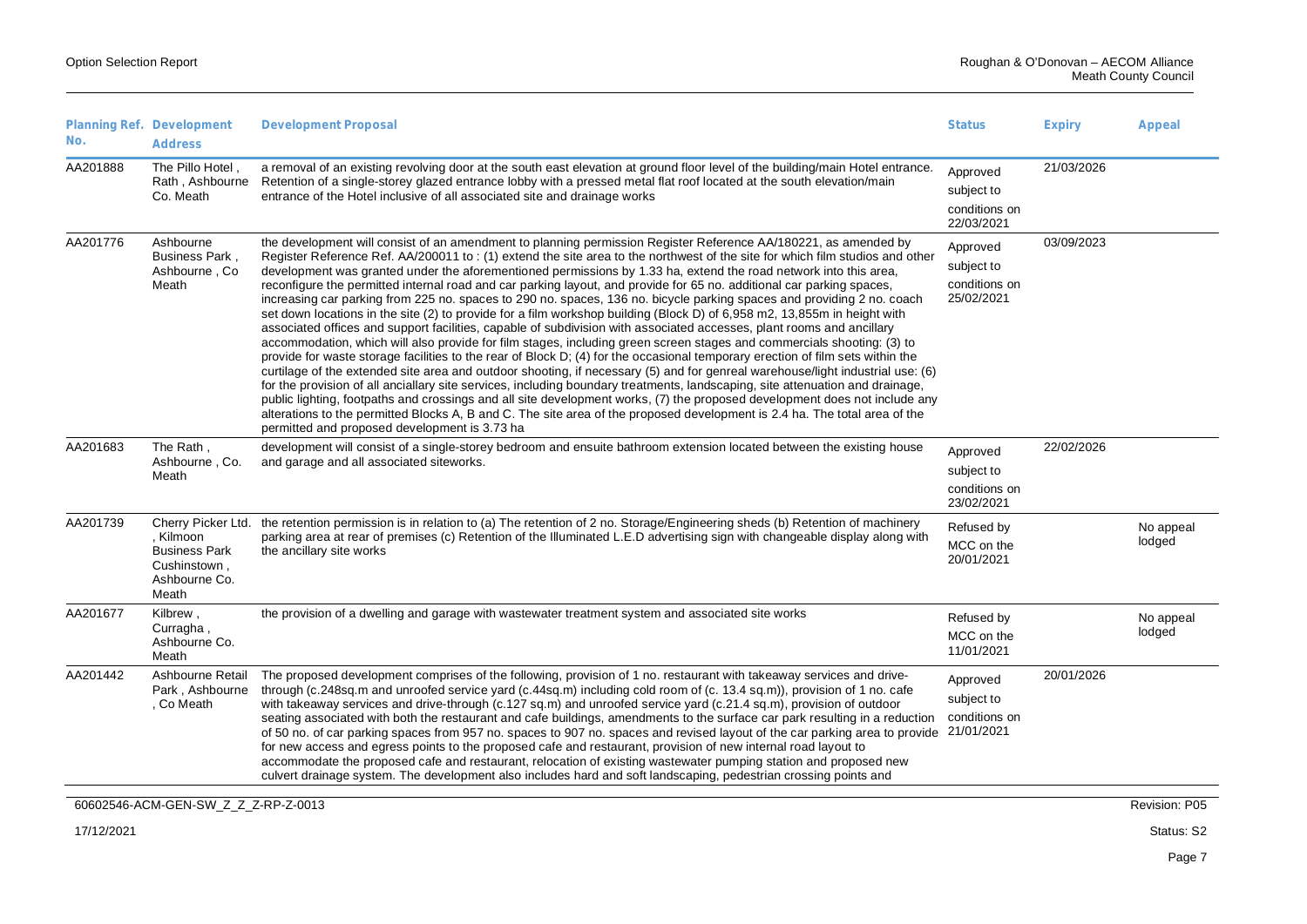| No.      | Planning Ref. Development<br><b>Address</b>                  | <b>Development Proposal</b>                                                                                                                                                                                                                                                                                                                                                                                                                                                                                                                                                                                                                                                                                                                                                                                                                                                                                                                                                                                                                                                                                                                                                                                                                                                                                                      | <b>Status</b>                                         | <b>Expiry</b> | Appeal              |
|----------|--------------------------------------------------------------|----------------------------------------------------------------------------------------------------------------------------------------------------------------------------------------------------------------------------------------------------------------------------------------------------------------------------------------------------------------------------------------------------------------------------------------------------------------------------------------------------------------------------------------------------------------------------------------------------------------------------------------------------------------------------------------------------------------------------------------------------------------------------------------------------------------------------------------------------------------------------------------------------------------------------------------------------------------------------------------------------------------------------------------------------------------------------------------------------------------------------------------------------------------------------------------------------------------------------------------------------------------------------------------------------------------------------------|-------------------------------------------------------|---------------|---------------------|
|          |                                                              | associated traffic calming measures, bin stores, 11 no. cycle parking spaces and all other associated site development<br>works necessary to facilitate the development. A Natura impact statement will be submitted to the Planning Authority with<br>the application                                                                                                                                                                                                                                                                                                                                                                                                                                                                                                                                                                                                                                                                                                                                                                                                                                                                                                                                                                                                                                                           |                                                       |               |                     |
| AA201552 | Crickstown,<br>Curragh, Co.<br>Meath                         | planning permission for 3no. detached two storey dwelling houses on individual sites each with detached garages and<br>separate proprietary waste water treatment units and percolation areas. New vehicular access road and footpath to serve<br>the above sites leading from the access road and footpath previously granted planning permission under planning registry<br>reference AA/140723, along with all associated services, service connections, landscape and site development works                                                                                                                                                                                                                                                                                                                                                                                                                                                                                                                                                                                                                                                                                                                                                                                                                                 | Refused by<br>MCC on the<br>15/12/2020                |               | No appeal<br>lodged |
| AA200047 | Curraghtown<br>House, Allcollege<br>, Ashbourne Co.<br>Meath | a storey and a half dwelling with domestic garage, proprietary waste water treatment system, percolation area, new<br>entrance and all associated site works. Significant further information/revised plans submitted on this application                                                                                                                                                                                                                                                                                                                                                                                                                                                                                                                                                                                                                                                                                                                                                                                                                                                                                                                                                                                                                                                                                        | Approved<br>subject to<br>conditions on<br>23/11/2020 | 22/11/2025    |                     |
| RA201409 | Kilbrew,<br>Curragha,<br>Ashbourne                           | the provision of a dwelling and garage with wastewater treatment system and associated site works                                                                                                                                                                                                                                                                                                                                                                                                                                                                                                                                                                                                                                                                                                                                                                                                                                                                                                                                                                                                                                                                                                                                                                                                                                | Refused by<br>MCC on the<br>15/11/2020                |               | No appeal<br>lodged |
| AA201191 | Ballyhack,<br>Ashbourne, Co.<br>Meath                        | EXTENSION OF DURATION OF PLANNING PERMISSION NA151412 for the construction of a two storey detached<br>dwelling house, with a single storey annexe to the side containing utility and garage. Roof mounted solar panels, house to<br>be accessed via the existing vehicular entrance gateway, gateway to be modified to provide dual entrances, re-alinement &<br>setting back of the existing hedgerow and stone wall on either side, new access road, new proprietary waste water<br>treatment unit and percolation area, along with all associated services, service connections, landscape and site<br>development works.                                                                                                                                                                                                                                                                                                                                                                                                                                                                                                                                                                                                                                                                                                    | Decision<br>22/10/2020                                | 30/05/2026    |                     |
| AA201120 | Yellowshar,<br>Kilmoon.<br>Ashbourne Co.<br>Meath            | change of house design from that previously approved under Planning Ref. No: DA111026 (and further extended under<br>Planning Ref. No: AA161416), together with all associated site works                                                                                                                                                                                                                                                                                                                                                                                                                                                                                                                                                                                                                                                                                                                                                                                                                                                                                                                                                                                                                                                                                                                                        | Approved<br>subject to<br>conditions on<br>25/02/2021 | 20/03/2022    |                     |
| AA200933 | Hilltown,<br>Garristown, Co.<br>Meath                        | to amend the design of the approved development (Planning Ref AA170706) which comprises consent for permission for a<br>period of 10 years to construct and complete a Solar PV Energy development with a total site area of circa 25.76 hectares,<br>to include a single storey electrical substation building, electrical transformer & inverter station modules, solar PV panels<br>ground mounted on support structures, internal access tracks, security fencing, electrical cable and ducting, CCTV & other<br>ancillary infrastructure, drainage, additional landscaping & habitat enhancement as required & associated site development 20/10/2020<br>works including works relating to the access to the site at Hilltown, Garristown, Co. Meath subject to 29 conditions.<br>Amendments proposed are: extend operational lifespan of the consent from 25 years to 35 years. Amend condition 2(a)that<br>restricts output capacity to 15.13MW to allow for 19MW output. A slightly reconfigured layout will be incorporated with the<br>height of the solar panels not exceeding the previously consented 2.5m limit. A slight alteration to the fence in the<br>southwest corner where there is a reduction in tables of panels from 19 to 14. A reduction in CCTV cameras along the<br>perimeter fence from 25 to 21. | Approved<br>subject to<br>conditions on               | 17/06/2028    |                     |
| AA201103 | Painestown,<br>Dunshaughlin,<br>Co. Meath                    | EXTENSION OF DURATION OF PLANNING PERMISSION AA151174 - The construction of detached domestic garage<br>and associated works as stated in permission AA151174                                                                                                                                                                                                                                                                                                                                                                                                                                                                                                                                                                                                                                                                                                                                                                                                                                                                                                                                                                                                                                                                                                                                                                    | Decision<br>06/10/2020                                | 09/02/2026    |                     |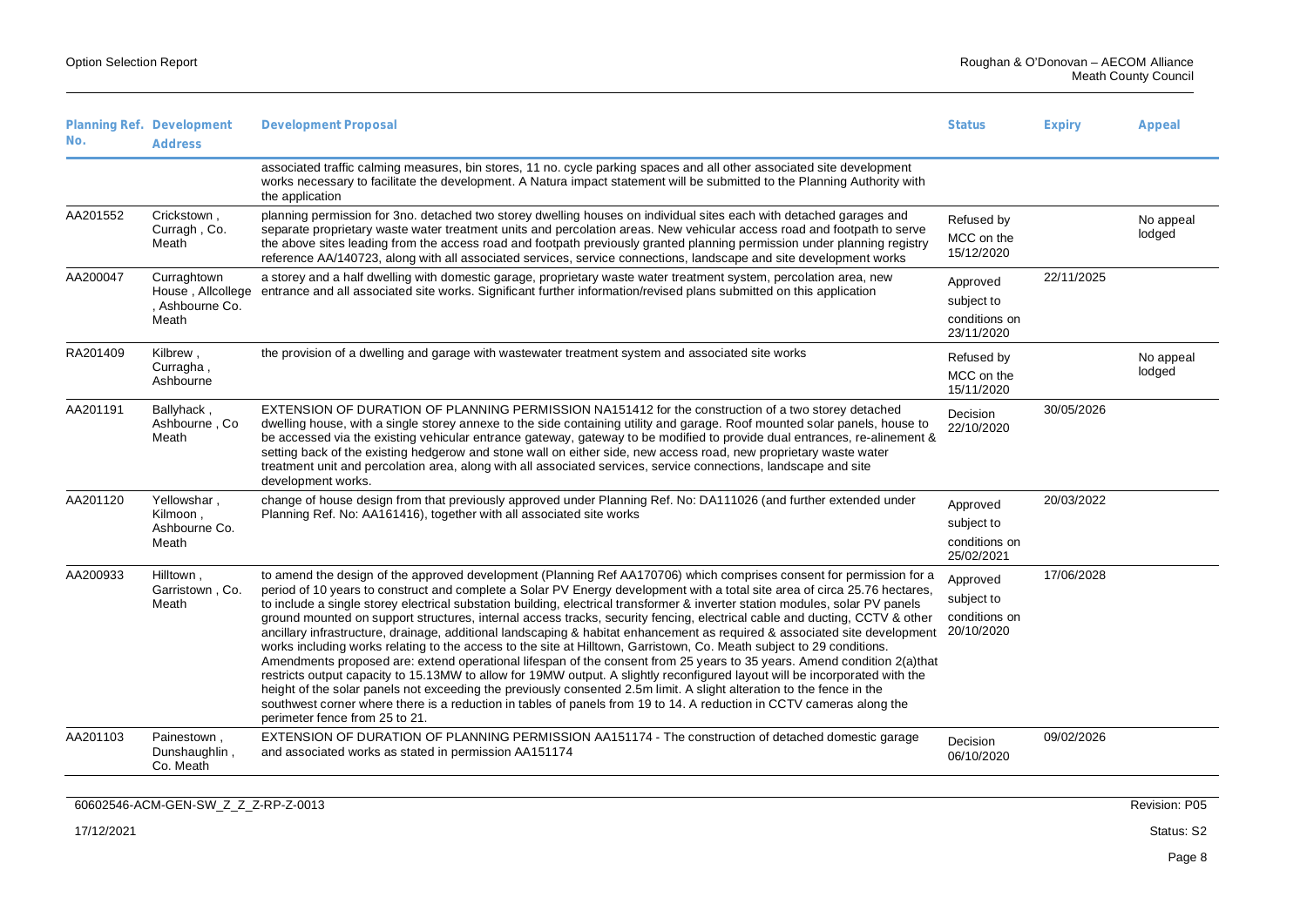|          | Planning Ref. Development                                                    | <b>Development Proposal</b>                                                                                                                                                                                                                                                                                                                                                                                                                                                                                                                                                                                                                                                                                                                                                                                                                                                                                                                                                                                                                                                                                                                                                                                                                                                                                                                                                                                                                                                                                                                                                                                                                                                                                                                                                                                                                                                                                                      | <b>Status</b>                                         | <b>Expiry</b> | Appeal |
|----------|------------------------------------------------------------------------------|----------------------------------------------------------------------------------------------------------------------------------------------------------------------------------------------------------------------------------------------------------------------------------------------------------------------------------------------------------------------------------------------------------------------------------------------------------------------------------------------------------------------------------------------------------------------------------------------------------------------------------------------------------------------------------------------------------------------------------------------------------------------------------------------------------------------------------------------------------------------------------------------------------------------------------------------------------------------------------------------------------------------------------------------------------------------------------------------------------------------------------------------------------------------------------------------------------------------------------------------------------------------------------------------------------------------------------------------------------------------------------------------------------------------------------------------------------------------------------------------------------------------------------------------------------------------------------------------------------------------------------------------------------------------------------------------------------------------------------------------------------------------------------------------------------------------------------------------------------------------------------------------------------------------------------|-------------------------------------------------------|---------------|--------|
| No.      | <b>Address</b>                                                               |                                                                                                                                                                                                                                                                                                                                                                                                                                                                                                                                                                                                                                                                                                                                                                                                                                                                                                                                                                                                                                                                                                                                                                                                                                                                                                                                                                                                                                                                                                                                                                                                                                                                                                                                                                                                                                                                                                                                  |                                                       |               |        |
| AA200595 | Site B Crickstown<br>Manor, Curragha<br>, Ashbourne Co.<br>Meath             | Reg. Ref. AA170329 for the construction of a detached two storey dwelling house, proprietary wastewater treatment unit,<br>percolation area and all associated site works                                                                                                                                                                                                                                                                                                                                                                                                                                                                                                                                                                                                                                                                                                                                                                                                                                                                                                                                                                                                                                                                                                                                                                                                                                                                                                                                                                                                                                                                                                                                                                                                                                                                                                                                                        | Approved<br>subject to<br>conditions on<br>28/08/2020 | 27/08/2025    |        |
| AA200794 | Kilmoon,<br>Ashbourne, Co.<br>Meath                                          | the development will consist of (a) Permission for 4 no. terraced two storey, 3 bedroom, agricultural based tourist/holiday<br>cottages, with roof mounted solar panels. (b) Permission for 6 no. glamping pod units, each sleeping 4, detached, single<br>storey, communal structure containing toilets, showers, kitchen and dining area. (c) Access and entrance via the existing<br>entrance serving the farm lands and existing dwelling house, new access road, & car parking, proprietary waste water<br>treatment unit and percolation area, along with all associated services, service connections, landscape and site<br>development works for both of the above                                                                                                                                                                                                                                                                                                                                                                                                                                                                                                                                                                                                                                                                                                                                                                                                                                                                                                                                                                                                                                                                                                                                                                                                                                                      | Approved<br>subject to<br>conditions on<br>11/08/2020 | 21/07/2025    |        |
| AA200014 | Roadmain<br>Cushenstown,<br>Garristown, Co.<br>Meath                         | the construction of a new dwelling house, detached garage and a new waste water treatment plant and percolation area<br>including all associated site works and new site entrance                                                                                                                                                                                                                                                                                                                                                                                                                                                                                                                                                                                                                                                                                                                                                                                                                                                                                                                                                                                                                                                                                                                                                                                                                                                                                                                                                                                                                                                                                                                                                                                                                                                                                                                                                | Approved<br>subject to<br>conditions on<br>22/05/2020 | 21/05/2025    |        |
| AA200905 | Curraghtown,<br>Garristown, Co.<br>Meath                                     | construction of a storey and a half type dwelling house, to install a wastewater treatment system & percolation area, to<br>open a new entrance onto the public road & all associated site works. Significant further information/revised plans<br>submitted on this application                                                                                                                                                                                                                                                                                                                                                                                                                                                                                                                                                                                                                                                                                                                                                                                                                                                                                                                                                                                                                                                                                                                                                                                                                                                                                                                                                                                                                                                                                                                                                                                                                                                 | Approved<br>subject to<br>conditions on<br>22/03/2021 | 21/03/2026    |        |
| AA200011 | Ashbourne<br><b>Business Park.</b><br>Killegland,<br>Ashbourne, Co.<br>Meath | the subject alterations relate to the 3no. Blocks; will result in 526 m.sq. of additional floor area over the entire site and<br>consist of the following: 1. ESB Sub-Station: New ESB sub-station (43m.sq.) to be located next to existing entrance area. 2. subject to<br>Security Hut: New security hut (16m.sq.) and barrier proposed at entrance gate. 3. Building A: - The introduction of external<br>fire escape stairs in 3 locations, a single storey toilet block and single storey mechanical & electrical rooms all to the<br>perimeter of Building A (total additional area = 248m.sq.); - Elevation alterations, i.e. the introduction of additional access<br>doors/level entry doors to the perimeter of the Building A and also the repositioning of previously approved ones. 4.<br>Building B: - The introduction of 2 no. external fire escape stairs, a single storey toilet block and single storey mechanical &<br>electrical rooms all the perimeter of Building B (total additional area = $173$ m.s.q); - Elevation alterations, i.e. the introduction<br>of additional access doors/level entry doors to the perimeter of the Building B and also the repositioning of previously<br>approved ones. 5. Building C: - The introduction of a single storey mechanical & electrical room to the perimeter of Building<br>C (total additional area = 46m.sq.); - Elevation alterations, i.e. the Replacement of level entry door to the perimeter of the<br>building C with fire escape door and the introduction of additional access doors to the perimeter of Building C; - The change<br>of use of existing storage area to canteen and associated facilities in the ground floor area of Building C. 6. Site Plan<br>Alterations: The rearrangement of the car-parking area to facilitate the revised building footprints and all associated site<br>development works/landscaping relating to same | Approved<br>conditions on<br>03/04/2020               | 03/09/2023    |        |
| AA190160 | Coolfore.<br>Ashbourne, Co.<br>Meath                                         | the construction of an office block and cross docking and loading bay. Significant further information/revised plans<br>submitted on this application                                                                                                                                                                                                                                                                                                                                                                                                                                                                                                                                                                                                                                                                                                                                                                                                                                                                                                                                                                                                                                                                                                                                                                                                                                                                                                                                                                                                                                                                                                                                                                                                                                                                                                                                                                            | Approved<br>subject to<br>conditions on<br>23/01/2020 | 22/01/2025    |        |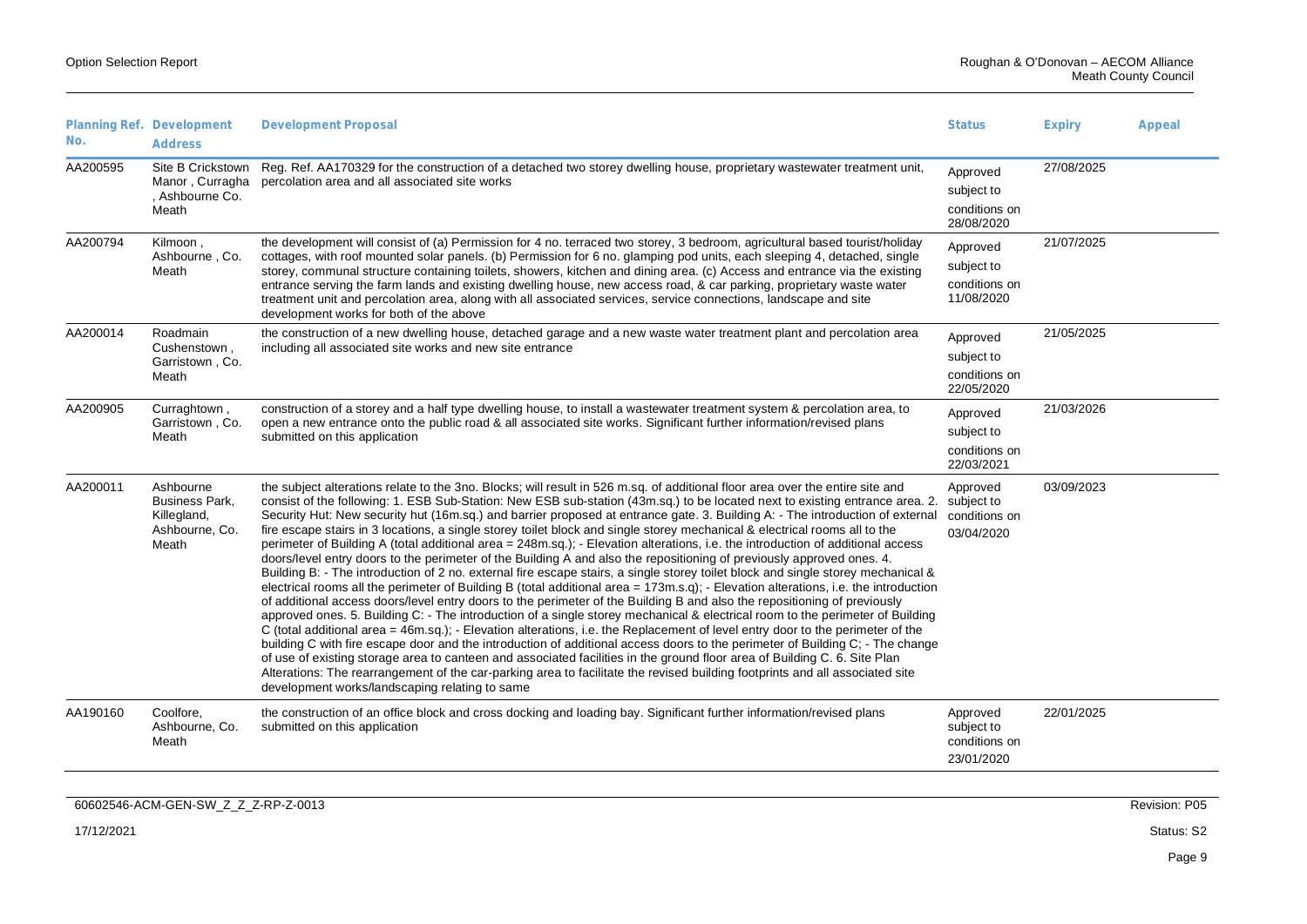| No.        | Planning Ref. Development<br><b>Address</b>                              | <b>Development Proposal</b>                                                                                                                                                                                                                                                                                                                                                                                                                                                                                                                                                                                                                                                                       | <b>Status</b>                                         | <b>Expiry</b> | Appeal              |
|------------|--------------------------------------------------------------------------|---------------------------------------------------------------------------------------------------------------------------------------------------------------------------------------------------------------------------------------------------------------------------------------------------------------------------------------------------------------------------------------------------------------------------------------------------------------------------------------------------------------------------------------------------------------------------------------------------------------------------------------------------------------------------------------------------|-------------------------------------------------------|---------------|---------------------|
| AA191057   | Primatestown,<br>Ashbourne, Co.<br>Meath                                 | planning permission for the construction of granny flat extension to existing dwelling, including extension of existing<br>percolation area and relocation of existing wastewater treatment system to accommodate same, including all ancillary site<br>works                                                                                                                                                                                                                                                                                                                                                                                                                                     | Approved<br>subject to<br>conditions on<br>03/10/2019 | 21/11/2024    |                     |
| AA191119   | Crickstown,<br>Curragha, Co.<br>Meath                                    | the construction of a two storey detached farm dwelling house with single storey annexes to both sides, containing covered<br>carport link to the garage/plant room, and single storey sun room. Accessed via the existing vehicular entrance gateway<br>and access road, new gate, piers and side walls to existing entrance. New proprietary waste water treatment unit and<br>percolation area, along with all associated services, service connections, landscape and site development works                                                                                                                                                                                                  | Refused by<br>MCC on the<br>22/10/2019                |               | No appeal<br>lodged |
| AA190898   | <b>Boden Park</b><br>House, Kilbrew,<br>Ashbourne, Co.<br>Meath A84 E422 | internal works, alteration to windows to rear and sides of house, new first floor bay window to rear, new rooflights to ground<br>floor bay and at roof level, removal of chimney, alterations to rear bay parapet, new external flue, and associated ground<br>works                                                                                                                                                                                                                                                                                                                                                                                                                             | Approved<br>subject to<br>conditions on<br>28/08/2019 | 09/10/2024    |                     |
| AA190886   | Rahanna,<br>Kilbrew,<br>Ashbourne, Co.<br>Meath                          | A) The replacement of the existing garage with a single storey extension and link to the north of the existing dwelling and<br>the alteration of 1 window in the existing living room. B) The construction of new shed to rear of the property. C) And all<br>associated site works                                                                                                                                                                                                                                                                                                                                                                                                               | Approved<br>subject to<br>conditions on<br>27/08/2019 | 09/10/2024    |                     |
| AA190509   | Crickstown,<br>Curragha, Co.<br>Meath                                    | planning permission for retention of amendments to the previously approved planning permission granted under Planning<br>Registry Reference AA/161325 for development. The revised development consists of the construction of a two storey<br>detached dwelling house, with a single storey annexe to the side containing utility room. Roof mounted solar panels, new<br>vehicular entrance gateway, driveway, proprietary waste water treatment unit and percolation area, along with all<br>associated services, service connections, landscape and site development works, retention is being sought for the<br>omission of the attached garage and resulting associated elevational changes | Approved<br>subject to<br>conditions on<br>02/08/2019 | 01/08/2024    |                     |
| AA190694   | Coolfore.<br>Ashbourne, Co.<br>Meath                                     | Extension of time application for DA140381 & AA150230: an increase in building height to that previously granted under<br>Planning Ref. No. DA/140381 from a ridge height of 10.418m to a ridge height of 13.114m which relates to the construction<br>of 1.298m2 cross docking bay with combined maintenance area                                                                                                                                                                                                                                                                                                                                                                                | Approved<br>23/07/2019                                | 28/05/2025    |                     |
| AA181384   | Crickstown,<br>Curragha, Co.<br>Meath                                    | 3 no. detached two storey dwelling houses on individual sites each with detached garages and separate proprietary waste<br>water treatment units and percolation areas. New vehicular access road and footpath to serve the above sites leading from<br>the access road and footpath previously granted planning permission under planning registry reference AA140723, along<br>with all associated services, service connections, landscape and site development works.                                                                                                                                                                                                                         | Refused by<br>MCC on the<br>23/01/2019                |               | No appeal<br>lodged |
| AA181158   | Crickstown,<br>Curragha, Co.<br>Meath                                    | construction of a two storey detached farm dwelling house with single storey annexes to both side, containing covered<br>carport link to the garage/plant room, and single storey sun room. Accessed via the existing vehicular entrance gateway<br>and access road, new gate, piers and side walls to existing entrance. New proprietary waste water treatment unit and<br>percolation area, along with all associated services, service connections, landscape and site development works                                                                                                                                                                                                       | Refused by<br>MCC on the<br>28/11/2018                |               | No appeal<br>lodged |
| AA180221   | Ashbourne<br><b>Business Park in</b><br>the Townland of<br>Killegland,   | for (i) Film Studio Facility in 3 No. Blocks for the production of live action and animated film & television product,<br>commercials, video games and all other media & multimedia products including computer generated imagery (CGI). The<br>proposed development will include: A) Areas for film production and sound stages, editing and production spaces, film<br>demonstration facilities and facilities for the rental of film making articles - all provided in buildings as follows: Block A:                                                                                                                                                                                          | Approved<br>subject to<br>conditions on               | 03/09/2023    |                     |
|            | 60602546-ACM-GEN-SW_Z_Z_Z-RP-Z-0013                                      |                                                                                                                                                                                                                                                                                                                                                                                                                                                                                                                                                                                                                                                                                                   |                                                       |               | Revision: P05       |
| 17/12/2021 |                                                                          |                                                                                                                                                                                                                                                                                                                                                                                                                                                                                                                                                                                                                                                                                                   |                                                       |               | Status: S2          |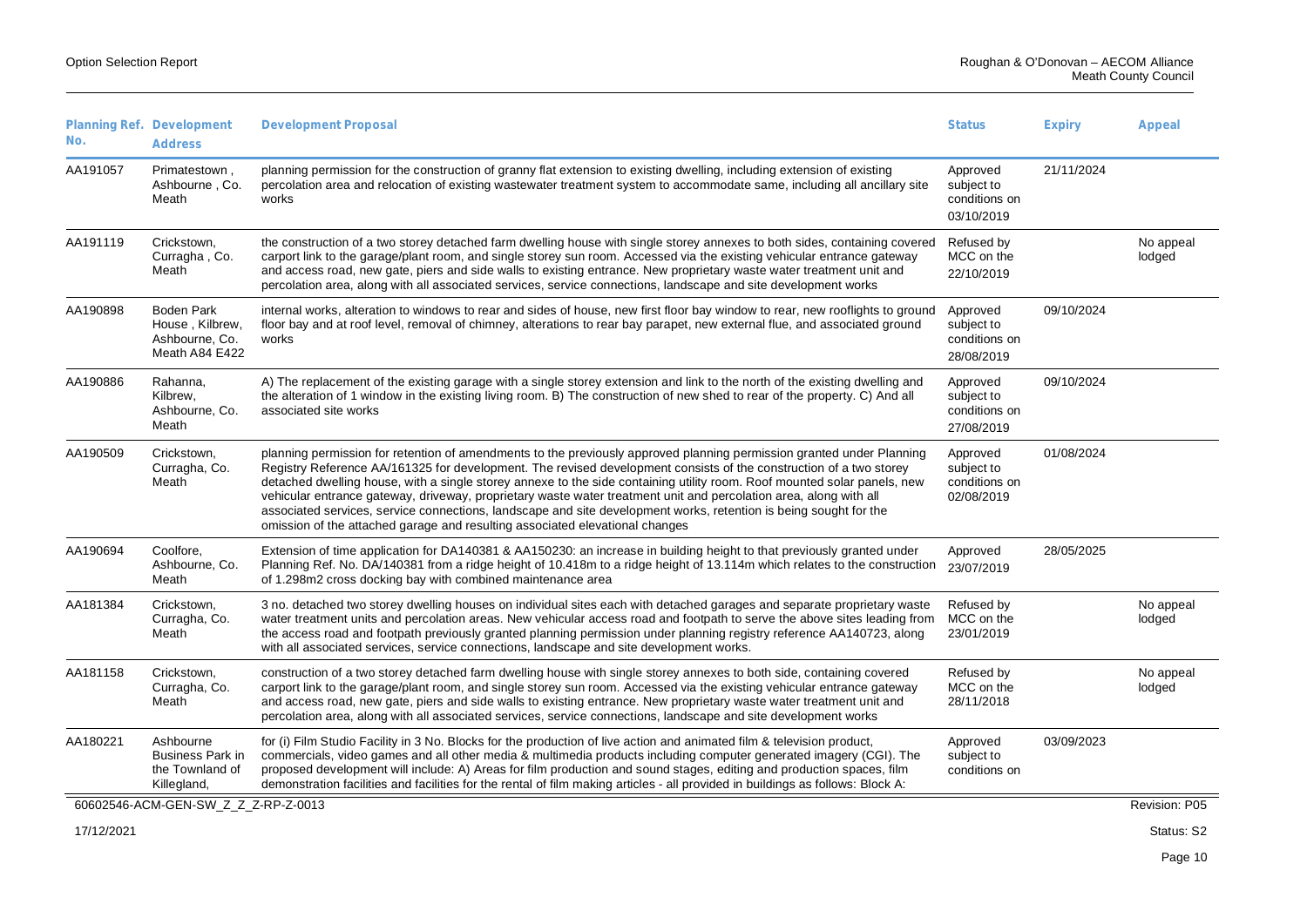|                                                                                                                                                                                                                                                                                                                                                                                                                                                                                                                                                                                                                                                                                                                                                                                                                                                                                                                                                                                                                                                                                                                                                                                                                                                                                                     | <b>Status</b><br><b>Expiry</b>                                                                                                                                                                 | Appeal                                                                                                                                                                                                                                                                                                                                                                                                                                                                                                                       |
|-----------------------------------------------------------------------------------------------------------------------------------------------------------------------------------------------------------------------------------------------------------------------------------------------------------------------------------------------------------------------------------------------------------------------------------------------------------------------------------------------------------------------------------------------------------------------------------------------------------------------------------------------------------------------------------------------------------------------------------------------------------------------------------------------------------------------------------------------------------------------------------------------------------------------------------------------------------------------------------------------------------------------------------------------------------------------------------------------------------------------------------------------------------------------------------------------------------------------------------------------------------------------------------------------------|------------------------------------------------------------------------------------------------------------------------------------------------------------------------------------------------|------------------------------------------------------------------------------------------------------------------------------------------------------------------------------------------------------------------------------------------------------------------------------------------------------------------------------------------------------------------------------------------------------------------------------------------------------------------------------------------------------------------------------|
| 5,119m2 (18.8m high, including 2 No. 69.4m2 Basement Areas to facilitate live action filming). Block B: 2,095m2 (18.8m<br>high). Block C: 985m2 (15m high). B) Offices, resting, recreational & dining areas, make up rooms, workshops and film<br>education & training areas, post production facilities, animation & CGI facilities, storage areas - all attached to the main<br>buildings over 3 No. floors as follows: Block A: 1,602m2, Block B: 1,293m2, Block C: 209m2, Overall building area<br>provided: 11,303m2. (ii) For the construction of site access & circulation from the existing estate's internal access road,<br>footpaths, public lighting and parking facilities for the proposed development. (iii) For the occasional temporary erection of<br>film sets within the curtilage of the proposed development if or when necessary. (iv) For the provision of foul sewer, surface<br>water sewers and water mains including underground surface water attenuation facility. (v) And or in addition to the above,<br>permission for the use of the said premises for warehousing/general light industrial uses. (vi) For all ancillary works and<br>uses necessary for the above proposed developments such as landscaping, fencing, paving, utilities and services & all site | 04/09/2018                                                                                                                                                                                     |                                                                                                                                                                                                                                                                                                                                                                                                                                                                                                                              |
| the development consists of 1) the construction of a new two storey dwelling, wastewater treatment plant and percolation<br>area and the relocation of the existing entrance gate and 2) to use the existing cottage (a protected structure reference<br>MH033-106) as a home office ancillary to the new dwelling along with all associated site works. The development will have<br>an impact on a protected structure under in the Meath County Development Plan 2013-2019                                                                                                                                                                                                                                                                                                                                                                                                                                                                                                                                                                                                                                                                                                                                                                                                                       | Approved<br>22/01/2024<br>subject to<br>conditions on<br>29/11/2018                                                                                                                            |                                                                                                                                                                                                                                                                                                                                                                                                                                                                                                                              |
| to demolish existing habitable dwelling, domestic garage and detached sheds, and construct proposed replacement<br>dwelling, install proposed wastewater treatment and percolation area, including all ancillary site works. Significant further<br>information/revised plans submitted on this application                                                                                                                                                                                                                                                                                                                                                                                                                                                                                                                                                                                                                                                                                                                                                                                                                                                                                                                                                                                         | 12/08/2023<br>Approved<br>subject to<br>conditions on<br>13/08/2018                                                                                                                            |                                                                                                                                                                                                                                                                                                                                                                                                                                                                                                                              |
| a 2 storey detached dwelling, detached garage, proprietary waste water treatment unit and percolation area & associated                                                                                                                                                                                                                                                                                                                                                                                                                                                                                                                                                                                                                                                                                                                                                                                                                                                                                                                                                                                                                                                                                                                                                                             | Approved<br>12/08/2023<br>subject to<br>conditions on<br>13/08/2018                                                                                                                            |                                                                                                                                                                                                                                                                                                                                                                                                                                                                                                                              |
| (i) retention permission for minor alterations and change of use of 2 no. outbuildings from art studio, with storage, and 2 no.<br>the existing house on the site (Knavinstown House); and for connection of the 2 no. outbuildings to an existing proprietary<br>wastewater treatment system as approved under Reg. Ref. DA/40466 and (ii) permission is sought for removal of old gate<br>piers to a former entrance on the northern end of the site and alterations to the existing entrance on the southern end of the<br>site, serving Knavinstown House, comprising a reduction in height of the outer piers and wing wall, measures to facilitate<br>sightlines; and all ancillary works necessary to facilitate the development. Significant further information/revised plans                                                                                                                                                                                                                                                                                                                                                                                                                                                                                                              | 31/07/2023<br>Approved<br>loose boxes and tack room, as previously approved under Reg. Ref. DA/40466, to residential use incidental and ancillary to subject to<br>conditions on<br>01/08/2018 |                                                                                                                                                                                                                                                                                                                                                                                                                                                                                                                              |
|                                                                                                                                                                                                                                                                                                                                                                                                                                                                                                                                                                                                                                                                                                                                                                                                                                                                                                                                                                                                                                                                                                                                                                                                                                                                                                     | Approved<br>subject to<br>conditions on<br>07/06/2018                                                                                                                                          | Approved<br>subject to<br>conditions<br>by An Bord                                                                                                                                                                                                                                                                                                                                                                                                                                                                           |
|                                                                                                                                                                                                                                                                                                                                                                                                                                                                                                                                                                                                                                                                                                                                                                                                                                                                                                                                                                                                                                                                                                                                                                                                                                                                                                     | ground mounted frames within a site area of 10.82 hectares and associated ancillary development including 8 no.                                                                                | a 10 year permission for development on lands in the townland of Irishtown, Kilbrew, Co. Meath. The development will<br>07/06/2018<br>consist of the construction of an up to 8.7 MW solar PV farm comprising approximately 27,800 no. photovoltaic panels on<br>transformer stations, 8 no. auxiliary transformer stations, 8 no. inverters, 1 no. single storey storage building, 1 no. single<br>storey communications building, 1 no. single storey client building, 3 no. CCTV security cameras mounted on 4 metre high |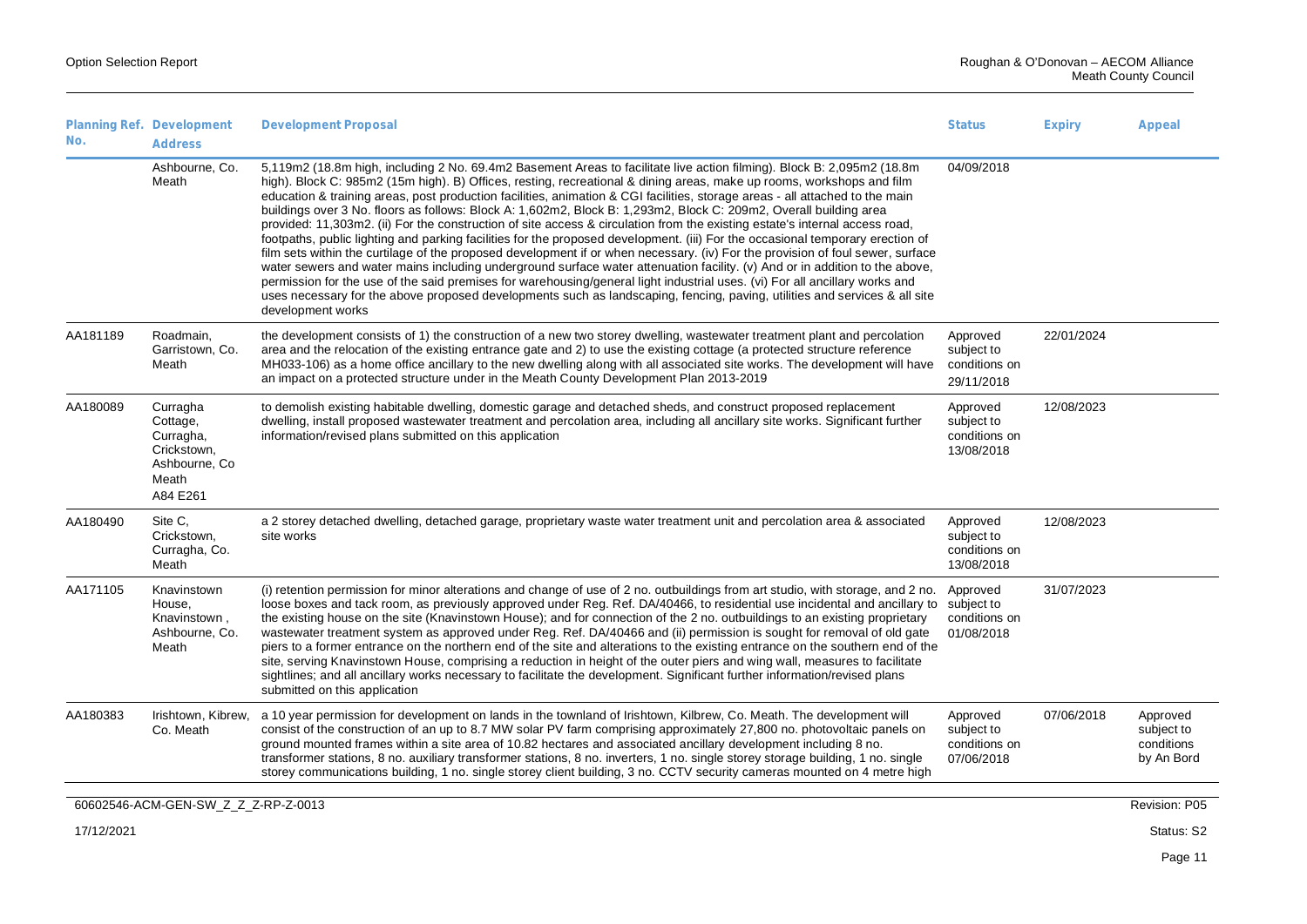| No.      | Planning Ref. Development<br><b>Address</b>        | <b>Development Proposal</b>                                                                                                                                                                                                                                                                                                                                                                                                                                                                                                                                                                                                                                                                                                                                                    | <b>Status</b>                                         | <b>Expiry</b> | Appeal                                             |
|----------|----------------------------------------------------|--------------------------------------------------------------------------------------------------------------------------------------------------------------------------------------------------------------------------------------------------------------------------------------------------------------------------------------------------------------------------------------------------------------------------------------------------------------------------------------------------------------------------------------------------------------------------------------------------------------------------------------------------------------------------------------------------------------------------------------------------------------------------------|-------------------------------------------------------|---------------|----------------------------------------------------|
|          |                                                    | poles and perimeter security fencing (2 metres high); 1 no. single storey client side substation (DNO) and 1 no. CCTV<br>security camera mounted on a 4 metre high pole on a 0.04 hectare site on the eastern side of the landholding to the east of<br>the area of the photovoltaic panels; the construction of a vehicular access from the adjoining L5003-44 road; and the<br>construction of a hardcore access track between the area of the photovoltaic panels, the client side substation and the<br>proposed road access point (0.19 hectares)                                                                                                                                                                                                                         |                                                       |               | Pleanala on<br>18/04/2019                          |
| AA171282 | Site A<br>Crickstown.<br>Curragha, Co.<br>Meath    | the development will consist of outline planning permission with a change of applicant on 'Site A' previously granted outline<br>planning permission under planning registry reference AA/140723 for a detached two storey dwelling house with a<br>detached garage and separate proprietary waste water treatment unit and percolation area, which forms part of an overall<br>development of 4 individual houses all of which obtained outline planning permission under the above planning reference<br>and under which full planning permission was granted for the vehicular entrance and access road to serve the above sites,<br>along with the adjustments to the existing hedgerow, associated services, service connections, landscape and site<br>development works | Approved<br>subject to<br>conditions on<br>08/02/2018 | 07/02/2021    |                                                    |
| AA170848 | The Rath,<br>Ashbourne, Co.<br>Meath               | construction of a storey and a half dwelling house complete with an on-site waste water treatment system, shared vehicular<br>access with the existing dwelling and all associated site works at this site. Significant further information/revised plans<br>submitted on this application                                                                                                                                                                                                                                                                                                                                                                                                                                                                                     | Approved<br>subject to<br>conditions on<br>24/01/2018 | 23/01/2023    |                                                    |
| AA171231 | Primatestown,<br>Ashbourne, Co.<br>Meath           | the development will consist of erection of a singly storey dwelling inclusive of domestic garage, a proprietary waste water<br>treatment system and percolation area to EPA standards, connection to public water supply, new entrance onto public road<br>and all associated ancillary site development works                                                                                                                                                                                                                                                                                                                                                                                                                                                                | Approved<br>subject to<br>conditions on<br>13/12/2017 |               | Refused by<br>An Bord<br>Pleanala on<br>22/10/2018 |
| AA171019 | Crickstown,<br>Ashbourne, Co.<br>Meath             | the development will consist of the erection of a two storey dwelling house, waste water treatment system and percolation<br>area, bored well, domestic garage, new entrance, landscaping and all ancillary site works to serve the dwelling                                                                                                                                                                                                                                                                                                                                                                                                                                                                                                                                   | Approved<br>subject to<br>conditions on<br>30/11/2017 | 29/11/2022    |                                                    |
| AA170447 | Ballyhack,<br>Ashbourne, Co.<br>Meath              | the development consists of retention permission for 2 no. cattle slurry lagoons within the confines of existing farm yard.<br>Significant further information/revised plans submitted on this application                                                                                                                                                                                                                                                                                                                                                                                                                                                                                                                                                                     | Approved<br>subject to<br>conditions on<br>02/10/2017 | 09/11/2022    |                                                    |
| AA170602 | Yellowshar,<br>Kilmoon.<br>Ashbourne, Co.<br>Meath | the proposed works consist of construct a storey and a half style dwelling, a detached domestic garage, form new entrance<br>from public road, install waste water treatment system and percolation area, together with all associated site works.<br>Significant further information/revised plans submitted on this application                                                                                                                                                                                                                                                                                                                                                                                                                                              | Approved<br>subject to<br>conditions on<br>27/09/2017 | 02/11/2022    |                                                    |
| AA170329 | Site B,<br>Crickstown,<br>Curragha, Co.<br>Meath   | the development will consist of outline planning permission with a change of applicant on Site B previously granted outline<br>planning permission under Planning Registry Reference AA/140723 for a detached two storey dwelling house with a<br>detached garage and separate proprietary waste water treatment unit and percolation area, which forms part of an overall<br>development of 4 individual houses all of which obtained outline planning permission under the above planning reference<br>and under which full planning permission was granted for the vehicular entrance and access road to serve the above sites,                                                                                                                                             | Approved<br>subject to<br>conditions on<br>14/09/2017 | 13/09/2020    |                                                    |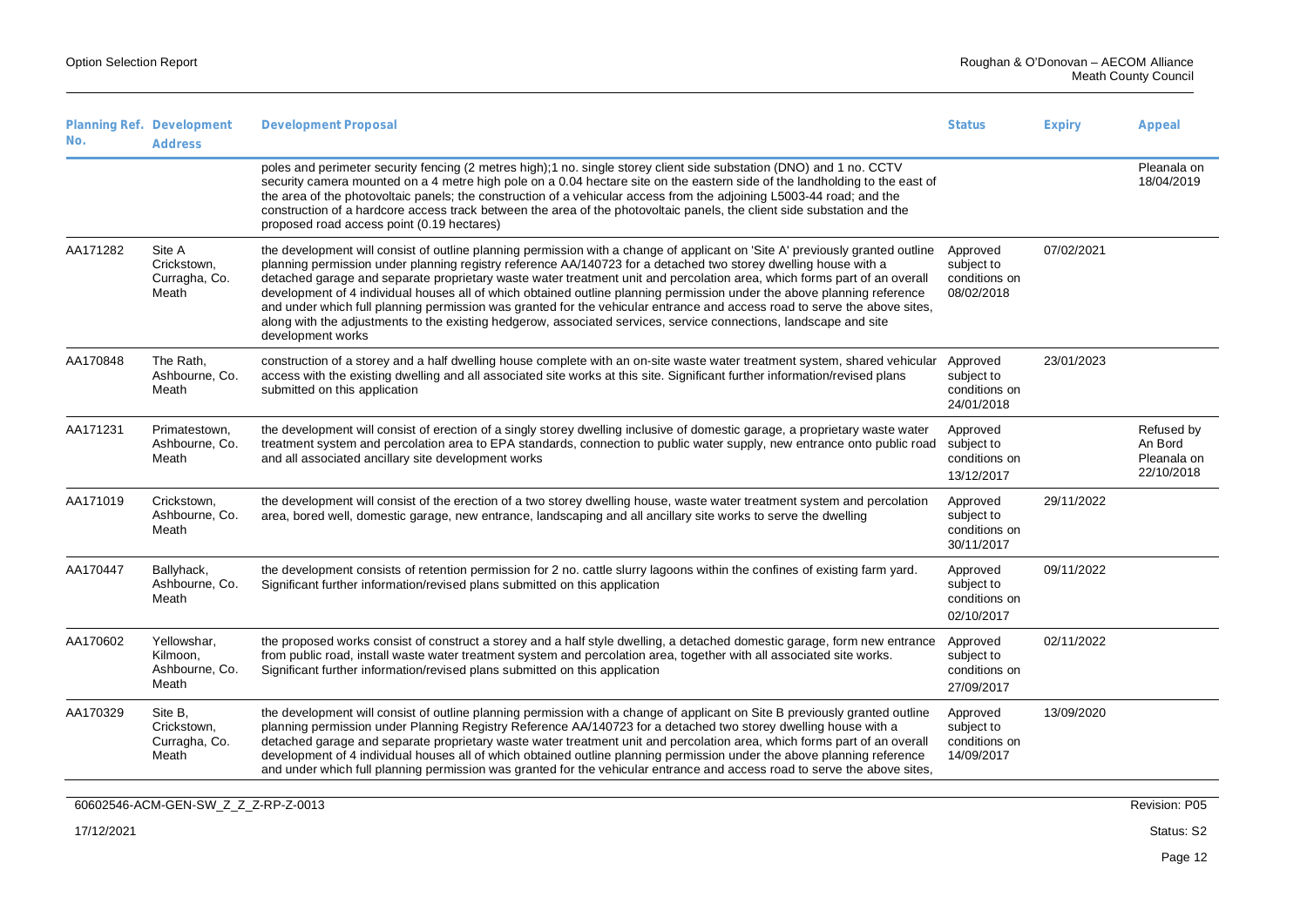| No.        | Planning Ref. Development<br><b>Address</b>                                            | <b>Development Proposal</b>                                                                                                                                                                                                                                                                                                                                                                                                                                                                                                                                                                                                                                                                                                                                                                                 | <b>Status</b>                                         | <b>Expiry</b> | Appeal                                             |
|------------|----------------------------------------------------------------------------------------|-------------------------------------------------------------------------------------------------------------------------------------------------------------------------------------------------------------------------------------------------------------------------------------------------------------------------------------------------------------------------------------------------------------------------------------------------------------------------------------------------------------------------------------------------------------------------------------------------------------------------------------------------------------------------------------------------------------------------------------------------------------------------------------------------------------|-------------------------------------------------------|---------------|----------------------------------------------------|
|            |                                                                                        | along with the adjustments to the existing hedgerow, associated services, service connections, landscape and site<br>development works                                                                                                                                                                                                                                                                                                                                                                                                                                                                                                                                                                                                                                                                      |                                                       |               |                                                    |
| AA170455   | St Andrew's<br>National School,<br>Crickstown,<br>Curragha,<br>Ashbourne, Co.<br>Meath | the development will consist of a single storey extension and porch to the front and a single storey toilet block extension to<br>the rear with all associated site works                                                                                                                                                                                                                                                                                                                                                                                                                                                                                                                                                                                                                                   | Approved<br>subject to<br>conditions on<br>27/07/2017 | 26/07/2022    |                                                    |
| AA170328   | Site C,<br>Crickstown,<br>Curragha, Co.<br>Meath                                       | the development will consist of outline planning permission with a change of applicant on Site C previously granted outline<br>planning permission under Planning Registry Reference AA/140723 for a detached two storey dwelling house with a<br>detached garage and separate proprietary waste water treatment unit and percolation area, which forms part of an overall<br>development of 4 individual houses all of which obtained outline planning permission under the above planning reference<br>and under which full planning permission was granted for the vehicular entrance and access road to serve the above sites,<br>along with the adjustments to the existing hedgerow, associated services, service connections, landscape and site<br>development works                                | Approved<br>subject to<br>conditions on<br>30/06/2017 | 29/06/2020    |                                                    |
| AA161238   | Irishtown,<br>Kilbrew, Co.<br>Meath                                                    | a 10 year permission for development which consists of the construction of an up to 12.5 MW solar PV farm comprising<br>approximately 48,100 no. photovoltaic panels on ground mounted frames within a site area of 20.21 hectares and<br>associated ancillary development including 10 no. transformer stations, 10 no. auxiliary transformer stations, 10 no.<br>inverters, 1 no. client side substation, 1 no. single storey storage building, 1 no. single storey communications building, 1<br>no. single storey DNO building, 4 no. CCTV security cameras mounted on 4 metre high poles and perimeter security<br>fencing (2 metres high) and the formation of an access to the site from the adjoining L5003-44 road. Significant Further<br>information/Revised plans submitted on this application | Approved<br>subject to<br>conditions on<br>08/06/2017 |               | Refused by<br>An Bord<br>Pleanala on<br>20/03/2018 |
| AA170089   | Kilbrew Farm,<br>Kilbrew,<br>Ashbourne, Co.<br>Meath                                   | to install a 27m multi-user free standing structure carrying telecommunications equipment together with associated<br>exchange containers and fencing with access off an existing track to be extended into the compound by 50m. The<br>development will provide accommodation to Three Ireland Ltd., for the provision of voice and mobile broadband services in<br>the area                                                                                                                                                                                                                                                                                                                                                                                                                               | Approved<br>subject to<br>conditions on<br>16/06/2017 | 26/07/2022    |                                                    |
| AA161325   | Crickstown,<br>Curragha, Co.<br>Meath                                                  | development will consist of the construction of a two storey detached dwelling house, with a single storey annexe to the<br>side containing utility room and garage. Roof mounted solar panels, new vehicular entrance gateway, driveway, proprietary<br>waste water treatment unit and percolation area, along with all associated services, service connections, landscape and<br>site development works                                                                                                                                                                                                                                                                                                                                                                                                  | Approved<br>subject to<br>conditions on<br>08/03/2017 | 07/03/2022    |                                                    |
| AA161451   | Unit 2B,<br>Ashbourne<br><b>Business Park,</b><br>Ashbourne, Co.<br>Meath              | development will consist of (i) Change of use of part of the ground floor, workshop/warehouse to ancillary trade/sales and<br>office use. (ii) Construction of first floor ancillary offices. (iii) Associated elevational alterations. (iv) Car parking and (v) All<br>associated site, drainage, boundary, landscaping and development works                                                                                                                                                                                                                                                                                                                                                                                                                                                              | Approved<br>subject to<br>conditions on<br>30/03/2017 | 29/03/2022    |                                                    |
| AA170107   | Primatestown,<br>Ashbourne, Co.<br>Meath                                               | a) the removal of the existing pitched roof and reinstatement of a new pitched roof with increased eaves and ridge height of<br>200mm, b) a single storey extension to the rear with new pitched roof over, c) a single storey extension ot the side with<br>lean-to roof over, d) a new pitched room to the front porch, e) all associated site works                                                                                                                                                                                                                                                                                                                                                                                                                                                      | Approved<br>subject to                                | 11/05/2022    |                                                    |
|            | 60602546-ACM-GEN-SW_Z_Z_Z-RP-Z-0013                                                    |                                                                                                                                                                                                                                                                                                                                                                                                                                                                                                                                                                                                                                                                                                                                                                                                             |                                                       |               | Revision: P05                                      |
| 17/12/2021 |                                                                                        |                                                                                                                                                                                                                                                                                                                                                                                                                                                                                                                                                                                                                                                                                                                                                                                                             |                                                       |               | Status: S2                                         |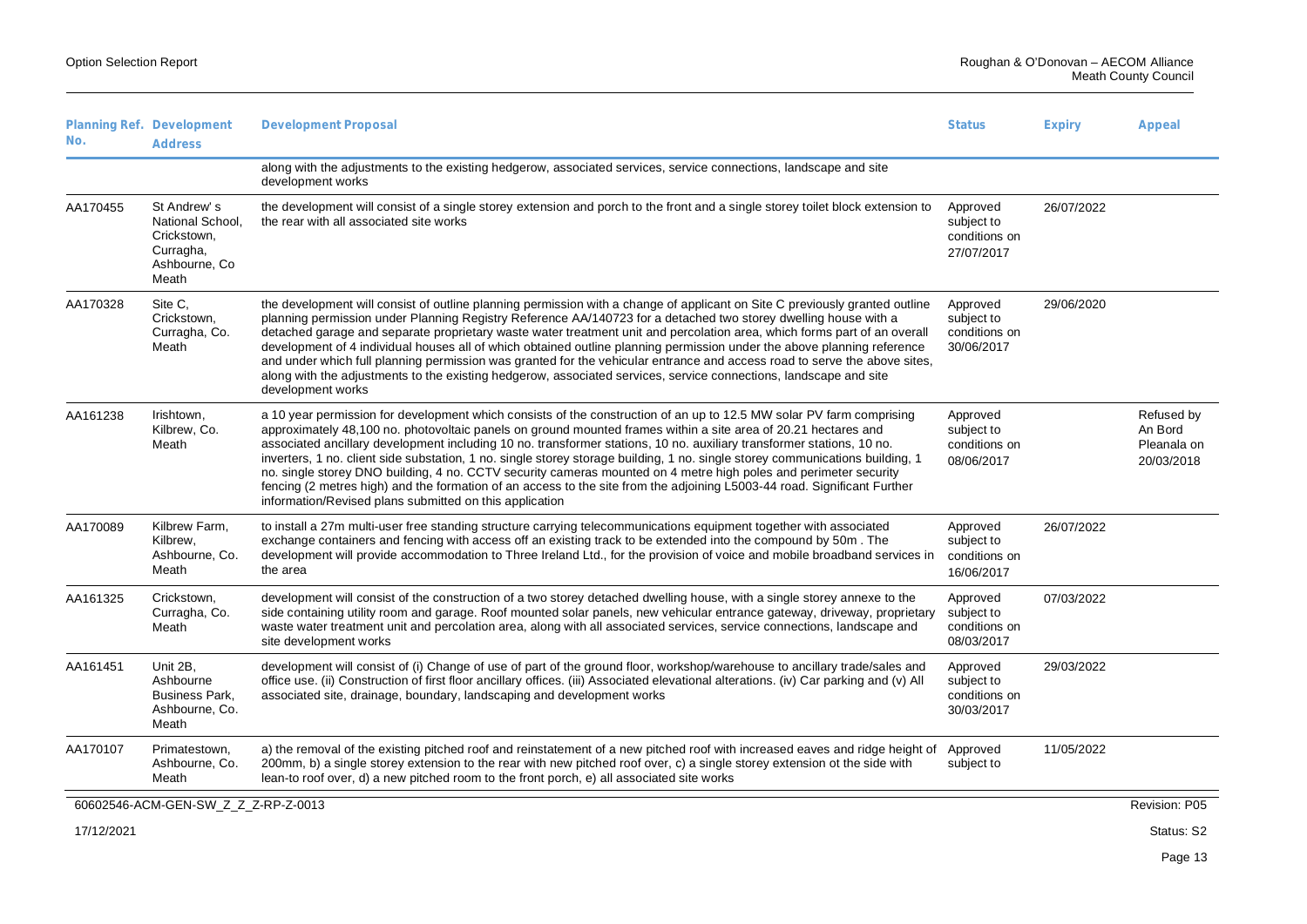Meath County Council

| No.        | Planning Ref. Development<br><b>Address</b>              | <b>Development Proposal</b>                                                                                                                                                                                                                                                                                                                                                                                                                                                                                                                                                                                                                                                                 | <b>Status</b>                                         | <b>Expiry</b> | Appeal              |
|------------|----------------------------------------------------------|---------------------------------------------------------------------------------------------------------------------------------------------------------------------------------------------------------------------------------------------------------------------------------------------------------------------------------------------------------------------------------------------------------------------------------------------------------------------------------------------------------------------------------------------------------------------------------------------------------------------------------------------------------------------------------------------|-------------------------------------------------------|---------------|---------------------|
|            |                                                          |                                                                                                                                                                                                                                                                                                                                                                                                                                                                                                                                                                                                                                                                                             | conditions on<br>28/03/2017                           |               |                     |
| AA160978   | Kilmoon,<br>Ashbourne, Co.<br>Meath                      | demolition of existing habitable dwelling and outbuildings/stables, construction of proposed private residence, replace<br>existing septic tank and percolation area with proposed wastewater treatment system and percolation area, including all<br>ancillary site works                                                                                                                                                                                                                                                                                                                                                                                                                  | Approved<br>subject to<br>conditions on<br>26/10/2016 | 01/12/2021    |                     |
| AA160301   | Primatestown,<br>Ashbourne, Co.<br>Meath                 | retention of the existing single storey dwelling house and all associated site works, consequent to previously approved<br>planning permission DA60390. Significant further information/revised plans submitted on this application                                                                                                                                                                                                                                                                                                                                                                                                                                                         | Approved<br>subject to<br>conditions on<br>13/10/2016 | 17/11/2021    |                     |
| AA151262   | Site D.<br>Crickstown,<br>Curragha, Co.<br>Meath         | Planning Register Reference No. AA/140723. The development will consist of a detached two storey dwelling house with<br>detached garage and separate proprietary waste water treatment units and percolation areas, along with all associated<br>services, service connections, landscape and site development works                                                                                                                                                                                                                                                                                                                                                                        | Approved<br>subject to<br>conditions on<br>14/09/2016 | 13/09/2021    |                     |
| AA160650   | Primatestown,<br>Ashbourne, Co.<br>Meath                 | development will consist of decommissioning existing septic tank and replacing with a new waste water treatment system<br>with a polishing filter to EPA regulations and all ancillaries                                                                                                                                                                                                                                                                                                                                                                                                                                                                                                    | Approved<br>subject to<br>conditions on<br>09/08/2016 | 13/09/2021    |                     |
| AA160439   | Primatestown,<br>Ashbourne, Co.<br>Meath                 | development will consist of erection of a single storey dwelling inclusive of domestic garage, a proprietary waste water<br>treatment system and percolation area to EPA standards, connection to public water supply, new entrance onto public road MCC on the<br>and all associated ancillary site development works                                                                                                                                                                                                                                                                                                                                                                      | Refused by<br>29/06/2016                              |               | No appeal<br>lodged |
| AA151412   | Ballyhack,<br>Curragha,<br>Ashbourne, Co.<br>Meath.      | the construction of a two storey detached dwelling house, with a single storey annexe to the side containing utility and<br>garage. Roof mounted solar panels, house to be accessed via the existing vehicular entrance gateway, gateway to be<br>modified to provide dual entrances, re-alinement & setting back of the existing hedgerow and stone wall on either side, new<br>access road, new proprietary waste water treatment unit and percolation area, along with all associated services, service<br>connections, landscape and site development works.                                                                                                                            | Approved<br>subject to<br>conditions on<br>19/02/2016 | 04/04/2021    |                     |
| AA160313   | Doire Lodge,<br>Knavinstown,<br>Ashbourne, Co.<br>Meath  | the development will consist of (i) retention permission for minor alterations to previously approved development Reg. Ref.<br>DA40466; and (ii) permission for change of use from previously approved use under Reg. Ref. DA40466 to 2 no. short stay<br>holiday accommodation units (1 no. one bedroom unit and 1 no. three bedroom unit), with a shared central courtyard and<br>on-site car parking. Vehicular entrance from N2 Ashbourne Road and connection to a proprietary wastewater treatment<br>plant, as approved under Reg. Ref. DA40466. The short stay holiday accommodation units will remain an ancillary use to<br>the existing dwelling (Doire Lodge) on the landholding | Refused by<br>MCC on the<br>27/05/2016                |               | No appeal<br>lodged |
| AA160268   | Fowlers Cross,<br>Painestown,<br>Ashbourne, Co.<br>Meath | development will consist of the construction of a detached stable building containing 4 stables, tack room, storage shed<br>and soiled water tank, all to the side and rear of the house granted planning permission under Planning Registry Ref.<br>AA/150008, along with all associated services, service connections, landscape and site development works                                                                                                                                                                                                                                                                                                                               | Approved<br>subject to<br>conditions on<br>13/05/2016 | 03/07/2021    |                     |
|            | 60602546-ACM-GEN-SW_Z_Z_Z-RP-Z-0013                      |                                                                                                                                                                                                                                                                                                                                                                                                                                                                                                                                                                                                                                                                                             |                                                       |               | Revision: P05       |
| 17/12/2021 |                                                          |                                                                                                                                                                                                                                                                                                                                                                                                                                                                                                                                                                                                                                                                                             |                                                       |               | Status: S2          |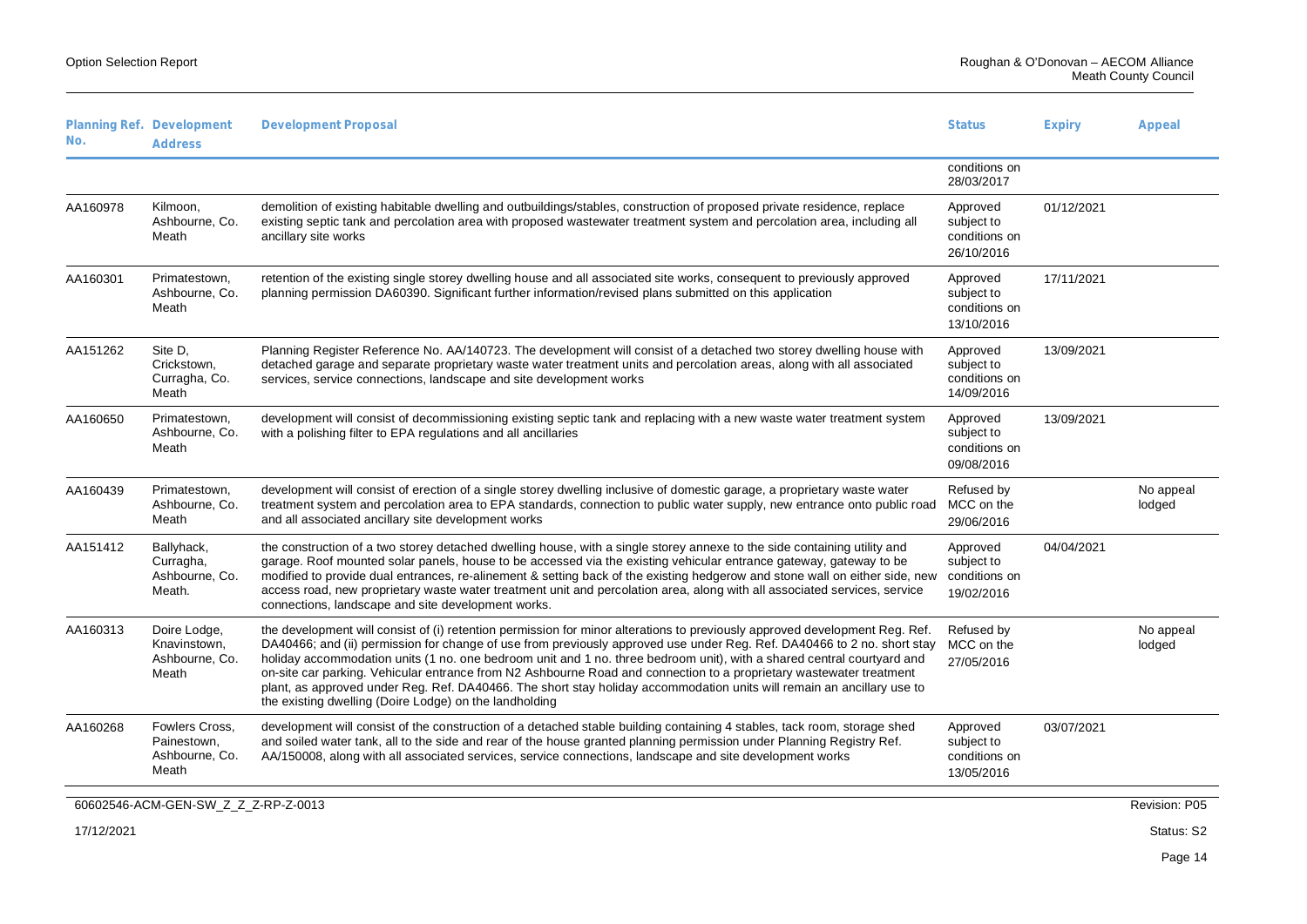| No.      | Planning Ref. Development<br><b>Address</b>                                   | <b>Development Proposal</b>                                                                                                                                                                                                                                                                                                                                                                                                                                                                                                                                                                                                                                                  | <b>Status</b>                                         | <b>Expiry</b> | Appeal              |
|----------|-------------------------------------------------------------------------------|------------------------------------------------------------------------------------------------------------------------------------------------------------------------------------------------------------------------------------------------------------------------------------------------------------------------------------------------------------------------------------------------------------------------------------------------------------------------------------------------------------------------------------------------------------------------------------------------------------------------------------------------------------------------------|-------------------------------------------------------|---------------|---------------------|
| AA160282 | Cushinstown (ED<br>Rathfeigh),<br>Ashbourne, Co.<br>Meath                     | to provide running/walking track around perimeter boundary with light standards at regular intervals                                                                                                                                                                                                                                                                                                                                                                                                                                                                                                                                                                         | Approved<br>subject to<br>conditions on<br>13/05/2016 | 03/07/2021    |                     |
| AA151157 | Meadsbrook<br>Lane.<br>Curraghtown,<br>Garristown,<br>Ashbourne, Co.<br>Meath | development will consist of the construction of a two storey dwelling with a proprietary treatment plant and ancillary works<br>to accommodate same on my site                                                                                                                                                                                                                                                                                                                                                                                                                                                                                                               | Approved<br>subject to<br>conditions on<br>17/12/2015 | 09/02/2021    |                     |
| AA151104 | Primatestown,<br>Ashbourne, Co.<br>Meath                                      | EXTENSION OF DURATION OF PLANNING PERMISSION REF. NO. DA/101201 - erection of a single storey detached<br>dwelling with detached domestic garage, proprietary effluent treatment system, new site entrance and all associated site<br>works                                                                                                                                                                                                                                                                                                                                                                                                                                  | Approved<br>03/12/2015                                | 18/04/2021    |                     |
| AA150510 | Crickstown,<br>Curragha,<br>Ashbourne, Co.<br>Meath                           | development will consist of extending the existing single storey side extension to two storey, an attached single storey<br>garage to the side and a two storey rear return, with associated siteworks                                                                                                                                                                                                                                                                                                                                                                                                                                                                       | Approved<br>subject to<br>conditions on<br>18/08/2015 | 17/08/2020    |                     |
| AA150435 | Coolfore Topaz<br>Service Station,<br>Slane Road,<br>Ashbourne, Co.<br>Meath  | retention permission for existing as constructed 18m multi-operator monopole and compound, associated 3 No. Antennas<br>and associated RRU's, associated link dish and cabinet, located within existing security fencing (previous planning ref<br>DA/120933. The applicant is also applying for permission to attach an additional 3 no. antennae, 3 no. link dishes, ancillary<br>equipment and cabinet located within existing security fencing                                                                                                                                                                                                                           | Approved<br>subject to<br>conditions on<br>11/08/2015 | 10/08/2020    |                     |
| AA150251 | Cushinstown,<br>Ashbourne, Co.<br>Meath                                       | development will consist of the construction of a detached 1½ storey dwelling, new site entrance, proprietary waste water<br>treatment system & all associated works                                                                                                                                                                                                                                                                                                                                                                                                                                                                                                         | Approved<br>subject to<br>conditions on<br>15/06/2015 | 23/07/2020    |                     |
| AA140849 | Kilmoon,<br>Ashbourne, Co.<br>Meath                                           | the development will consist of (a) Permission for 4 no. terraced two storey, 3 bedroom, agricultural based tourist/holiday<br>cottages, with roof mounted solar panels. (b) Permission for 6 no. glamping pod units, each sleeping 4, detached, single<br>storey, communal structure containing toilets, showers, kitchen and dining area. (c) Access and entrance via the existing<br>entrance serving the farm lands and existing dwelling house, new access road, & car parking, proprietary waste water<br>treatment unit and percolation area, along with all associated services, service connections, land space and site<br>development works for both of the above | Approved<br>subject to<br>conditions on<br>10/06/2015 | 21/07/2020    |                     |
| AA141061 | Boden Park,<br>Kilbrew.<br>Ashbourne, Co.<br>Meath                            | the development will consist of the construction of residence, domestic garage, septic tank and percolation area, also<br>agricultural sheds including stables, dung stead, soiled water tank, hay shed and storage area                                                                                                                                                                                                                                                                                                                                                                                                                                                     | Refused by<br>MCC on the<br>02/06/2015                |               | No appeal<br>lodged |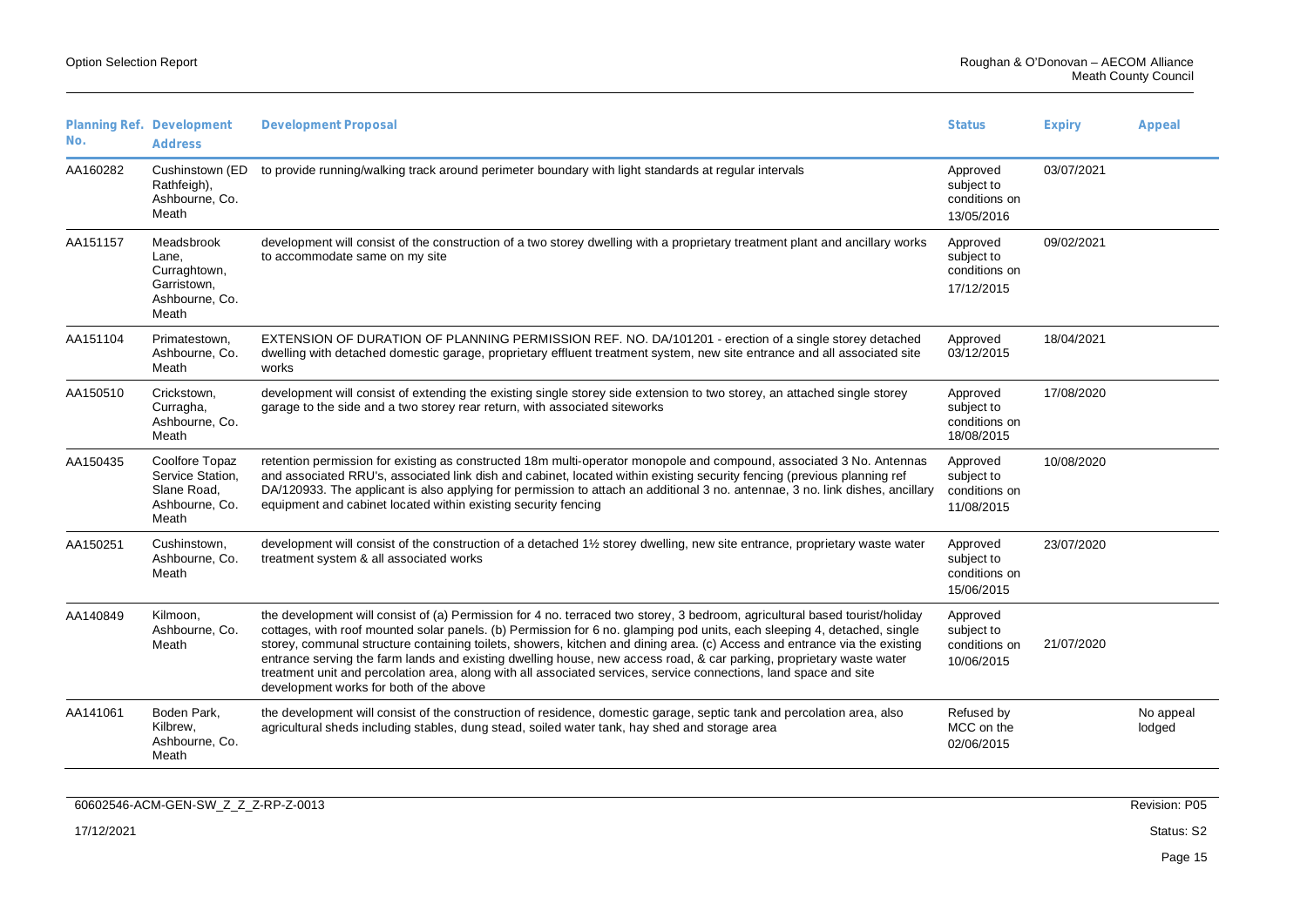| No.      | Planning Ref. Development<br><b>Address</b>                                   | <b>Development Proposal</b>                                                                                                                                                                                                                                                                                                                                                                                                                                                                                                                                                                                                                                                                                                                   | <b>Status</b>                                         | <b>Expiry</b> | Appeal              |
|----------|-------------------------------------------------------------------------------|-----------------------------------------------------------------------------------------------------------------------------------------------------------------------------------------------------------------------------------------------------------------------------------------------------------------------------------------------------------------------------------------------------------------------------------------------------------------------------------------------------------------------------------------------------------------------------------------------------------------------------------------------------------------------------------------------------------------------------------------------|-------------------------------------------------------|---------------|---------------------|
| AA150230 | Coolfore.<br>Ashbourne, Co.<br>Meath                                          | development will consist of an increase in building height to that previously granted under Planning Ref. No. DA/140381<br>from a ridge height of 10.418m to a ridge height of 13.114m which relates to the construction of 1,298m2 cross docking bay<br>with combined maintenance area. EOD Reference AA190694 applied for on this application.                                                                                                                                                                                                                                                                                                                                                                                              | Approved<br>subject to<br>conditions on<br>23/04/2015 | 28/05/2020    |                     |
| AA140723 | Crickstown.<br>Curragha, Co.<br>Meath                                         | development will consist of (A) outline planning permission for 4 no. detached two storey dwelling houses on individual<br>sites each with detached garages and separate proprietary waste water treatment units and percolation areas. (B) Full<br>planning permission for a vehicular entrance and access road to serve the above sites, adjustments to the existing<br>hedgerow as necessary, along with all associated services, service connections, landscape and site development works.<br>Significant further information/revised plans submitted on this application                                                                                                                                                                | Approved<br>subject to<br>conditions on<br>19/03/2015 | 18/03/2018    |                     |
| AA150008 | Fowlers Cross.<br>Painestown,<br>Ashbourne, Co.<br>Meath                      | the development will consist of the construction of a replacement two storey detached dwelling house, with annexes to<br>either side, containing guest bedroom, utility, plant room, garage and other ancillary accommodation, all in lieu of the<br>existing single storey detached house which is to be demolished. First floor terraces/balconies to the rear, roof mounted<br>solar panels, proprietary waste water treatment unit and new percolation area to replace the existing septic tank, new<br>vehicular entrance gateway in lieu of the existing entrance, re-aligning of the existing hedgerow as necessary, access<br>driveway, along with all associated services, service connections, landscape and site development works | Approved<br>subject to<br>conditions on<br>26/02/2015 | 07/04/2020    |                     |
| AA140599 | Kilbrew,<br>Ashbourne, Co.<br>Meath                                           | construction of a detached, part single storey, part two storey 4 bedroom house, proprietary secondary sewage treatment<br>system and percolation area and all ancillary site development works and services. The overall landholding contains a<br>number of recorded monuments: RMP ME038-010-an embanked enclosure or henge, ME038-010001-the remains of an<br>18th/19th century house and (MERMP048-032)-souterrain                                                                                                                                                                                                                                                                                                                       | Approved<br>subject to<br>conditions on<br>05/12/2014 | 26/01/2020    |                     |
| AA140707 | Meadsbrook<br>Lane.<br>Curraghtown,<br>Garristown,<br>Ashbourne, Co.<br>Meath | the construction of a two storey dwelling with a proprietary treatment plant and ancillary works to accommodate same on<br>my site                                                                                                                                                                                                                                                                                                                                                                                                                                                                                                                                                                                                            | Refused by<br>MCC on the<br>12/11/2014                |               | No appeal<br>lodged |
| AA140822 | Primatestown,<br>Ashbourne, Co.<br>Meath                                      | development will consist of erection of single storey house, new entrance off public road, Oakstown BAF sewage treatment<br>system, soil polishing filter area, well and all ancillary site works                                                                                                                                                                                                                                                                                                                                                                                                                                                                                                                                             | Refused by<br>MCC on the<br>06/11/2014                |               | No appeal<br>lodged |
| AA140685 | Knavinstown,<br>Curragha, Co.<br>Meath                                        | EXTENSION OF DURATION OF PLANNING PERMISSION REF. NO. DA/901105 - construction of farm managers<br>dwelling with waste water treatment system, American barn, tack room and feed storage with associated site works                                                                                                                                                                                                                                                                                                                                                                                                                                                                                                                           | Approved<br>subject to<br>conditions on<br>29/09/2014 | 22/12/2019    |                     |
| AA140514 | <b>Rath Service</b><br>Station, Rath,<br>Ashbourne, Co.<br>Meath              | change of use from retail use to retail use with ancillary off licence use                                                                                                                                                                                                                                                                                                                                                                                                                                                                                                                                                                                                                                                                    | Approved<br>subject to<br>conditions on<br>12/09/2014 | 11/09/2019    |                     |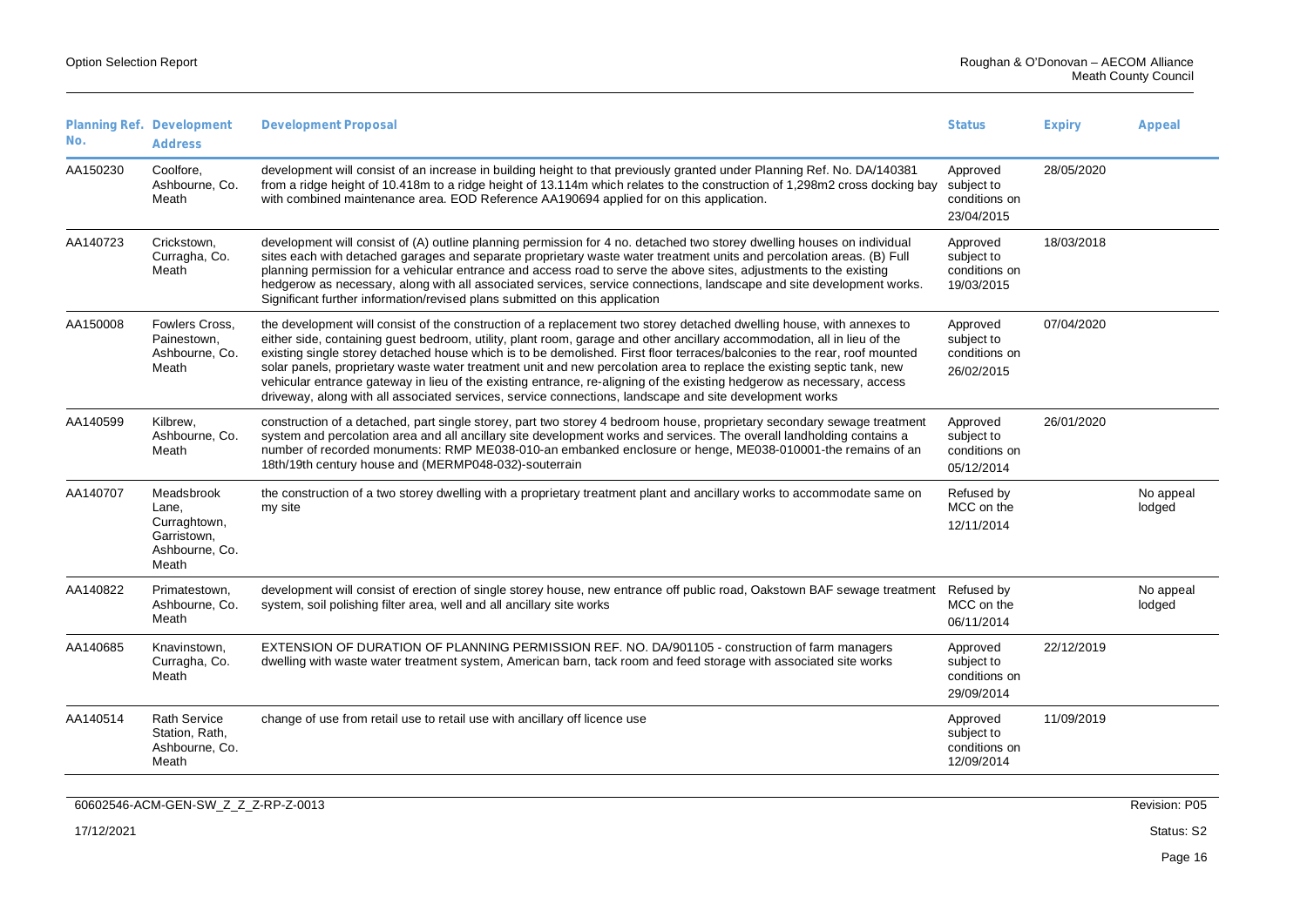| No.      | Planning Ref. Development<br><b>Address</b>                                | <b>Development Proposal</b>                                                                                                                                                                                                                                                                                                                                                                                                         | <b>Status</b>                                         | <b>Expiry</b> | Appeal              |
|----------|----------------------------------------------------------------------------|-------------------------------------------------------------------------------------------------------------------------------------------------------------------------------------------------------------------------------------------------------------------------------------------------------------------------------------------------------------------------------------------------------------------------------------|-------------------------------------------------------|---------------|---------------------|
| AA140654 | St. Cianans<br>National School,<br>Cushinstown.<br>Ashbourne, Co.<br>Meath | the demolition of an existing prefabricated classroom and demolition of an existing outdoor shelter all amounting to 85sq.m.<br>the erection of 2 no. single storey classrooms with toilets amounting to 193sq.m and associated site works (Screening for<br>Appropriate Assessment submitted)                                                                                                                                      | Approved<br>subject to<br>conditions on<br>05/09/2014 | 07/10/2019    |                     |
| AA140517 | Ballyhack,<br>Ashbourne, Co.<br>Meath                                      | construction of stables which will incorporate 4 loose boxes, food storage area, horse grooming area and track room                                                                                                                                                                                                                                                                                                                 | Approved<br>subject to<br>conditions on<br>08/08/2014 | 11/09/2019    |                     |
| DA140381 | Coolfore,<br>Ashbourne, Co.<br>Meath                                       | construction of 1,298m2 cross docking bay with combined maintenance area. Retention of 64.63m2 general store and all<br>associated site works. EOD Reference AA190694 applied for on this application.                                                                                                                                                                                                                              | Approved<br>subject to<br>conditions on<br>05/08/2014 | 28/05/2025    |                     |
| DA140191 | Coolfore,<br>Ashbourne, Co.<br>Meath                                       | the demolition of existing dwelling and construction of a new two storey residence, domestic garage, revisions to Caffrey<br>Transport entrance including blocking up existing entrance to residence and all associated site development works                                                                                                                                                                                      | Approved<br>subject to<br>conditions on<br>20/06/2014 | 19/06/2019    |                     |
| NA130347 | Roadmain,<br>Garristown, Co<br>Meath                                       | the renovation of a cottage, the renovation of an existing outbuilding to become part of the dwelling and the erection of a<br>new single storey extension to connect the cottage and outbuilding, the demolition of 2 no. outbuildings and the installation<br>of a proprietary waste treatment system and percolation area. This is a Protected Structure                                                                         | Approved<br>subject to<br>conditions on<br>03/07/2013 | 11/08/2018    |                     |
| DA130175 | Primatestown,<br>Ashbourne, Co<br>Meath                                    | a dormer style dwelling detached domestic garage, a proprietary domestic effluent treatment system, upgrade of existing<br>agricultural entrance to a domestic entrance and all associated site works. Significant further information/revised plans<br>submitted on this application                                                                                                                                               | Approved<br>subject to<br>conditions on<br>25/06/2013 | 01/08/2018    |                     |
| DA120730 | Hammondtown,<br>Ashbourne, Co.<br>Meath                                    | the demolition of the existing bungalow and the construction of a new, storey and a half dwelling and associated site works.<br>including, car parking to the front, upgrade of the site drainage systems, installation of a surface water soak away and the<br>installation of a proprietary wastewater treatment unit and raised percolation area. Significant further information/revised<br>plans submitted on this application | Approved<br>subject to<br>conditions on<br>04/02/2013 | 03/02/2018    |                     |
| DA120691 | Primatestown,<br>Ashbourne, Co<br>Meath                                    | a storey and a half style dwelling, detached domestic garage, a proprietary domestic effluent treatment system, upgrade of<br>existing agricultural entrance to a domestic entrance and all associated site works                                                                                                                                                                                                                   | Refused by<br>MCC on the<br>21/09/2012                |               | No appeal<br>lodged |
| DA111015 | Kilbrew,<br>Curragha,<br>Ashbourne, Co<br>Meath                            | equestrian livery yard, stables (including loose boxes, tack room, food store and washdown area), 40m x 20m sand arena<br>(ménage), covered 10m diameter horse walker, 4 furlong oval gallop and uphill straight gallops, fencing, lairage area,<br>provision of gates, new vehicular entrance and associated site works including on site biocycle treatment and surface water                                                     | Approved<br>subject to<br>conditions on<br>08/05/2012 | 12/06/2017    |                     |
|          | 60602546-ACM-GEN-SW Z Z Z-RP-Z-0013                                        |                                                                                                                                                                                                                                                                                                                                                                                                                                     |                                                       |               | Revision: P05       |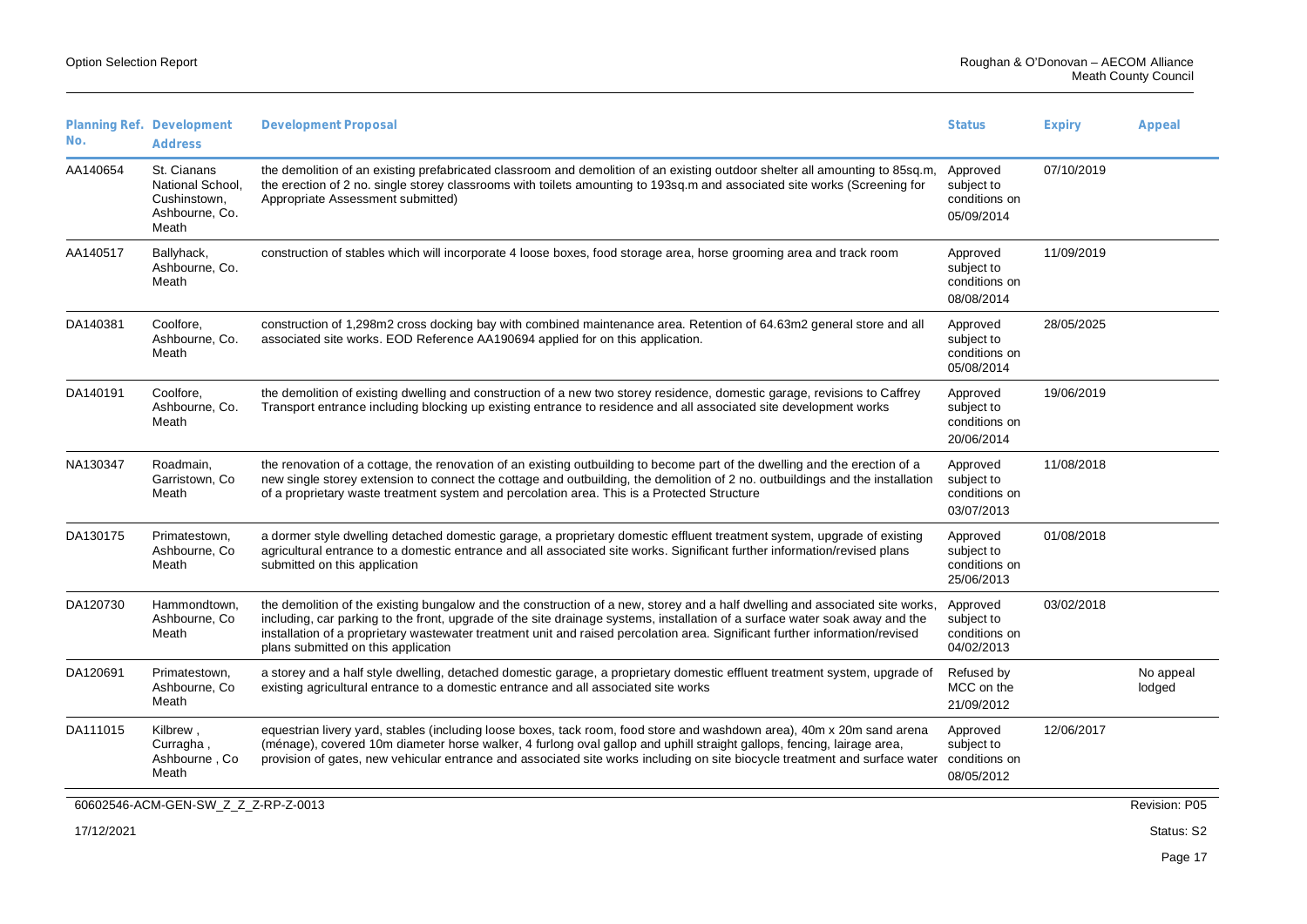| No.      | Planning Ref. Development<br><b>Address</b>                                         | <b>Development Proposal</b>                                                                                                                                                                                                                                                                                                    | <b>Status</b>                                         | <b>Expiry</b> | Appeal |
|----------|-------------------------------------------------------------------------------------|--------------------------------------------------------------------------------------------------------------------------------------------------------------------------------------------------------------------------------------------------------------------------------------------------------------------------------|-------------------------------------------------------|---------------|--------|
|          |                                                                                     | drainage and attenuation systems. The development also includes a (part two-part three storey) single dwelling located<br>adjacent to the proposed equestrian business. Significant Further information/ revised plans submitted on this application                                                                           |                                                       |               |        |
| DA120046 | Yellowshar.<br>Kilmoon,<br>Ashbourne, Co.<br>Meath                                  | 1) Construction of new detached, storey-and-half, 4 bedroom dwelling, 2) Construction of new garage, 3) New proprietary<br>waste water treatment system and percolation area, 4) New entrance to the development from existing roadway, 5) All<br>associated site works                                                        | Approved<br>subject to<br>conditions on<br>20/03/2012 | 25/04/2017    |        |
| DA111026 | Yellowshar,<br>Kilmoon,<br>Ashbourne, Co.<br>Meath                                  | two storey style dwelling house, domestic garage, proprietary effluent treatment system including mechanical aeration<br>system and percolation area, upgrade existing agricultural entrance to form new dual entrance, entrance walls and piers<br>and all ancillary site development works                                   | Approved<br>subject to<br>conditions on<br>14/02/2012 | 20/03/2022    |        |
| NA110948 | Curraghtown,<br>Garristown, Co.<br>Meath                                            | changes to already approved ref. no. NA110189 one and a half storey dwelling at Curraghtown, Garristown (1) Move the<br>proposed dwelling 1m further away from Parents Boundary (2) Increase the width of the dwelling by 1m (3) Increase the<br>depth of the dwelling by 1m (4) Internal alternations to accommodate same     | Approved<br>subject to<br>conditions on<br>05/12/2011 | 16/01/2017    |        |
| DA110759 | Primatestown,<br>Ashbourne, Co.<br>Meath                                            | construction of front entrance walls, pillars, new wider front entrance gate and all associated site walls                                                                                                                                                                                                                     | Approved<br>subject to<br>conditions on<br>28/09/2011 | 13/11/2016    |        |
| DA110078 | Crickstown,<br>Curragha, Co.<br>Meath                                               | a new detached single storey 2 bedroom dwelling, new entrance and driveway to the development from existing roadway,<br>new proprietary wastewater treatment system and percolation area, all associated site works                                                                                                            | Approved<br>subject to<br>conditions on<br>26/07/2011 | 25/07/2016    |        |
| DA110120 | Caislean<br>Riabhach.<br>Cushinstown<br>(E.D. Kilbrew)),<br>Ashbourne, Co.<br>Meath | demolition of existing habitable dwelling; construction of new 2 storey dwelling incorporating a family flat; proprietary<br>effluent treatment system and raised polishing filter; rainwater harvesting system; re-use of existing connection to water<br>main; alterations to existing entrance and all necessary site works | Approved<br>subject to<br>conditions on<br>13/05/2011 | 29/06/2016    |        |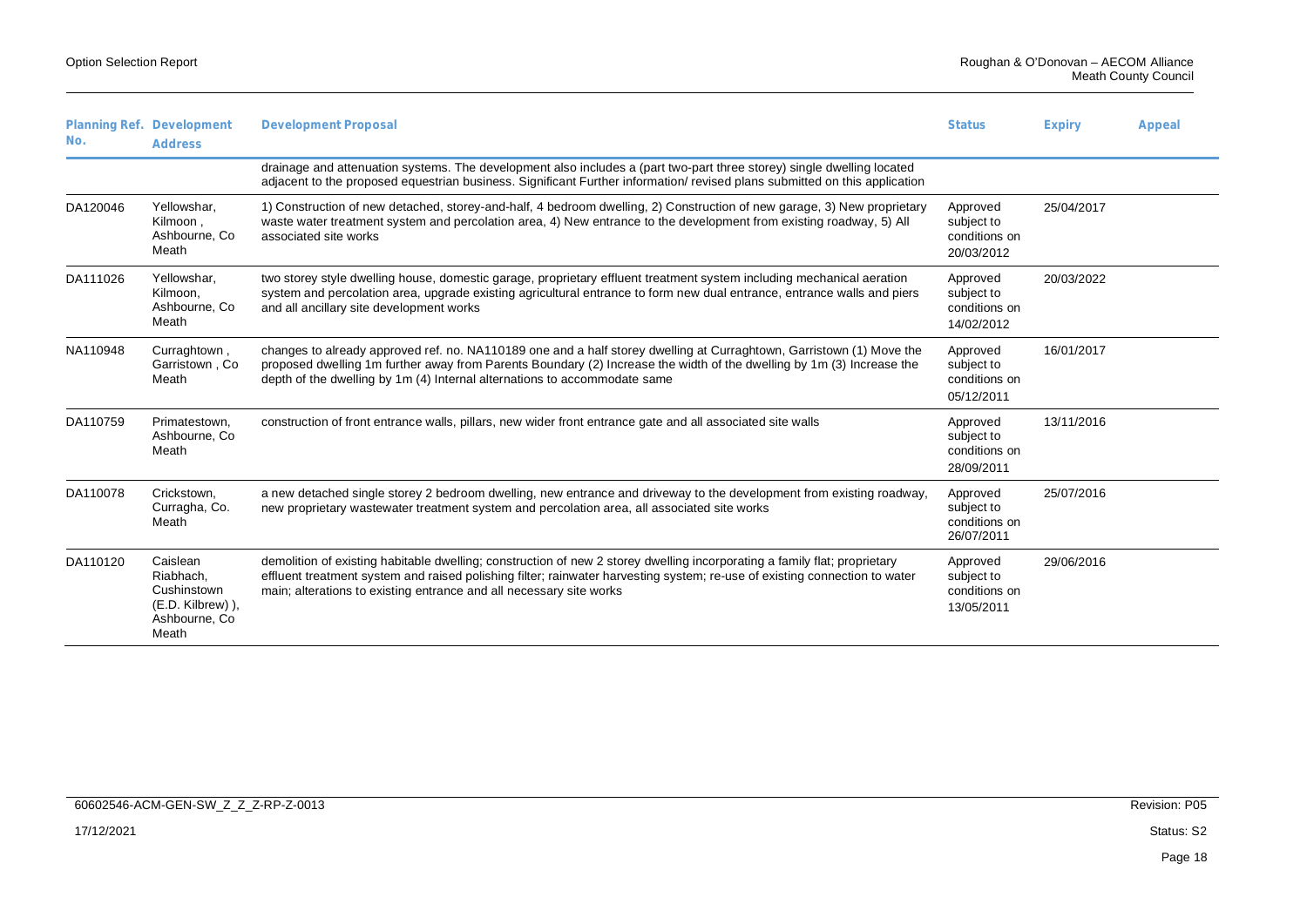| Planning<br>Ref. No. | Development                                                                | <b>Development Proposal</b>                                                                                                                                                                                                                                                                                                                                                                                                     | <b>Status</b>                                         | <b>Expiry</b>                       | Appeal    |
|----------------------|----------------------------------------------------------------------------|---------------------------------------------------------------------------------------------------------------------------------------------------------------------------------------------------------------------------------------------------------------------------------------------------------------------------------------------------------------------------------------------------------------------------------|-------------------------------------------------------|-------------------------------------|-----------|
|                      | <b>Address</b>                                                             |                                                                                                                                                                                                                                                                                                                                                                                                                                 |                                                       |                                     |           |
| F20A/0404            | Ashgar,<br>Ballymadun,<br>Ashbourne, Co.                                   | Permission for development to consist of;<br>(a) Single storey extension to side of existing dormer bungalow. Extension to include; 2 home offices, toilet facilities, garden                                                                                                                                                                                                                                                   | Approved<br>subject to<br>conditions on               |                                     | F20A/0404 |
|                      | Dublin, A84CK60                                                            | store and plant room.                                                                                                                                                                                                                                                                                                                                                                                                           | 07/10/2021                                            |                                     |           |
|                      |                                                                            | (b) Installation of 2no. roof windows to roof of existing single storey room to rear of dwelling.                                                                                                                                                                                                                                                                                                                               |                                                       |                                     |           |
|                      |                                                                            | (c) Demolition of garden shed and connecting wall to cater for extension.<br>(d) All associated site development works.                                                                                                                                                                                                                                                                                                         |                                                       |                                     |           |
| F20B/0031            | Borranstown<br>Lodge,<br>Borranstown.<br>Ashbourne, Co.<br>Dublin, A84D400 | Retention permission for amendments to existing dwelling previously approved by Fingal County Council under Reg. Ref.<br>F99B/0733, consisting of revisions to the fenestration of the development, additional floor space provided at ground floor<br>and first floor level (c. 56.75m <sup>2</sup> GFA) and an increase in roof height of a portion of the development to provide for 2 no.<br>bedrooms at first floor level. | Approved<br>subject to<br>conditions on<br>18/09/2021 |                                     | F20B/0031 |
| F20A/0177            | Glebe,<br>Ballymadun, Co<br><b>Dublin</b>                                  | (i) Change of house design and garage design from those permitted under planning register ref. F19A/0403 and<br>(ii) Minor relocation of house and garage on site.                                                                                                                                                                                                                                                              | Approved<br>subject to<br>conditions on<br>10/07/2021 |                                     | F20A/0177 |
|                      |                                                                            | No other changes to the development permitted under planning register ref. F19A/0403.                                                                                                                                                                                                                                                                                                                                           |                                                       |                                     |           |
| F20A/0167            | Glebe.<br>Ballymadun, Co.<br>Dublin                                        | Amendments to previously granted planning permission Reg Ref: F19A/0404 for alterations to house type "A" only,<br>including;                                                                                                                                                                                                                                                                                                   | Approved<br>subject to<br>conditions on               |                                     | F20A/0167 |
|                      |                                                                            | (i) Rotating the orientation of the granted dwelling on site;                                                                                                                                                                                                                                                                                                                                                                   | 10/07/2021                                            |                                     |           |
|                      |                                                                            | (ii) Reduction in floor area of the dwelling from 320 sqm to 307.5 sqm                                                                                                                                                                                                                                                                                                                                                          |                                                       |                                     |           |
|                      |                                                                            | (iii) Alterations to all elevations including increase in height of main ridge level by 715 mm;                                                                                                                                                                                                                                                                                                                                 |                                                       |                                     |           |
|                      |                                                                            | (iv) Detachment of the granted garage from main dwelling; and                                                                                                                                                                                                                                                                                                                                                                   |                                                       |                                     |           |
|                      |                                                                            | (v) All associated ancillary works necessary to carry out the development.<br>There are no amendments proposed to the granted vehicular entrance.                                                                                                                                                                                                                                                                               |                                                       |                                     |           |
| F20A/0685            | Barranstown,<br>Ashbourne, Co.<br>Dublin, A84 EH96                         | Retention permission for (i) construction of boundary treatments comprising 1. vehicular entrance gate off Ashbourne to<br>Garristown Road of 4.5m width and 1.2m height, 2. front boundary fencing of 1.2m height, and 3. perimeter boundary<br>fencing of 2.2m height; and (ii) all associated ancillary site works.                                                                                                          | RFI'd on the<br>23/02/2021                            |                                     | F20A/0685 |
| F20A/0516            | Borranstown.<br>Garristown, Co.<br>Dublin                                  | Single storey detached dwelling with on-site wastewater treatment system and new vehicular entrance and off street parking<br>to front and associated site works.                                                                                                                                                                                                                                                               | Refused by<br>FCC on the<br>07/12/2020                | Refused by<br>ABP on<br>24/06/2021. | F20A/0516 |
| F20A/0513            | Cornstown,<br>Ashbourne, Co.<br><b>Dublin</b>                              | A dormer bungalow, wastewater treatment system and percolation area, new house driveway and associated site works.                                                                                                                                                                                                                                                                                                              | Refused by<br>FCC on the<br>07/12/2020                | No appeal<br>lodged                 | F20A/0513 |

| 60602546-ACM-GEN-SW_Z_Z_Z-RP-Z-0013 | Revision: P05 |
|-------------------------------------|---------------|
| 17/12/2021                          | Status: S2    |
|                                     | Page 19       |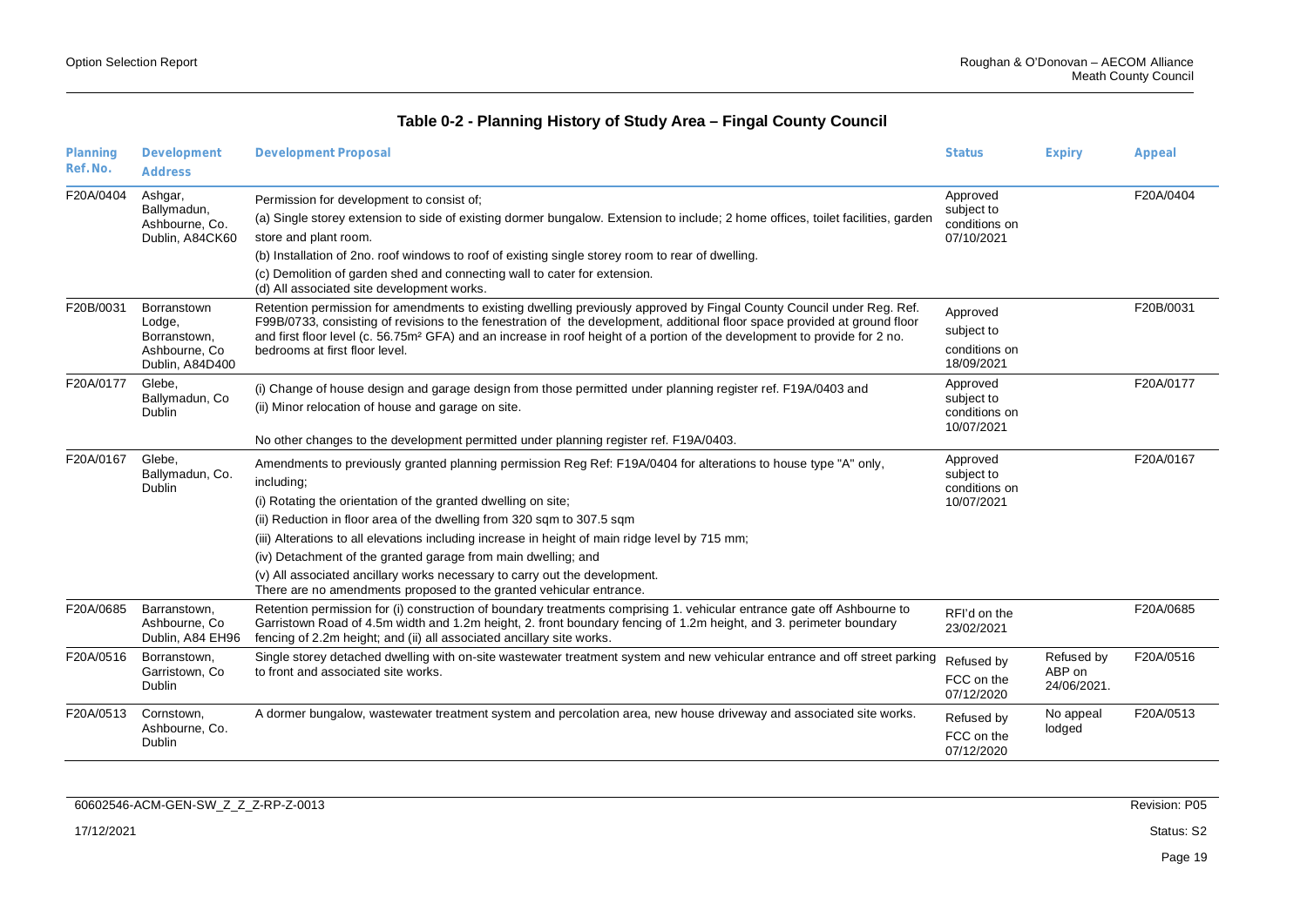|  | <b>Option Selection Report</b> |  |
|--|--------------------------------|--|
|--|--------------------------------|--|

| Planning<br>Ref. No. | Development<br><b>Address</b>                                               | <b>Development Proposal</b>                                                                                                                                                                                                                                                                                                                                                                                                                                                                                                                                                                                                                                                                                                                                                                                                                                                                                                                                                                                             | <b>Status</b>                                                                               | <b>Expiry</b>       | Appeal        |
|----------------------|-----------------------------------------------------------------------------|-------------------------------------------------------------------------------------------------------------------------------------------------------------------------------------------------------------------------------------------------------------------------------------------------------------------------------------------------------------------------------------------------------------------------------------------------------------------------------------------------------------------------------------------------------------------------------------------------------------------------------------------------------------------------------------------------------------------------------------------------------------------------------------------------------------------------------------------------------------------------------------------------------------------------------------------------------------------------------------------------------------------------|---------------------------------------------------------------------------------------------|---------------------|---------------|
| F20A/0512            | Ballymadun,<br>Ashbourne, Co.<br>Dublin                                     | A detached dormer dwelling, in-site wastewater treatment unit and percolation area & associated site works.                                                                                                                                                                                                                                                                                                                                                                                                                                                                                                                                                                                                                                                                                                                                                                                                                                                                                                             | Refused by<br>FCC on the<br>07/12/2020                                                      | No appeal<br>lodged | F20A/0512     |
| F20B/0243            | Newtown Cottage,<br>Newtown Lane,<br>Garristown, Co.<br>Dublin, A42 YK00.   | A single storey extension comprising 2 No.ensuite bedrooms, a living room and extended dining room to the side and rear<br>including internal modification works.                                                                                                                                                                                                                                                                                                                                                                                                                                                                                                                                                                                                                                                                                                                                                                                                                                                       | Approved<br>subject to<br>conditions on<br>30/11/2020                                       |                     | F20B/0243     |
| F20B/0158            | Newtown Cottage,<br>Newtown Lane,<br>Garristown, Co.<br>Dublin, A42 YK00.   | The construction of a two storey extension to the rear of the existing dwelling, modifications to the existing dwelling to<br>facilitate the extension and all associated site works.                                                                                                                                                                                                                                                                                                                                                                                                                                                                                                                                                                                                                                                                                                                                                                                                                                   | Refused by<br>FCC on the<br>03/09/2020                                                      | No appeal<br>lodged | F20B/0158     |
| F20A/0055            | Ballymadun,<br>Ashbourne, Co.<br><b>Dublin</b>                              | Permission is sought for a detached dormer dwelling, on-site waste water treatment unit and percolation area & associated<br>site works.                                                                                                                                                                                                                                                                                                                                                                                                                                                                                                                                                                                                                                                                                                                                                                                                                                                                                | Refused by<br>FCC on the<br>26/03/2020                                                      | No appeal<br>lodged | F20A/0055     |
| F19A/0106            | Newtown,<br>Garristown, Co<br>Dublin                                        | Permission is sought for development of site to include the deposition of surplus natural materials of clay silt, sand, gravel<br>and stone not exceeding 100,000 tonnes in total, temporary installation of portacabin and port aloo on site for the duration<br>of the works and all ancillary site works for the purpose of land improvement and subsequent restoration to agricultural use.                                                                                                                                                                                                                                                                                                                                                                                                                                                                                                                                                                                                                         | <b>Granted Time</b><br>Extension to<br>submit<br>additional<br>information on<br>08/10/2019 | Not Available       |               |
| F18A/0088            | Borranstown<br>Lodge,<br>Borranstown,<br>Ashbourne, Co.<br>Dublin, A84 D400 | Permission for the construction of a two storey 3 no. bedroom detached dwelling, within curtilage parking, the reinstatement<br>of formerly used vehicular site entrance, proprietary waste water treatment system with percolation area and all associated<br>site works necessary to facilitate the development.                                                                                                                                                                                                                                                                                                                                                                                                                                                                                                                                                                                                                                                                                                      | Approved<br>subject to<br>conditions on<br>13/06/2018                                       | Not Available       |               |
| F18A/0073            | Borranstown.<br>Ashbourne, Co.<br>Dublin, A84 XA43                          | For the construction of a new two storey single family dwelling with a gross floor area of 243m <sup>2</sup> , of which the proposed<br>dwelling is 207m <sup>2</sup> and the associated garage is 36m <sup>2</sup> . The dwelling will comprise of a kitchen, living and dining room, 3<br>bedrooms, 3 WC's, playroom and associated utility room. A Wastewater treatment unit, percolation area and soakaway will<br>also be installed as part of the site works. Landscaping includes blocking up of the existing site entrance to the adjacent<br>property and formation of a new shared entrance to serve both the existing dwelling and proposed new property. This will<br>require minor modifications to the existing boundary wall, new entrance piers to opening of new entrance, removal of the<br>hedgerow for replacement with new hedgerow and removal of existing grass bank and replacement with grass verge.<br>Boundary planting to the perimeter of the site is also included in the scope of works. | Approved<br>subject to<br>conditions on<br>11/04/2018                                       | Not Available       |               |
| F14B/0243            | Borranstown,<br>Ashbourne, Co.<br>Dublin                                    | Construction of a single storey side extension, elevational and internal alterations to the existing dwelling and all associated<br>site works.                                                                                                                                                                                                                                                                                                                                                                                                                                                                                                                                                                                                                                                                                                                                                                                                                                                                         | Approved<br>subject to<br>conditions on<br>10/11/2014                                       | Not Available       |               |
|                      | 60602546-ACM-GEN-SW Z Z Z-RP-Z-0013                                         |                                                                                                                                                                                                                                                                                                                                                                                                                                                                                                                                                                                                                                                                                                                                                                                                                                                                                                                                                                                                                         |                                                                                             |                     | Revision: P05 |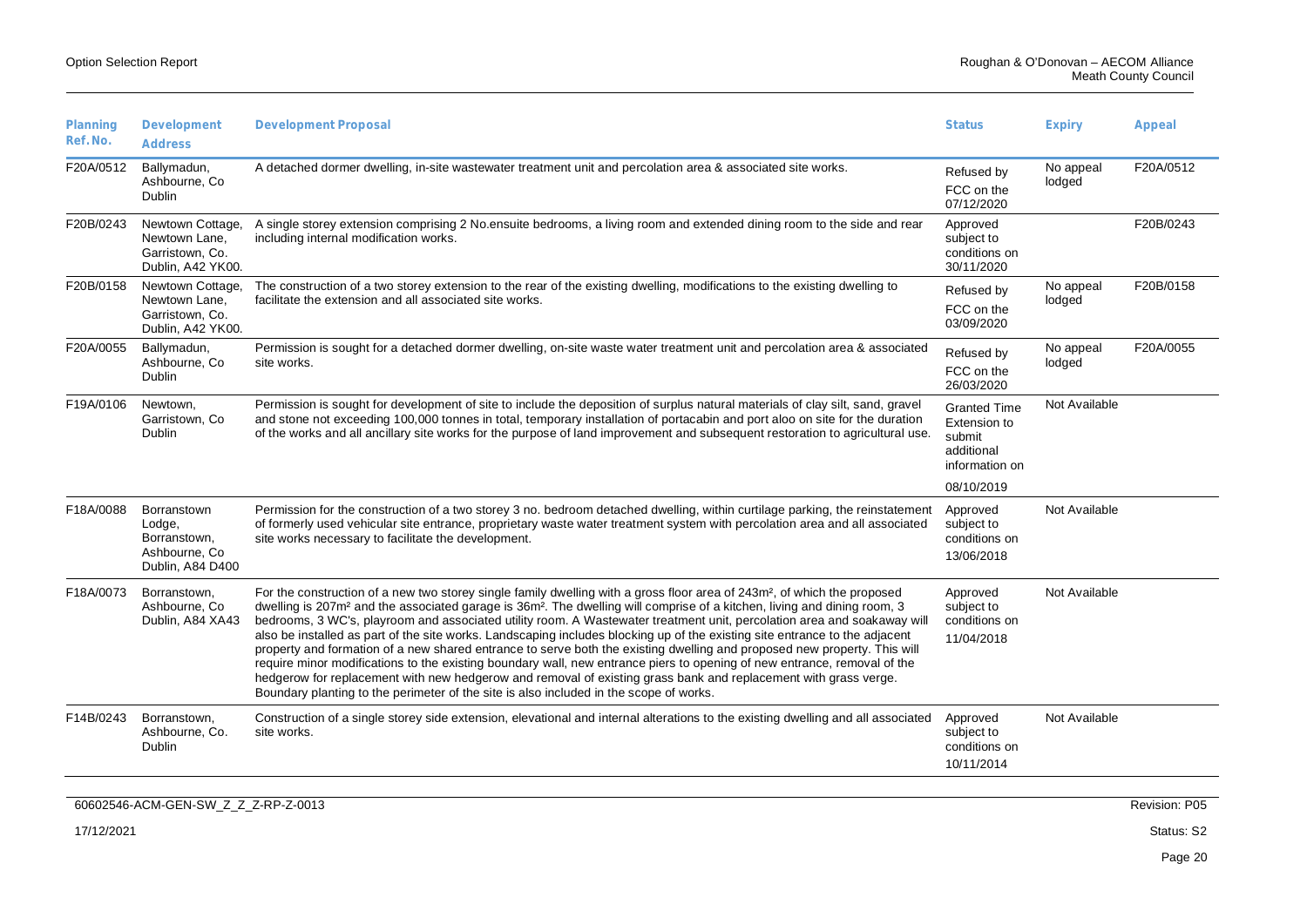| Planning<br>Ref. No. | Development<br>Address                                    | <b>Development Proposal</b>                                                                                                                                                                                                                                                                                                                                                                                                                                                                      | <b>Status</b>                                                          | <b>Expiry</b> | Appeal                                              |
|----------------------|-----------------------------------------------------------|--------------------------------------------------------------------------------------------------------------------------------------------------------------------------------------------------------------------------------------------------------------------------------------------------------------------------------------------------------------------------------------------------------------------------------------------------------------------------------------------------|------------------------------------------------------------------------|---------------|-----------------------------------------------------|
| F14A/0104            | The Orchard.<br>Borranstown.<br>Garristown, Co.<br>Dublin | Retention of conversion and extension to existing stables to storage area and family amenity area incidental to the<br>enjoyment of the existing dwelling house with associated site works.                                                                                                                                                                                                                                                                                                      | Approved<br>subject to<br>conditions on<br>15/10/2014<br>for Retention | Not Available |                                                     |
| F12A/0301            | Borranstown.<br>Garristown, Co.<br>Dublin                 | The repair, refurbishment & reinstatement of the existing vernacular dwelling, the construction of a single storey extension<br>to the rear of the vernacular dwelling, a proprietary waste water treatment system and associated site works.                                                                                                                                                                                                                                                    | Refused by<br>FCC on the<br>15/11/2012                                 | Not Available | Refused by<br>An Bord<br>Pleanala on<br>03/04/2013  |
| F12A/0138            | Borranstown,<br>Garristown, Co.<br>Dublin                 | To erect a detached dwelling house containing two levels of accommodation, the installation of a proprietary waste water<br>treatment unit, the creation of a percolation area, the sinking of a well for water supply purposes, the construction of on-site<br>soak pits for surface water drainage, the provision of a vehicular access in place of the existing agricultural entrance which<br>presently serves the land and all associated services landscaping, and site development works. | Refused by<br>FCC on the<br>04/07/2012                                 | Not Available | No appeal<br>lodged                                 |
| F11A/0085            | Borranstown.<br>Garristown, Co.<br><b>Dublin</b>          | Construction of a two storey detached dwelling house with part single storey annexe to the side containing utility, boiler/fuel<br>store, proprietary wastewater treatment unit and percolation area, replacement vehicular entrance, all associated services,<br>landscaping and site development works.                                                                                                                                                                                        | Refused by<br>FCC on the<br>04/05/2011                                 | Not Available | Approved by<br>An Bord<br>Pleanala on<br>27/09/2011 |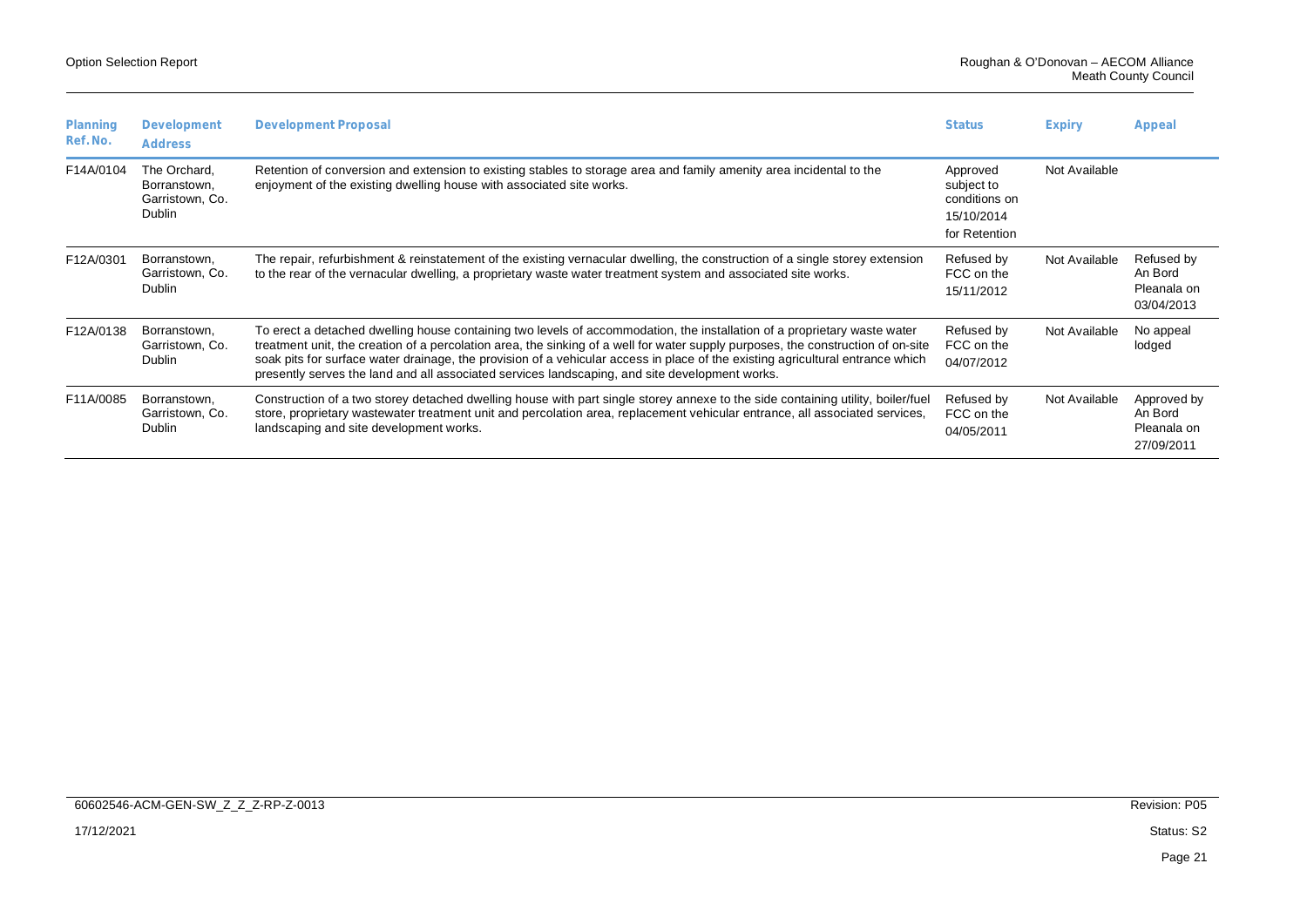| Table 0-3 - Extended Relevant Planning History - Tayto Park (Large Scale Development) |  |  |  |
|---------------------------------------------------------------------------------------|--|--|--|
|---------------------------------------------------------------------------------------|--|--|--|

| Planning<br>Ref. No. | Development<br><b>Address</b>                                            | <b>Development Proposal</b>                                                                                                                                                                                                                                                                                                                                                                                                                                                                                                                                                                                                                                                                                                                                                                                                                                                                                                                                                                                                                                                                                                                                                                                                                                                                                                                                                                                                                                                                                                                                                           | <b>Status</b>                                         | <b>Expiry</b> | Appeal                                                                                   |
|----------------------|--------------------------------------------------------------------------|---------------------------------------------------------------------------------------------------------------------------------------------------------------------------------------------------------------------------------------------------------------------------------------------------------------------------------------------------------------------------------------------------------------------------------------------------------------------------------------------------------------------------------------------------------------------------------------------------------------------------------------------------------------------------------------------------------------------------------------------------------------------------------------------------------------------------------------------------------------------------------------------------------------------------------------------------------------------------------------------------------------------------------------------------------------------------------------------------------------------------------------------------------------------------------------------------------------------------------------------------------------------------------------------------------------------------------------------------------------------------------------------------------------------------------------------------------------------------------------------------------------------------------------------------------------------------------------|-------------------------------------------------------|---------------|------------------------------------------------------------------------------------------|
| 211758               | Kilbrew,<br>Ashbourne, Co.<br>Meath                                      | permission for retention is sought for a themed train ride attraction comprising: an at grade train track of 396 m in length; a<br>timber clad tunnel and maintenance structure associated with the train ride attraction, and for the inspection repair and<br>servicing of Tayto Park attraction (Gross Internal Floor Area 161.5 sqm, and 3.85m in height); a railway station facade<br>structure of 4.9 m in height and 23.7 m in length; amendments to existing internal paths and connections within Tayto Park;<br>and all associated landscaping, boundary treatment, development and works, on an overall site of 0.393 ha. The structures<br>are located adjoining the 'Eagle's Nest' area of Tayto Park, and to the south of Kilbrew Graveyard                                                                                                                                                                                                                                                                                                                                                                                                                                                                                                                                                                                                                                                                                                                                                                                                                             | Pre-Validation<br>Received<br>08/09/2021              | n/a           |                                                                                          |
| 21674                | <b>Tayto Park Visitor</b><br>Centre, Kilbrew,<br>Ashbourne, Co.<br>Meath | the construction of a new junior rollercoaster attraction with a ride length of approximately 254m and a maximum height of<br>11.6m above ground level. Associated and ancillary buildings include a rollercoaster station structure (93 sqm Gross Floor<br>Area (GFA), a toilet block (80 sqm GFA), a photo shop (10 sqm GFA) and a plant room (20 sqm GFA). The proposed<br>development also incorporates internal paths connecting to the existing paths within the Park, landscaping, boundary<br>treatments and infrastructure, together with all associated and ancillary development works on a site area of 0.305 ha.<br>Significant further information/revised plans submitted on this application                                                                                                                                                                                                                                                                                                                                                                                                                                                                                                                                                                                                                                                                                                                                                                                                                                                                          | Approved<br>subject to<br>conditions on<br>30/08/2021 | 29/08/2026    |                                                                                          |
| AA191588             | <b>Tayto Park Visitor</b><br>Centre, Kilbrew,<br>Ashbourne, Co.<br>Meath | the proposed development consists of the construction of a new rollercoaster attraction incorporating 2 separate<br>rollercoaster rides with a combined ride length of approximately 986m and a maximum height of 31m Above Ground Level.<br>Noise reduction measures are incorporated into the layout and design of the proposed development and include themed<br>noise retention structures, below ground elements, and a 6m high sound barrier along part of the northern boundary<br>consisting of a part 3m high berm (72m in length) and a part 3m high concrete wall (34m in length), with a 3m high acoustic<br>fencing above (106m total length). Associated and ancillary buildings include 2 no. rollercoaster station structures (172 sqm<br>and 170 sqm Gross Floor Area (GFA) respectively); a maintenance building (70 sqm GFA); a toilet block (80 sqm GFA); a<br>photo shop (8 sqm GFA); a general shop (30 sqm GFA); 2 no. concession stands (12.8 sqm GFA each); and an ESB<br>substation (14 sqm GFA). The proposed development development also incorporates 2 no. pedestrain bridges over the<br>Hurley River; drainage infrastructure, including a Foul Water Pumping Station and associated maintenance access<br>roadway; internal paths and roadways connecting to existing Tayto Park infrastructure; landscaping; boundary treatments;<br>and all associated and ancillary plant and development works on site area of 4.53ha This application is accompanied by an<br>Environmental Impact Assessment Report (EIAR) and a Natura Impact Statement (NIS) | Approved<br>subject to<br>conditions on<br>23/06/2020 | 23/03/2026    | 3 <sup>RD</sup> Party<br>Appealed<br>Approved by<br>An Bord<br>Pleanala on<br>24/03/2021 |
| AA181453             | <b>Tayto Park Visitor</b><br>Centre, Kilbrew,<br>Ashbourne, Co.<br>Meath | the construction of a new rollercoaster attraction incorporating 2 separate rollercoaster rides with a combined ride length of<br>approximately 972m and a maximum height of 31 m above ground level; rollercoaster station structures; ancillary buildings<br>including a toilet block (80 sqm Gross Floor Area (GFA), a photo shop (8 sqm GFA), a ground shop (30 sqm GFA), 2 no.<br>concession stands (12.8 sqm GFA each) and an ESB substation (14 sqm GFA); 2 no. pedestrian bridges over the Hurley<br>River; internal paths and roadways connecting to existing Tayto Park infrastructure; drainage infrastructure; landscaping;<br>and, all associated and ancillary plant and development works on a site area of 4.53 ha. This application is accompanied by<br>an Environmental Impact Assessment Report (EIAR)                                                                                                                                                                                                                                                                                                                                                                                                                                                                                                                                                                                                                                                                                                                                                            | Approved<br>subject to<br>conditions on<br>07/02/2019 |               | Refused by<br>An Bord<br>Pleanala on<br>08/07/2019<br>Ref. ABP-<br>303869-19             |
| AA171418             | <b>Tayto Park Visitor</b><br>Centre, Kilbrew,<br>Ashbourne, Co.<br>Meath | the development will supersede part of previously granted application AA161769, namely construction of 960sqm Lofting<br>Aviary Structure at this location will not take place. The development will consist of the demolition of existing hay shed &<br>stable, construction of new storage shed incorporating small personnel office and toilets                                                                                                                                                                                                                                                                                                                                                                                                                                                                                                                                                                                                                                                                                                                                                                                                                                                                                                                                                                                                                                                                                                                                                                                                                                    | Approved<br>subject to<br>conditions on<br>06/02/2018 | 11/11/2023    | Decision<br>modified by<br>An Bord<br>Pleanala on<br>12/11/2018                          |

| 60602546-ACM-GEN-SW_Z_Z_Z-RP-Z-0013 | Revision: P05 |
|-------------------------------------|---------------|
| 17/12/2021                          | Status: S2    |
|                                     | Page 22       |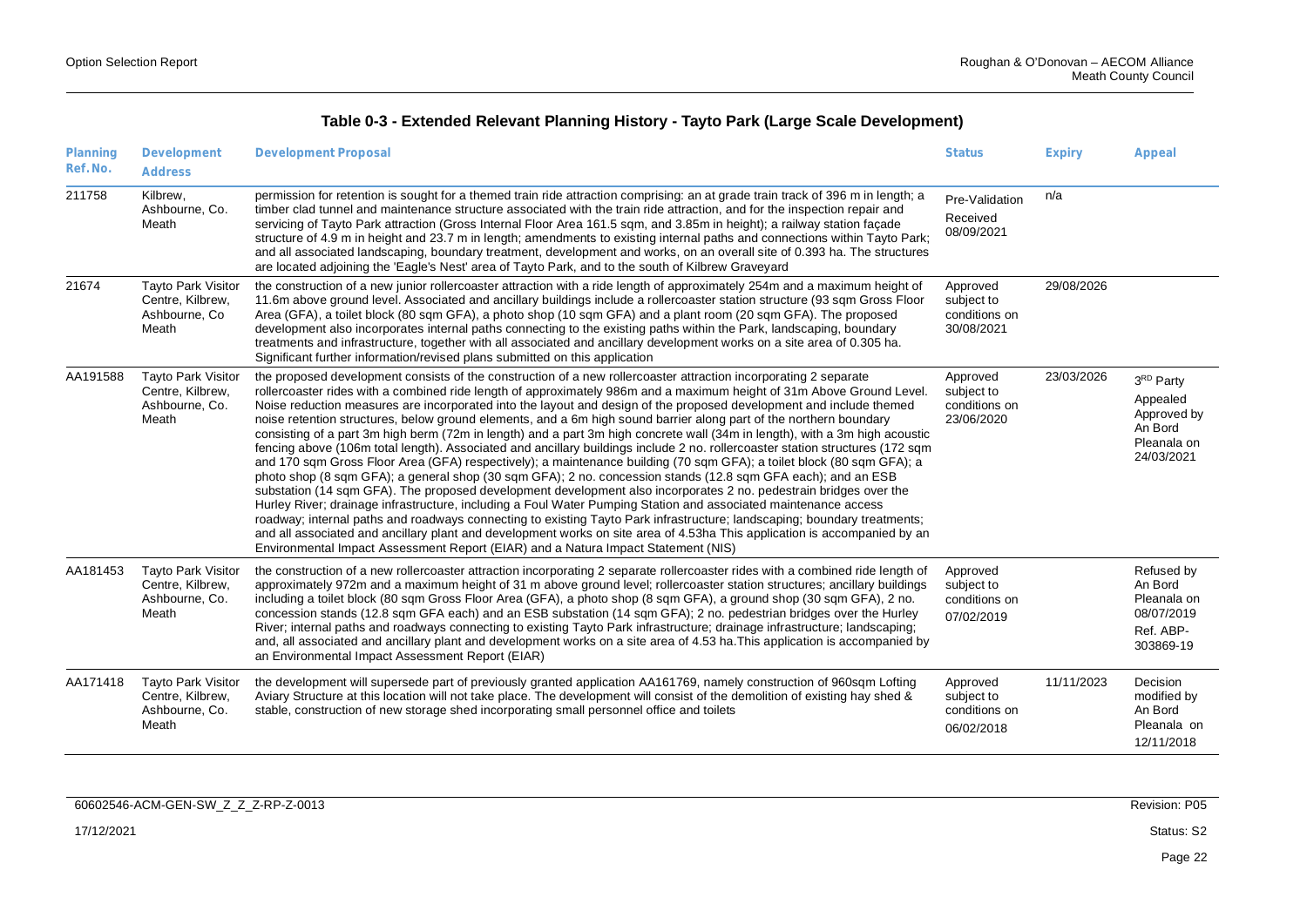| Planning<br>Ref. No. | Development<br><b>Address</b>                                            | <b>Development Proposal</b>                                                                                                                                                                                                                                                                                                                                                                                                                                                                                                                                                                                                                                                | <b>Status</b>                                         | <b>Expiry</b> | Appeal                                             |
|----------------------|--------------------------------------------------------------------------|----------------------------------------------------------------------------------------------------------------------------------------------------------------------------------------------------------------------------------------------------------------------------------------------------------------------------------------------------------------------------------------------------------------------------------------------------------------------------------------------------------------------------------------------------------------------------------------------------------------------------------------------------------------------------|-------------------------------------------------------|---------------|----------------------------------------------------|
| AA171289             | <b>Tayto Park Visitor</b><br>Centre, Kilbrew,<br>Ashbourne, Co.<br>Meath | the development consists of the retention of 2 no. groundwater abstraction wells; a building of 40 sqm GFA, containing a<br>water treatment system and pumping plant; 3 no. vented storage tanks and all associated and ancillary infrastructure and<br>site development works                                                                                                                                                                                                                                                                                                                                                                                             | Approved<br>subject to<br>conditions on<br>20/12/2017 | 07/02/2023    |                                                    |
| AA170159             | <b>Tayto Park Visitor</b><br>Centre, Kilbrew,<br>Ashbourne, Co.<br>Meath | the development will supersede part of previously granted application AA160769, namely construction of 960sqm Lofting<br>Aviary Structure at this location will not take place. The development will consist of the demolition of existing hay shed &<br>stable, construction of a new storage shed incorporating personnel office and toilet used to house light goods and non-<br>perishable materials with external lean-to canopy to one side of shed. The storage shed shall have a gross floor area of<br>2218 sqm and a max height of 10.7m with external lean to canopy a max height of 6.2m, together with all associated<br>ancillary development and site works | Approved<br>subject to<br>conditions on<br>11/04/2017 |               | Refused by<br>An Bord<br>Pleanala on<br>19/10/2017 |
| AA150471             | Robinson's Cross,<br>Ballyhack,<br>Curragha,<br>Ashbourne, Co.<br>Meath  | development consists of retention of a wall of approximately 117m in length and varying in height between 1.8m and 2.5m<br>(depending on adjoining ground level). The development constitutes an amendment to the works permitted for the<br>construction of the new roundabout and access to the Tayto Park granted under MCC Reg. Ref. DA140179                                                                                                                                                                                                                                                                                                                          | Approved<br>subject to<br>conditions on<br>13/08/2015 | 12/08/2020    |                                                    |
| DA130794             | <b>Tayto Visitor</b><br>Centre, Kilbrew,<br>Ashbourne, Co<br>Meath       | development of a "Swing-Boat" attraction at Tayto Park Visitor Centre. The development consists of a boat mounted on<br>structural frame of a maximum height of 11.8m above ground level and designed to swing through 76°, modification to<br>permitted surface water attenuation pond and all ancillary and associated plant, landscape, development and works.<br>Significant Further Information/Revised plans submitted on this application                                                                                                                                                                                                                           | Approved<br>subject to<br>conditions on<br>12/03/2014 | 11/03/2019    |                                                    |
| DA130819             | <b>Tayto Visitor</b><br>Centre, Kilbrew,<br>Ashbourne, Co.<br>Meath      | the removal of existing dining marquee and construction of a "Pony Trekking" ride comprising of 10 no. horses/rides<br>mounted on a looped rail track of approximately 229m in length with an associated sheltered platform area (covering an<br>area of approximately 86.5sqm), and all ancillary and associated plant, landscape and development works                                                                                                                                                                                                                                                                                                                   | Approved<br>subject to<br>conditions on<br>05/02/2014 | 04/02/2019    |                                                    |
| DA120951             | <b>Tayto Park Visitor</b><br>Centre, Kilbrew,<br>Ashbourne, Co.<br>Meath | permission and permission for retention of development and amendments to the previously permitted Educational, Visitor<br>and Interpretive Centre (parent permission Reg. Ref. DA60200 as modified by Reg. Ref. DA800081 (ABP. Ref.<br>PL17.230693) and subject to concurrent applications Reg. Ref. DA110626 (ABP Ref. PL.17.240716), DA120739 and<br>DA120817). The development consists of provision of a Butterfly House (c. 279.5sqm) and associated pathways and<br>landscaping works together with retention of existing pathway within the application site (and subject to concurrent<br>application Ref. DA110626 (ABP Ref. PL.17.240716)                        | Approved<br>subject to<br>conditions on<br>21/12/2012 |               | PL<br>17.241565<br>31/01/2013                      |
| DA120817             | <b>Tayto Park Visitors</b><br>Centre, Kilbrew,<br>Ashbourne, Co<br>Meath | the development consists of retention and completion of a Temporary (for a period of 3 years) Overflow Visitor Car Parking<br>Area (c. 1.487 ha) located to north-east of the site to provide for informal car parking of up to 310 no. vehicles on<br>exceptional event days and all ancillary and associated development works and landscaping treatment within the<br>application site                                                                                                                                                                                                                                                                                  | Approved<br>subject to<br>conditions on<br>05/12/2012 | 04/12/2015    |                                                    |
| DA130795             | Tayto Park Visitor<br>Centre, Kilbrew,                                   | development of animal shelters at Tayto Park Visitor Centre which consists of amendment and alteration of 2 no. existing<br>animal enclosures comprising of amendment of area and boundary of enclosures and the provision of 3 no. additional                                                                                                                                                                                                                                                                                                                                                                                                                             | Approved<br>subject to<br>conditions on               | 28/01/2019    |                                                    |
|                      | 60602546-ACM-GEN-SW Z Z Z-RP-Z-0013                                      |                                                                                                                                                                                                                                                                                                                                                                                                                                                                                                                                                                                                                                                                            |                                                       |               | Revision: P05                                      |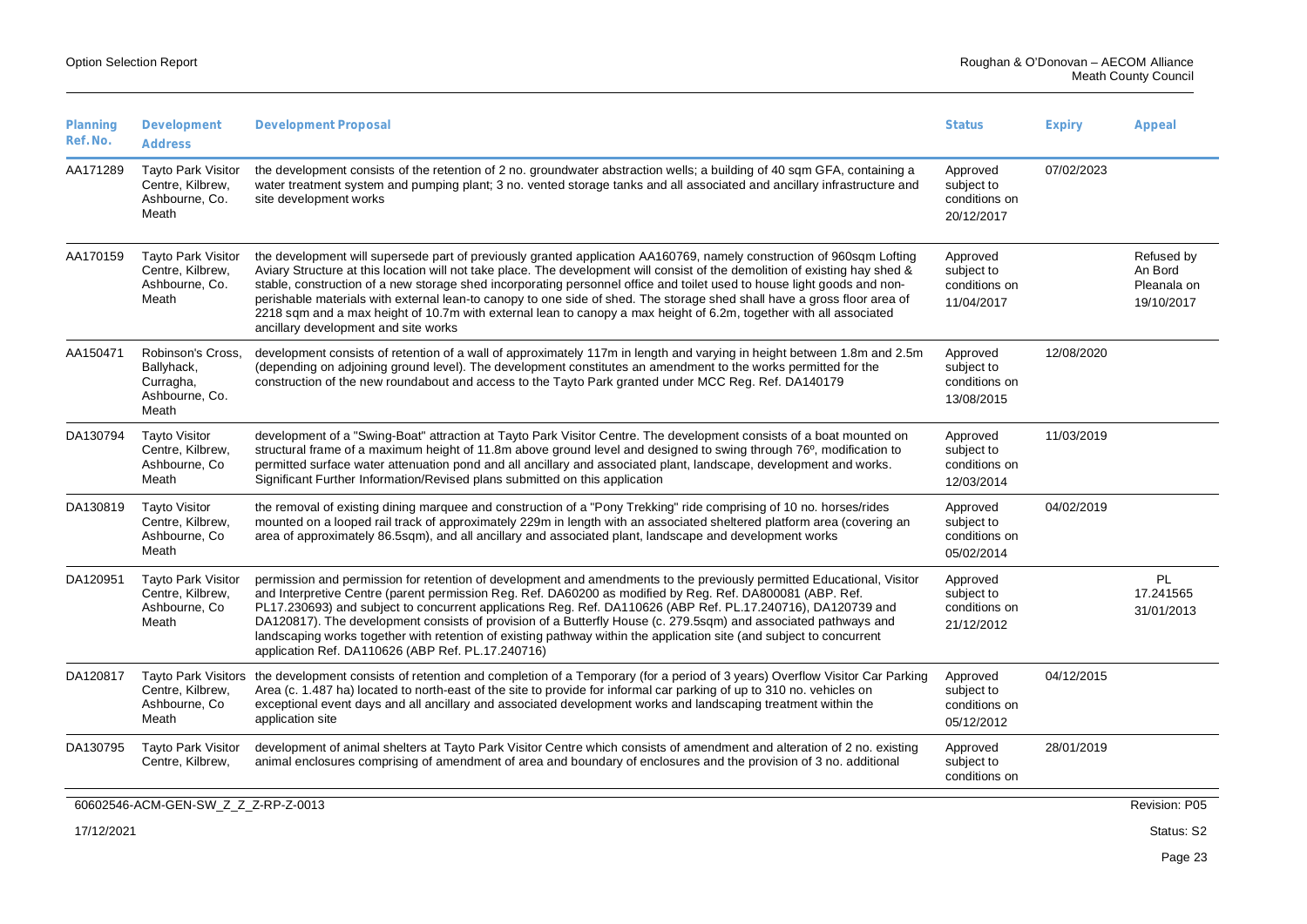| Planning<br>Ref. No. | Development<br><b>Address</b>                                             | <b>Development Proposal</b>                                                                                                                                                                                                                                                                                                                                                                                                                                                                                                                                                                                                                                                                                                                                                                                                                                                                                                                                                                                                                                                                                                                                                                                                                                                                                                                                                                                                                                                                                                                                                                                                                                                                                                                                                                                                                                                                                                                                                                                                                                                                                                                                                                                                                                                                                                                                                                                                                                                                                                                                                          |                                                       | <b>Expiry</b> | Appeal                                  |
|----------------------|---------------------------------------------------------------------------|--------------------------------------------------------------------------------------------------------------------------------------------------------------------------------------------------------------------------------------------------------------------------------------------------------------------------------------------------------------------------------------------------------------------------------------------------------------------------------------------------------------------------------------------------------------------------------------------------------------------------------------------------------------------------------------------------------------------------------------------------------------------------------------------------------------------------------------------------------------------------------------------------------------------------------------------------------------------------------------------------------------------------------------------------------------------------------------------------------------------------------------------------------------------------------------------------------------------------------------------------------------------------------------------------------------------------------------------------------------------------------------------------------------------------------------------------------------------------------------------------------------------------------------------------------------------------------------------------------------------------------------------------------------------------------------------------------------------------------------------------------------------------------------------------------------------------------------------------------------------------------------------------------------------------------------------------------------------------------------------------------------------------------------------------------------------------------------------------------------------------------------------------------------------------------------------------------------------------------------------------------------------------------------------------------------------------------------------------------------------------------------------------------------------------------------------------------------------------------------------------------------------------------------------------------------------------------------|-------------------------------------------------------|---------------|-----------------------------------------|
|                      | Ashbourne, Co.<br>Meath                                                   | animal shelters of c. 41.6sqm, c.48sqm and 45sqm gross floor space respectively within the existing park area and all<br>ancillary and associated landscape, development and site works                                                                                                                                                                                                                                                                                                                                                                                                                                                                                                                                                                                                                                                                                                                                                                                                                                                                                                                                                                                                                                                                                                                                                                                                                                                                                                                                                                                                                                                                                                                                                                                                                                                                                                                                                                                                                                                                                                                                                                                                                                                                                                                                                                                                                                                                                                                                                                                              | 29/01/2014                                            |               |                                         |
| DA120739             | <b>Tayto Park Visitor</b><br>Centre, Kilbrew,<br>Ashbourne, Co.<br>Meath  | the development consists of the retention and completion of an extension to the existing Educational, Visitor and<br>Interpretive Centre by approximately 2.48ha northwards to provide 1 no. Animal Enclosure including Animal Shelter<br>(c.98sqm); Play Area and Associated Structures including Zip Wire (comprising 2 no. Towers with maximum height of Tower conditions on<br>1 c.20.3m and Tower 2 c23.4m with integrated Slide; 1 no. Zip Wire Support Hut (c.5 sqm); High Rope Course (maximum<br>height c.9.6m) relocated from south of site (subject to concurrent application Ref. Ref. DA110626 (ABP. Ref. PL17.240716);<br>1 no. High Rope Support Hut (c.13sqm) and 1 no. Ticket Kiosk (c.37sqm); 1 no. additional Toilet Block (c.46sqm); Picnic<br>Area/Area Reserved for 2 no. Temporary Marquees for use ancillary to the Educational, Visitor and Interpretive Centre and<br>all associated and ancillary site and development works including surface water attenuation area, landscaping, boundary<br>treatment and walkways within the extension area                                                                                                                                                                                                                                                                                                                                                                                                                                                                                                                                                                                                                                                                                                                                                                                                                                                                                                                                                                                                                                                                                                                                                                                                                                                                                                                                                                                                                                                                                                          | Approved<br>subject to<br>28/06/2013                  | 27/06/2018    |                                         |
| DA110626             | <b>Tayto Park Visitors</b><br>Centre, Kilbrew,<br>Ashbourne, Co.<br>Meath | retention of amendments to the previously permitted Educational, Visitor and interpretive Centre (parent permission Reg.<br>Ref. DA60200 as modified by Reg. Ref. DA800081 ABP. Ref. PL17.230693), including extension; alterations to permitted<br>layout and provision of additional complementary facilities at Tayto Park Visitors Centre, Kilbrew, Ashbourne, County Meath. conditions on<br>The development consists of 1) Extension of Educational, Visitor and Interpretive Centre by approximately 4.8ha<br>northwards to provide: ancillary Animal Enclosures; all associated Animal Shelters (9 no.) and ancillary Walkways; Water<br>Feather; and Temporary (for a period of 3 years) Overflow Visitor Car Parking Area located to north-east of the site. 2)<br>Alterations to permitted layout including: relocation and reconfiguration of Visitor Car and Bus Park to the east of the site;<br>introduction of Servicing/Marshalling area to north of Main Visitor Centre Building; subdivision of previously permitted Toilet<br>Block into 2no. Toilet Blocks (76sqm each) and associated relocation within site; minor relocation of permitted Pets Corner<br>Toilet Block northwards; revised layout of Main Visitor Centre Building to including removal of arch through western wing<br>with associated increase in floorspace (total gross floor area increased from 1,163sgm to 1,205sgm); minor modifications to<br>western, northern and southern elevations and internal modifications to layout at ground and first floor levels; further<br>revisions to layout of western wing at first floor level to facilitate the provision of open plan Multi-Use/Function Area<br>(previously subdivided storage and office space); provision of Plant & Storage Room (60sqm); relocation and redesign of<br>permitted Viewing Platform to paddock at north-west corner of site; and relocation of Goods Collection Kiosk from south<br>side of road to main site. 3) Complementary Facilities within Visitor and Interpretive Centre including: Adventure<br>Playground, Play Area and associated structures including Adventure Playground Support Facility (44sqm); Tree House for<br>use as cafe (59sqm); Ancillary Feedstock & Bedding Store (146sqm) located to north of Kilbrew Graveyard; First Aid Hut<br>(8sqm) and Admissions Kiosk (15sqm), All associated and ancillary modifications to layout, landscaping, boundary<br>treatments and walkways throughout the site. Significant Further information/ Revised plans submitted on this application | Approved<br>subject to<br>28/06/2013                  | 27/06/2018    | Appeal<br>Withdrawn<br>on<br>14/06/2013 |
| DA120986             | <b>Tayto Park Visitors</b><br>Centre, Kilbrew,<br>Ashbourne, Co.<br>Meath | retention and completion of amendments to the previously permitted Educational, Visitor and Interpretive Centre (parent<br>permission Reg. Ref. DA60200 as modified by Reg. Ref. DA800081 (ABP. Ref. PL17.230693) and subject to concurrent<br>applications Reg. Ref. DA110626 (ABP Ref. PL.17.240716); DA120739 and DA120817); to provide additional<br>complementary facilities - development consists of retention and completion of additional complementary facilities at Tayto<br>Park to provide a Marquee (c.347.1sqm), predominantly for dining purposes, including associated food preparation<br>(c.22.7sqm) and storage (c.4.9sqm) structures; 2 no. demountable Marquee shelters (c.96sqm each); extension to the<br>Adventure Playground Support Facility (subject to concurrent application Reg. Ref. DA110626) (ABP Ref. PL.17.240716) by<br>approximately 14.1sqm; additional Adventure Playground structures (including "super soakers", "crispy creek mining<br>company", "jumping ropes" and "rodeo buffalo" with associated shelter (c.53.6sqm); aquarium (c.10sqm); photograph                                                                                                                                                                                                                                                                                                                                                                                                                                                                                                                                                                                                                                                                                                                                                                                                                                                                                                                                                                                                                                                                                                                                                                                                                                                                                                                                                                                                                                                                                 | Approved<br>subject to<br>conditions on<br>28/06/2013 | 27/06/2018    | Appeal<br>Withdrawn<br>on<br>14/06/2013 |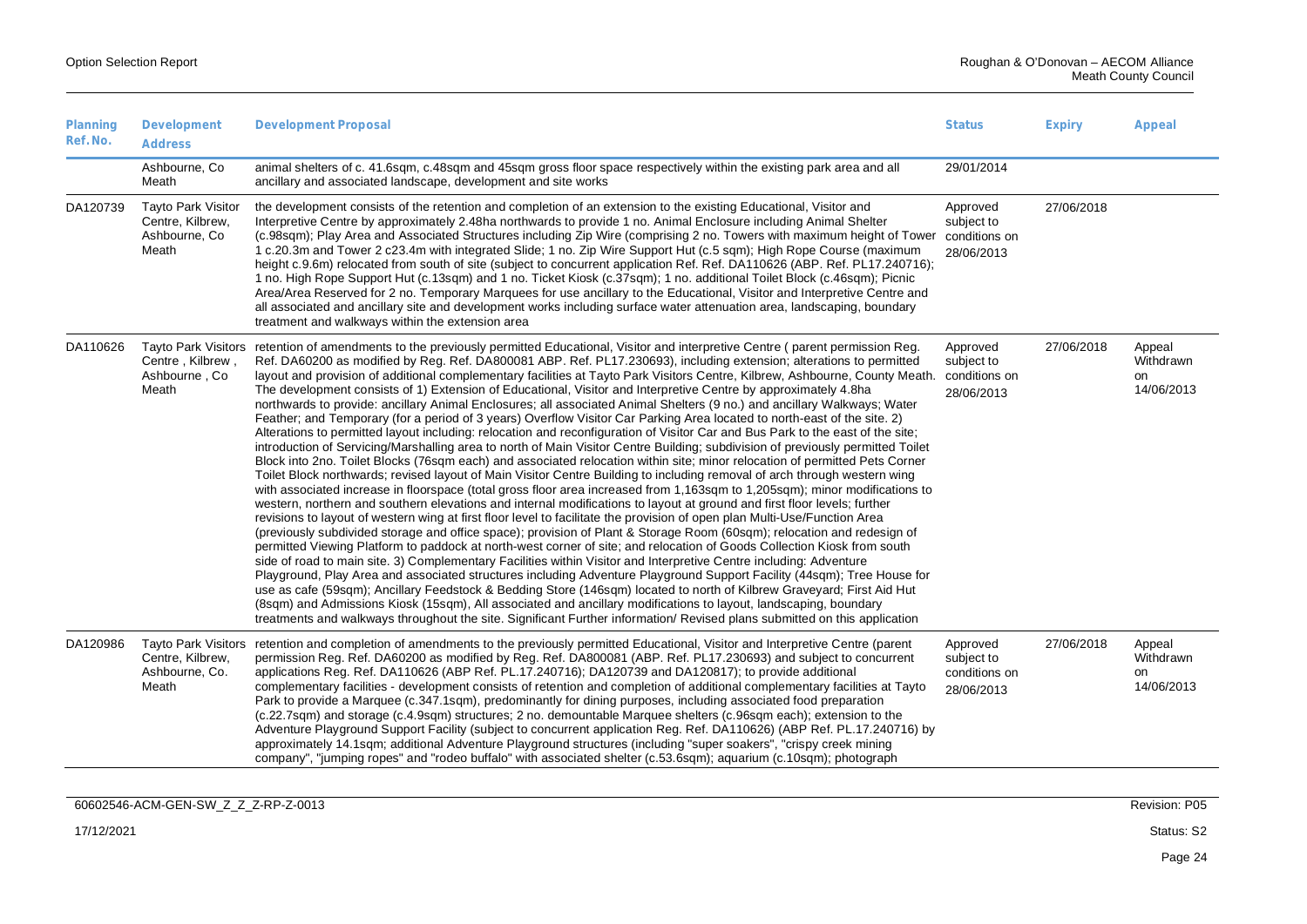|                      | <b>Option Selection Report</b> |                                                                                                                                                                                                               |               | Roughan & O'Donovan - AECOM Alliance<br><b>Meath County Council</b> |        |  |
|----------------------|--------------------------------|---------------------------------------------------------------------------------------------------------------------------------------------------------------------------------------------------------------|---------------|---------------------------------------------------------------------|--------|--|
| Planning<br>Ref. No. | Development<br><b>Address</b>  | Development Proposal                                                                                                                                                                                          | <b>Status</b> | Expiry                                                              | Appeal |  |
|                      |                                | collection/sales booth (c.12.4sqm); 2 no. portacabins for staff use (c.26.7sqm each); staff smoking shelter and all ancillary<br>and associated development works and landscaping within the application site |               |                                                                     |        |  |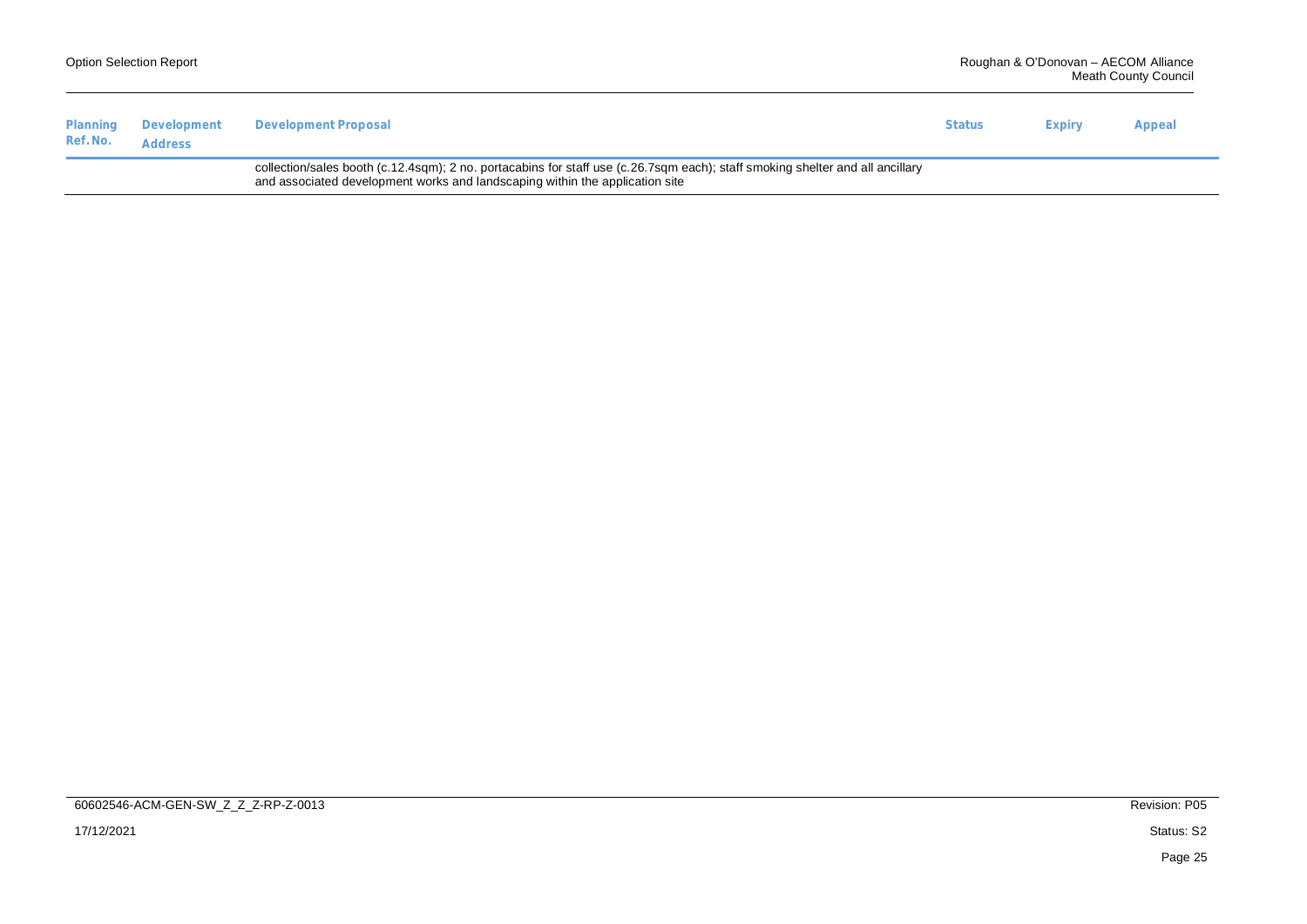### **Table 0-4 - Relevant Part 8 Applications**

| Planning<br>Ref. No. | Development<br><b>Address</b>                                                                                                                       | <b>Development Proposal</b>                                                                                                                                                                                                                                                                                                                                                                                                                                                                                                                                                                                                                                                                                                                                                                                                                            |
|----------------------|-----------------------------------------------------------------------------------------------------------------------------------------------------|--------------------------------------------------------------------------------------------------------------------------------------------------------------------------------------------------------------------------------------------------------------------------------------------------------------------------------------------------------------------------------------------------------------------------------------------------------------------------------------------------------------------------------------------------------------------------------------------------------------------------------------------------------------------------------------------------------------------------------------------------------------------------------------------------------------------------------------------------------|
| P821004              | St. Francis Park,<br>Windtown, Navan                                                                                                                | The development will consist of the following: (a) demolition of 14 no. existing bay units and existing caretaker's building, (b) construction of 10 no. dwellings with permanent<br>caravan parking bays, (c) closure of the existing St. Francis Park entrance and access road on Ratholdren Road and provision of a new entrance and access road from<br>Tailteann Drive, (d) redesign of landscaping within the site boundary, (e) all associated site development and associated ancillary works. The proposed housing units will<br>comprise of 1 no. 2 bed single storey dwelling, 1 no. 3 bed single storey dwelling, 2 no. 4 bed single storey dwellings and 6 no. 4 bed two storey dormer dwellings. Location:<br>St. Francis Park, Windtown, Navan                                                                                          |
| P8/20010             | Castle Street.<br>Ashbourne                                                                                                                         | Castle Street, Ashbourne, The construction of 74 housing units in total, including all site development works with access from existing Education Campus link road.                                                                                                                                                                                                                                                                                                                                                                                                                                                                                                                                                                                                                                                                                    |
| P8/20011             | Lagore Road,<br>Dunshaughlin                                                                                                                        | Lagore Road, Dunshaughlin, The construction of 42 housing units in total, including all site development works with access to the existing Lagore Estate                                                                                                                                                                                                                                                                                                                                                                                                                                                                                                                                                                                                                                                                                               |
| P8/19008             | Kilbride Road (L-<br>1007) Junction with<br>the $R125$<br>Ratoath/Ashbourne<br>Road, immediately<br>east of the Ratoath<br><b>Outer Relief Road</b> | Meath County Council proposes to carry out Junction Improvement Works at the Kilbride Road(L-1007) Junction with the R125 Ratoath/Ashbourne Road, immediately east of<br>the Ratoath Outer Relief Road, within the townlands of Raystown, Tankardstown, Jamestown and Ratoath. The scheme will consist of the realignment of the junction and the<br>provision of traffic lights and also includes connecting with the Ratoath Outer Relief junction at Moulden Bridge which is located 85m west of the R125 Ashbourne Road/L-<br>1007 Kilbride Road junction. The proposed project is located approximately 55m east of the existing junction and subsequently requires realignment of 210 metres of the<br>Kilbride Road (L-1007) immediately south of R125 Ashbourne Road and 220 metres of the R125 Ashbourne Road                                 |
| P8/18014             | Navan Co. Meath                                                                                                                                     | Construction works along various routes in Navan which will involve the following elements; - Construction of new kerb lines for new footpath and/or cycle tracks; -<br>Earthworks - excavations of portions of existing verges, of existing roadway/footpaths, for service ducts and road crossings; - Removal of trees, setting back of boundaries,<br>landscaping: - Construction of footpaths and cycle tracks, road markings and drainage works                                                                                                                                                                                                                                                                                                                                                                                                   |
| P8/18012             | <b>Blackwater Park,</b><br>Navan, Co. Meath.                                                                                                        | The development will consist of installation of lighting around the existing looped walkway and within the carpark at Blackwater Park, Navan, Co. Meath. The proposed<br>lighting columns consist of 6 No. 7M columns and 44 No. 6M columns. The columns are standard galvanised public lighting columns. Works will also include associated<br>ducting and foundations for lighting columns.                                                                                                                                                                                                                                                                                                                                                                                                                                                          |
| P8/18003             | Milltown Road,<br>Ashbourne, Co.<br>Meath                                                                                                           | The proposed scheme includes for the construction of cycling and pedestrian facilities on Milltown Road from the junction with the R135 in Ashbourne town to Crenigans<br>Banóg Housing Estate. The proposed scheme also consists of traffic calming measures, pedestrian improvements to the Milltown Bridge as well as the installation of a traffic<br>signal shuttle system. The scheme also includes car parking provisions at the Milltown Estate, Community Playing Fields and the Ashbourne Community School set down<br>area, which is sited along the 1,320m long scheme. It is also proposed to construct some local flood mitigation works at a private property along the Broadmeadow River. The<br>works will also include for associated ancillary civil and grounds works such as: Kerbing, Ducting, Drainage and Boundary Treatments. |
| P8/19004             | <b>Birch</b><br>Avenue/Beech<br>Drive, Bailis,<br>Johnstown Wood,<br>Co. Meath                                                                      | The development will consist of the construction of children's playground, installation of children's play equipment, car packing area, footpaths & access entrance.                                                                                                                                                                                                                                                                                                                                                                                                                                                                                                                                                                                                                                                                                   |
| P8/19002             | Donore, Co. Meath                                                                                                                                   | the development will consist of the development of 21 houses, including all site development works, with vehicular access through the existing development at Staleen (An<br>Riasc), and a pedestrian access through the existing Saint Mary's Villas development.                                                                                                                                                                                                                                                                                                                                                                                                                                                                                                                                                                                     |
| P8/19001             | Harlockstown Lane                                                                                                                                   | The proposed works will be carried out in existing road side verges, with some minor relocation/setting back of some private boundaries. Construction works along the route<br>will involve the following elements; - Construction of new kerb lines for the new footpath; - Provision of 2 no. recessed bus stops; - Provision of 2 no. signal controlled                                                                                                                                                                                                                                                                                                                                                                                                                                                                                             |
|                      | 60602546-ACM-GEN-SW Z Z Z-RP-Z-0013                                                                                                                 | Revision: P05                                                                                                                                                                                                                                                                                                                                                                                                                                                                                                                                                                                                                                                                                                                                                                                                                                          |
| 17/12/2021           |                                                                                                                                                     | Status: S2                                                                                                                                                                                                                                                                                                                                                                                                                                                                                                                                                                                                                                                                                                                                                                                                                                             |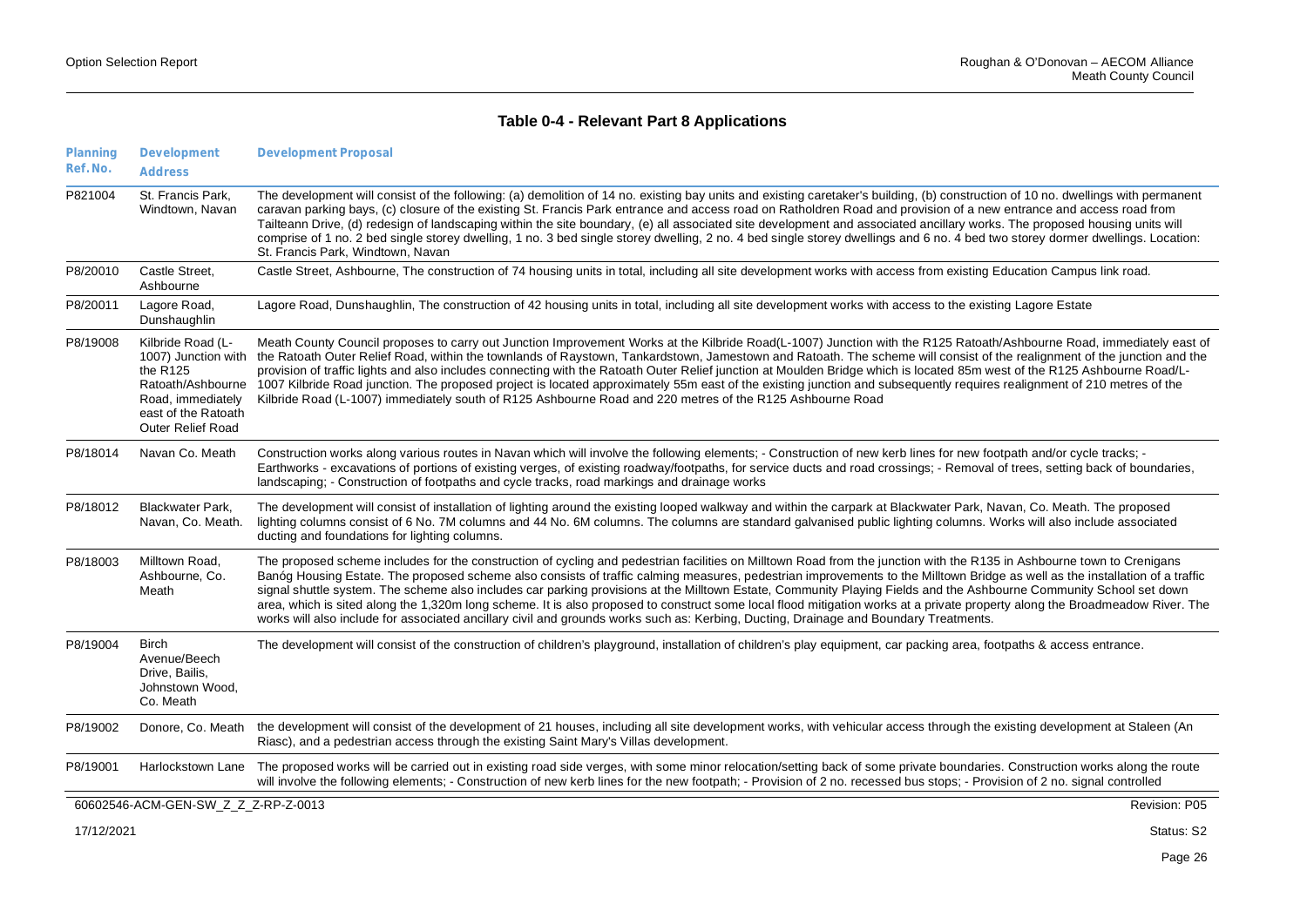| Planning<br>Ref. No. | Development<br><b>Address</b>                                    | <b>Development Proposal</b>                                                                                                                                                                                                                                                                                                                                                                                                                                                                                                                                                                                                                                                                                                                                                                                                                                                                                                                                                                                                                 |
|----------------------|------------------------------------------------------------------|---------------------------------------------------------------------------------------------------------------------------------------------------------------------------------------------------------------------------------------------------------------------------------------------------------------------------------------------------------------------------------------------------------------------------------------------------------------------------------------------------------------------------------------------------------------------------------------------------------------------------------------------------------------------------------------------------------------------------------------------------------------------------------------------------------------------------------------------------------------------------------------------------------------------------------------------------------------------------------------------------------------------------------------------|
|                      |                                                                  | pedestrian crossing points; - Ducting for future Public Lighting installation along the scheme; - Some localised re-profiling of existing road cross falls/cambers; - Earthworks -<br>excavations of portions of existing verges, of existing roadway/footpaths, for service ducts and road crossings, footpath etc; All associated civil works with the above i.e.<br>ducting, drainage, concreting, macadam works etc.                                                                                                                                                                                                                                                                                                                                                                                                                                                                                                                                                                                                                    |
| P8/18014             | Navan Co. Meath                                                  | Construction works along various routes in Navan which will involve the following elements; - Construction of new kerb lines for new footpath and/or cycle tracks; -<br>Earthworks - excavations of portions of existing verges, of existing roadway/footpaths, for service ducts and road crossings; - Removal of trees, setting back of boundaries,<br>landscaping: - Construction of footpaths and cycle tracks, road markings and drainage works                                                                                                                                                                                                                                                                                                                                                                                                                                                                                                                                                                                        |
| P8/18013             | Lagore Estate,<br>Dunshaughlin, Co.<br>Meath.                    | Development of 26 housing units in total, including all site development works and access through the existing Lagore Estate, Dunshaughlin, Co. Meath. The proposed<br>housing units will comprise : 6 no. 1 bed duplex units : 11 no. 2 bed 2 storey houses : 8 no. 3 bed 2 storey houses : 1 no. 4 bed 2 storey house. This proposed development<br>supersedes the previously approved development PX61 for this site.                                                                                                                                                                                                                                                                                                                                                                                                                                                                                                                                                                                                                    |
| P8/17006             | New Bridge,<br>Athlumney Road<br>(R153), Navan                   | To carry out development works which include the provision of a new cantilevered Pedestrian and Cycle Bridge immediately to the south of, and contiguous with, the existing<br>"New Bridge" – Protected Structure, NIAH Register No 14010086 in the townlands of Townparks and Athlumney. The works shall also include replacement of footpaths<br>provision of shared footpath/cycleway, lighting and boundary wall adjustments on the R153 Kentstown Road and provision of pedestrian crossings and pavement<br>adjustments at the junction of the R147, and ancillary works.                                                                                                                                                                                                                                                                                                                                                                                                                                                             |
| P8/17004             | Navan Town<br>Centre                                             | The proposed works include the upgrade of Market Square, Kennedy Plaza, Fair Green, various streets, roads and laneways, the set-back of bus stops (both directions) on<br>Kennedy Road, new taxi ranks on Kennedy Road and Abbey Road, enhanced pedestrian and cyclist facilities, a bus terminus/park and ride to the north of Navan on the<br>R147 and other ancillary works. Traffic management measures to be implemented include Railway Street traffic flow becoming two-way, traffic flow on Ludlow Street being<br>reversed, a bus gate at Market Square, the closure to through traffic on Old Cornmarket and through traffic re-routed around the town centre. The development has been the<br>subject of an Appropriate Assessment screening in accordance with Article 6(3) of the EU Habitats Directive (Directive 92/43/EEC) and the Planning and Development Acts<br>2000-2016. The following reports also accompany this application: Appropriate Assessment Screening Report & Navan Town Centre Project Overview Report. |
| P8/17002             | Saint Oliver's Park,<br>Ratoath                                  | The development will consist of a development of 17 housing units in total, including all site development works. The proposed housing units will comprise: - 2 no. 1 bed<br>single storey house - 1 no. 2 bed single storey house - 1 no. 3 bed single storey house - 1 no. 4 bed single storey house - 7 no. 2 bed 2 storey houses - 3 no. 3 bed 2 storey<br>houses - 2 no. 4 bed 3 storey houses                                                                                                                                                                                                                                                                                                                                                                                                                                                                                                                                                                                                                                         |
| P8/16007             | Ashbourne Linear<br>Park                                         | The proposed works will form phase 1 of the Ashbourne Linear Park located in the centre of the town and will include the following: Installation of play area for older children.<br>Installation of skateboard park. Construction of an amphitheatre and wall. Installation of toddler play area. Construction of new footpaths throughout the area. Re-installation<br>of the pedestrian footbridge linking park to Ashbourne Town Centre. Landscaping throughout the area.                                                                                                                                                                                                                                                                                                                                                                                                                                                                                                                                                               |
| P8/16001             | Ashbourne, Co.<br>Meath                                          | Flood prevention works in various locations in Ashbourne, Co. Meath                                                                                                                                                                                                                                                                                                                                                                                                                                                                                                                                                                                                                                                                                                                                                                                                                                                                                                                                                                         |
| P8/13010             | Development along<br>the R135 (former<br>N2) within<br>Ashbourne | 'In accordance with the above regulations, Meath County Council proposes to carry out development along the R135 (former N2) within Ashbourne. The proposed<br>development consists of Phase II of the Ashbourne Main Street Refurbishment Scheme. The works will commence and tie into Phase I of the Scheme, to the north of Dunnes<br>Stores and extend northwards to the Rath roundabout on the N2 and to the south of the Castle Street and Bridge Street junction extending southwards to the Nine Mile Stone<br>roundabout on the R125. The proposed development will have an overall length of circa 3.2 kilometres.                                                                                                                                                                                                                                                                                                                                                                                                                |
|                      |                                                                  | The Proposed Phase II works will consist of:                                                                                                                                                                                                                                                                                                                                                                                                                                                                                                                                                                                                                                                                                                                                                                                                                                                                                                                                                                                                |
|                      |                                                                  | a) Provision of new cycle track/lanes on both sides of the R135 from the Rath roundabout on the N2 to the Nile Mile Stone roundabout at the Ratoath Road (R125).                                                                                                                                                                                                                                                                                                                                                                                                                                                                                                                                                                                                                                                                                                                                                                                                                                                                            |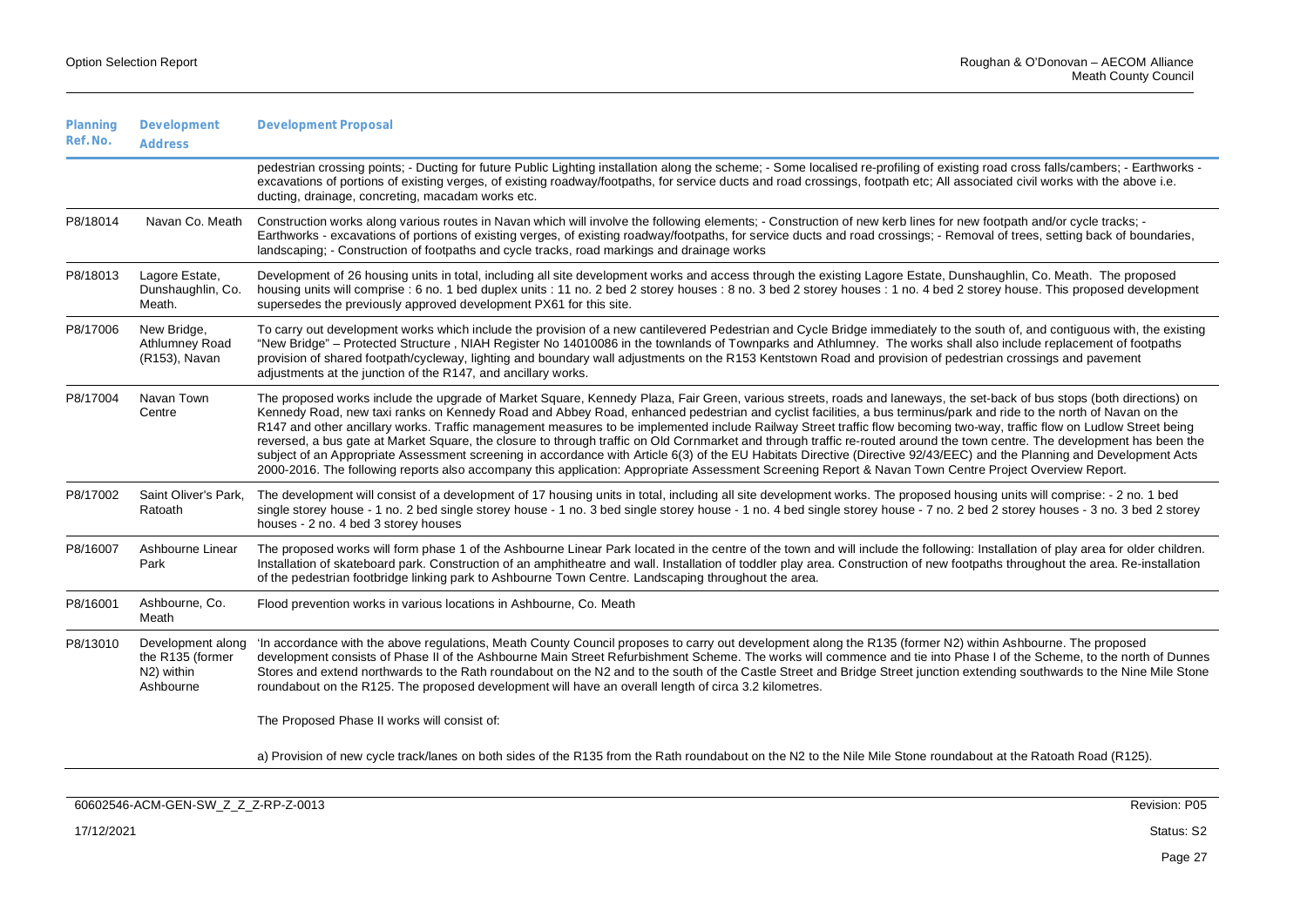| Planning<br>Ref. No. | Development<br>Address | <b>Development Proposal</b>                                                                                                                                                                                                                                                                                                                                                                                                                                                                                                                                                                                            |
|----------------------|------------------------|------------------------------------------------------------------------------------------------------------------------------------------------------------------------------------------------------------------------------------------------------------------------------------------------------------------------------------------------------------------------------------------------------------------------------------------------------------------------------------------------------------------------------------------------------------------------------------------------------------------------|
|                      |                        | b) Enhanced pedestrian and cyclist facilities will be provided at each junction along the route, including additional traffic signals and pedestrian crossings to allow integration<br>with the wider network.                                                                                                                                                                                                                                                                                                                                                                                                         |
|                      |                        | c) The provision of sections of new footpath.                                                                                                                                                                                                                                                                                                                                                                                                                                                                                                                                                                          |
|                      |                        | d) The reduction in width of the existing road carriageway in order to facilitate the new cycle tracks.                                                                                                                                                                                                                                                                                                                                                                                                                                                                                                                |
|                      |                        | e) The provision of improved signage, road markings, surfacing and public lighting necessary to provide the above.<br>f) Utility diversions as necessary.                                                                                                                                                                                                                                                                                                                                                                                                                                                              |
|                      |                        | The development has been the subject of an Appropriate Assessment screening in accordance with Article 6(3) of the EU Habitats Directive (Directive 92/43/EEC) and the<br>Planning and Development Acts 2000-2013'.                                                                                                                                                                                                                                                                                                                                                                                                    |
| P8/13001             | Johnstown Wood,        | A) Provision of circa 2.3km of segregated cycle track and footpath.                                                                                                                                                                                                                                                                                                                                                                                                                                                                                                                                                    |
|                      | Johnstown, Navan       | b) The repositioning of public lighting columns.                                                                                                                                                                                                                                                                                                                                                                                                                                                                                                                                                                       |
|                      |                        | c) 3 No. speed tables on the St. Stephens National School access road through Johnstown Wood development.                                                                                                                                                                                                                                                                                                                                                                                                                                                                                                              |
|                      |                        | d) Removal of existing signalized pedestrian crossings on the roundabout at the Bothar Sion and Metges Road.                                                                                                                                                                                                                                                                                                                                                                                                                                                                                                           |
|                      |                        | e) Safety improvements at the roundabout at the Bothar Sion and Metges Road, including pedestrian/cyclist zebra crossings on all arms of the roundabout.                                                                                                                                                                                                                                                                                                                                                                                                                                                               |
|                      |                        | f) New road drainage and associated works where required.                                                                                                                                                                                                                                                                                                                                                                                                                                                                                                                                                              |
|                      |                        | g) Associated road markings and signage and                                                                                                                                                                                                                                                                                                                                                                                                                                                                                                                                                                            |
|                      |                        | h) Parking restrictions along St. Stephens National School access road through Johnstown Wood. The development will occur on both sides of the following roads: 1) Bothar<br>Sion (L-50555-1). 2) St. Stephens National School access road through Johnstown Wood development. 3) Metges Road (L-5055-5) from junction with Kentstown Road to<br>entrance of Boyne View/Millbrook/Spire View development. The development has been subject of an Appropriate Assessment screening in accordance with Article 6(3) of<br>the EU Habitats Directive (Directive 92/43EEC) and the Planning and Development Acts 2000-2012 |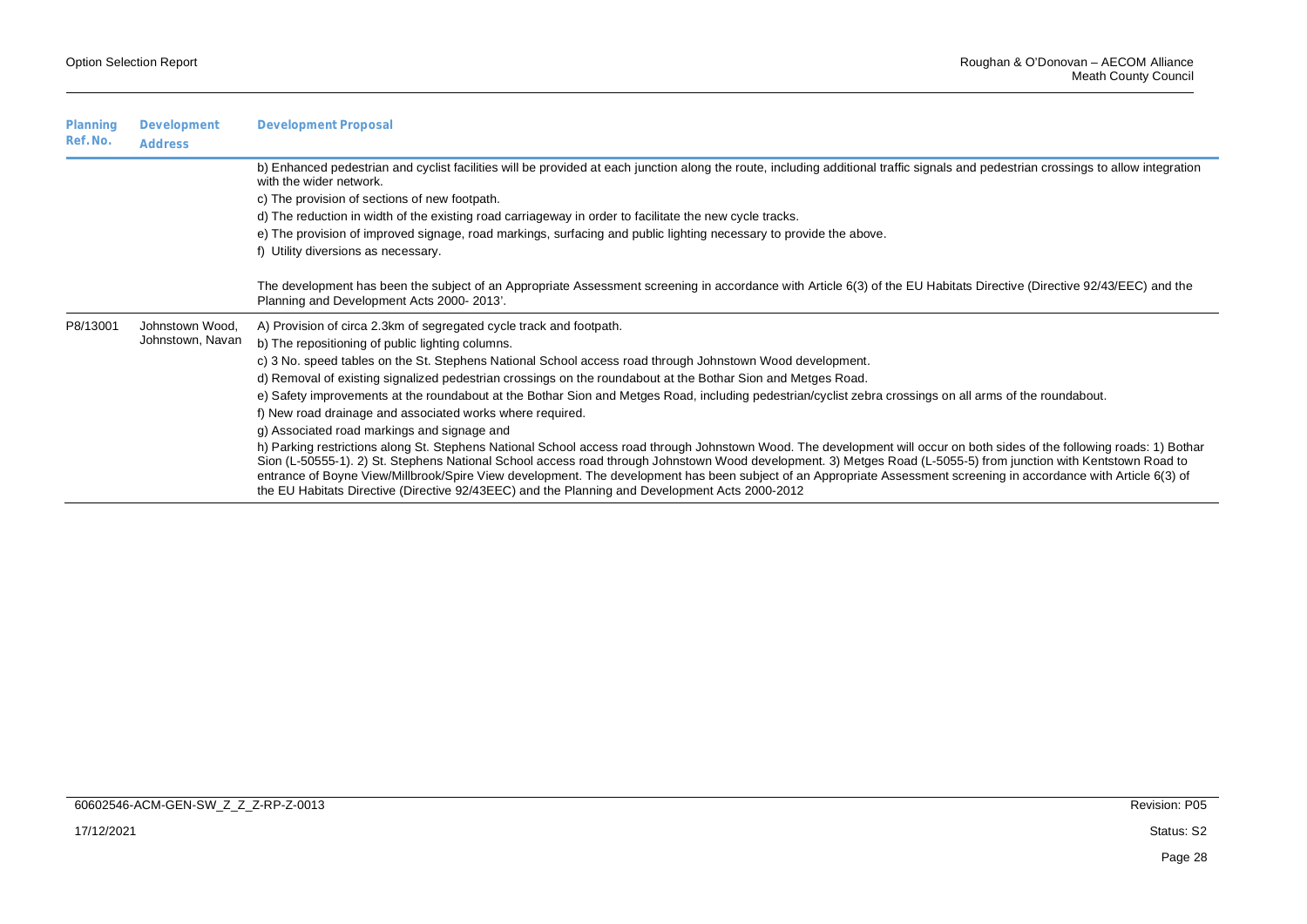| Ref. No.               | Planning Development<br>Address | <b>Development Proposal</b>                                                                                                                                                                                                                                                                                                                                                                                                                                                                                                                                                                                                                                                                                                                                                                                                                                                                                                                                                                     | Received   | <b>Submission</b><br>Expiry | Decide Date | <b>Status</b>              | <b>Proximate Distance to</b><br><b>Proposed Development</b> |
|------------------------|---------------------------------|-------------------------------------------------------------------------------------------------------------------------------------------------------------------------------------------------------------------------------------------------------------------------------------------------------------------------------------------------------------------------------------------------------------------------------------------------------------------------------------------------------------------------------------------------------------------------------------------------------------------------------------------------------------------------------------------------------------------------------------------------------------------------------------------------------------------------------------------------------------------------------------------------------------------------------------------------------------------------------------------------|------------|-----------------------------|-------------|----------------------------|-------------------------------------------------------------|
| <b>PL17</b><br>.307434 | Abbeyland,<br>Navan Co. Meath   | Local Distributer Road 4 - L3409 Ratholdron<br>Road to N51/R147 Kells Road - Proposed<br>scheme comprises the provision of section of<br>road that will span the River Blackwater from<br>L3409 Ratholdron Road to the N51/R147<br>Kells Road. The road project comprises<br>1.15km of new urban arterial street<br>incorporating pedestrian and cycle facilities,<br>two new signalised junctions at the scheme<br>termination points, a new single span river<br>bridge over the River Blackwater, the<br>demolition of existing commercial building in<br>the southern section of the proposed road<br>development, a new piped culvert over an<br>existing field ditch, new pedestrian and cyclist<br>facilities including 2 accesses to the<br>Blackwater Park, the provision of<br>landscaping, drainage and utility works as<br>well as associated earthworks, the provision<br>of safety barriers, lighting, fencing,<br>environmental measures and all ancillary site<br>developments. | 26/06/2020 | 09/01/2020                  |             | <b>Under Consideration</b> | c.17km northwest                                            |

#### **Table 0-5 - Local Authority Road Development – An Bord Pleanala**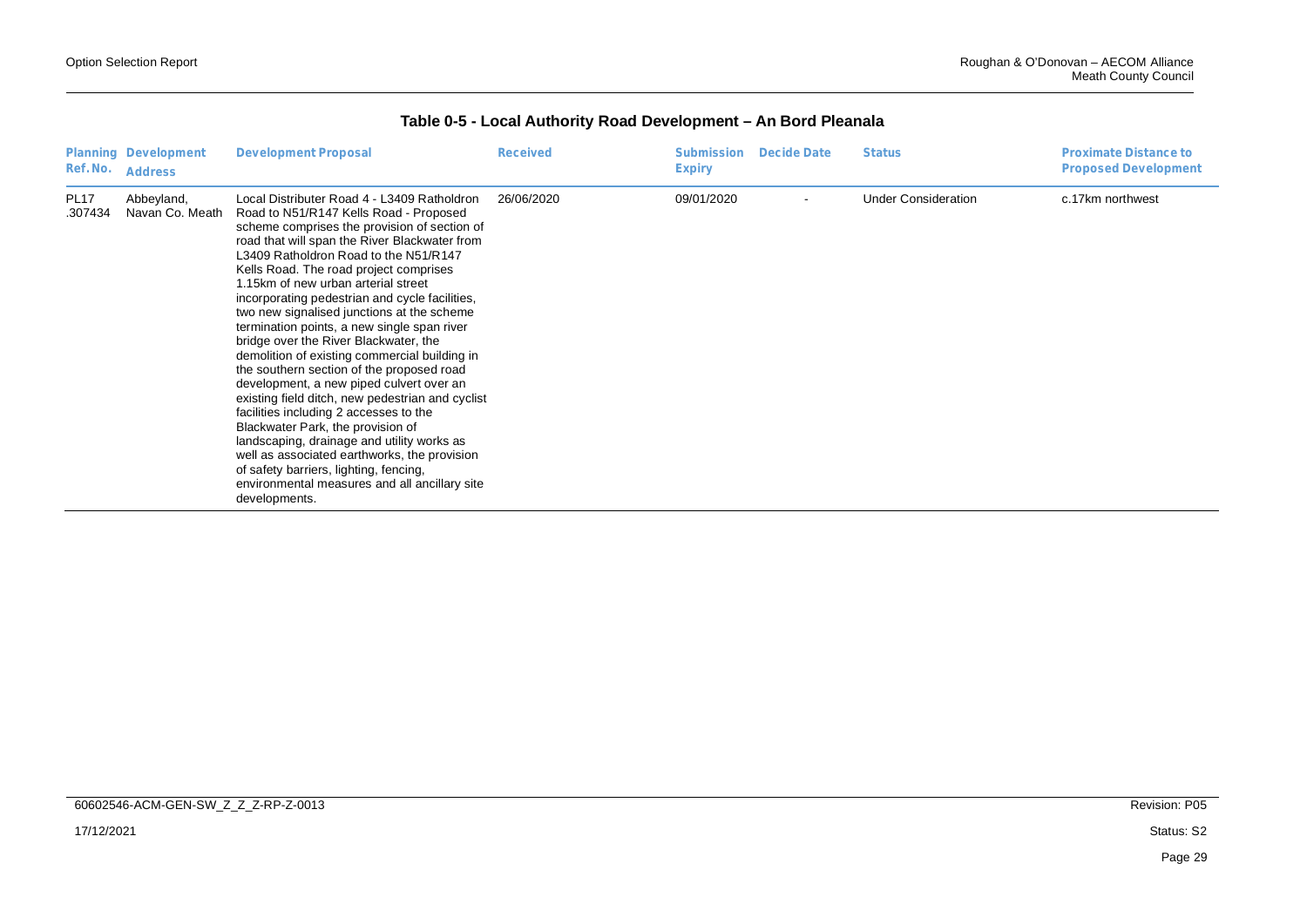| Planning<br>Ref. No. | <b>Address</b>                                                                      | Development Development Proposal                                                                                                                                                                                                                                                                                                                                                                                                                                                                                                                                                                                                                                                                                                                                                                                                                                                                                                                                                                                                                                                                                                                                                                                                                                                                                                                                                                                                                                                                                                                                                                                                                                                                                                                                                                                                                                                                                                                                                                                                                                                                                                                                                                                                                                                                                                               | <b>Status</b>                                         | <b>Expiry</b> | Appeal    | Proximate Distance to<br><b>Proposed Development</b> |
|----------------------|-------------------------------------------------------------------------------------|------------------------------------------------------------------------------------------------------------------------------------------------------------------------------------------------------------------------------------------------------------------------------------------------------------------------------------------------------------------------------------------------------------------------------------------------------------------------------------------------------------------------------------------------------------------------------------------------------------------------------------------------------------------------------------------------------------------------------------------------------------------------------------------------------------------------------------------------------------------------------------------------------------------------------------------------------------------------------------------------------------------------------------------------------------------------------------------------------------------------------------------------------------------------------------------------------------------------------------------------------------------------------------------------------------------------------------------------------------------------------------------------------------------------------------------------------------------------------------------------------------------------------------------------------------------------------------------------------------------------------------------------------------------------------------------------------------------------------------------------------------------------------------------------------------------------------------------------------------------------------------------------------------------------------------------------------------------------------------------------------------------------------------------------------------------------------------------------------------------------------------------------------------------------------------------------------------------------------------------------------------------------------------------------------------------------------------------------|-------------------------------------------------------|---------------|-----------|------------------------------------------------------|
| 306021               | Limekilnhill,<br>Belmount,<br>Academy<br>Streer, Navan,<br>Co. Meath.               | 554 no. residential units (260 no. houses and 284 no. apartments).                                                                                                                                                                                                                                                                                                                                                                                                                                                                                                                                                                                                                                                                                                                                                                                                                                                                                                                                                                                                                                                                                                                                                                                                                                                                                                                                                                                                                                                                                                                                                                                                                                                                                                                                                                                                                                                                                                                                                                                                                                                                                                                                                                                                                                                                             | Approved<br>subject to<br>conditions on<br>07/07/2020 | <b>NA</b>     | <b>NA</b> | c.17km northwest                                     |
| 307240               | In the<br>townland of<br>Commons,<br>The Steeples<br>Road, Duleek,<br>Co.<br>Meath. | 167 no. residential units (93 no. houses, 74 no. apartments), childcare facility and associated site works.                                                                                                                                                                                                                                                                                                                                                                                                                                                                                                                                                                                                                                                                                                                                                                                                                                                                                                                                                                                                                                                                                                                                                                                                                                                                                                                                                                                                                                                                                                                                                                                                                                                                                                                                                                                                                                                                                                                                                                                                                                                                                                                                                                                                                                    | Approved<br>subject to<br>conditions on<br>19/08/2020 | NA            | NA        | c.9.5km north                                        |
| 307244               | Grangend,<br>Dunshaughlin,<br>Co. Meath.                                            | Demolition of structures, construction of 212 no. residential units (113 no. houses, 99 no. apartments), creche<br>and associated site works                                                                                                                                                                                                                                                                                                                                                                                                                                                                                                                                                                                                                                                                                                                                                                                                                                                                                                                                                                                                                                                                                                                                                                                                                                                                                                                                                                                                                                                                                                                                                                                                                                                                                                                                                                                                                                                                                                                                                                                                                                                                                                                                                                                                   | Approved<br>subject to<br>conditions on<br>15/09/2020 | <b>NA</b>     | <b>NA</b> | c.8km west                                           |
| SH303433             | Lands to the<br>north of R147<br>(Dublin Road),<br>Dunshauglin,<br>Co. Meath        | An APPLICATION TO AN BORD PLEANALA.- SUBMISSIONS TO BE MADE DIRECTLY TO AN BORD<br>PLEANALA. A Strategic Housing Development at lands to the north of the R147/ Dublin Road, Dunshauglin,<br>Co. Meath. The lands are located to the south of Kelletts Grove and Coldricks Pass, To the east of<br>Dunshauglin Business Park, and to the north of the under construction housing development at The Willows.<br>The proposed development consists of a residential development comprising of 913 no. residential units, A<br>neighbourhood centre including 2 no. retail units, a cafe/ restaurant unit, a primary healthcare / gym, a<br>community facility and childcare facility, all associated open space, a section of the Dunshauglin Outer Relief<br>Road, Internal roads, cycle and pedestrian infrastructure, services and all other associated development on a<br>site of c 28.3 Hectares. The 913 no. proposed residential units proposed consist of 505 no. houses (single,<br>two and three storey), 186 no. Duplex units (three Storey), and 222 no. apartments (four and five storey). The<br>505 no. houses proposed consist of the following: 45 no. 2 bedroom houses, 382 no. 3 bedroom houses<br>(including 4 no. bungalows), 50 no. 4 bedroom houses (including 5 no. bungalows), 28 no. 4/5 bedroom<br>houses (Three storey), The 186 no. duplex units consist of the following: 20 no. 1 bedroom duplex units, 84 no<br>2 bedroom duplex units, 73 no 3 bedroom duplex units, 9 no 4 bedroom duplex units, The 222 no. Apartment<br>units consist of the following: 50 no. 1 bedroom apartments, 151 no. 2 bedroom apartments, 21 no. 3<br>bedroom apartments. The proposed neighbourhood centre facilities consist of a childcare facility with a GFA<br>of 1282 sqm, a community facility with a GFA of 180 sqm, 2 no. retail units with a GFA of 1000 sqm and<br>190sqm, a cafe / restaurant unit with a GFA of 370 sqm and a primary healthcare/ gym unit with a GFA of<br>1040 sqm. The development includes the delivery of a section of the Dunshauglin Outer Relief Road from the<br>phase 1 site boundary to the northern site boundary, including connections to adjacent lands, improvements<br>to a section of Outer Relief Road delivered with the phase 1 development to the south, a bus bay and toucan | Approved<br>subject to<br>conditions on<br>23/04/2019 | 22/04/2029    | <b>NA</b> | c.10km west                                          |
|                      |                                                                                     | 60602546-ACM-GEN-SW_Z_Z_Z-RP-Z-0013                                                                                                                                                                                                                                                                                                                                                                                                                                                                                                                                                                                                                                                                                                                                                                                                                                                                                                                                                                                                                                                                                                                                                                                                                                                                                                                                                                                                                                                                                                                                                                                                                                                                                                                                                                                                                                                                                                                                                                                                                                                                                                                                                                                                                                                                                                            |                                                       |               |           | Revision: P05                                        |

### **Table 0-6 - Relevant SHD Applications – An Bord Pleanala**